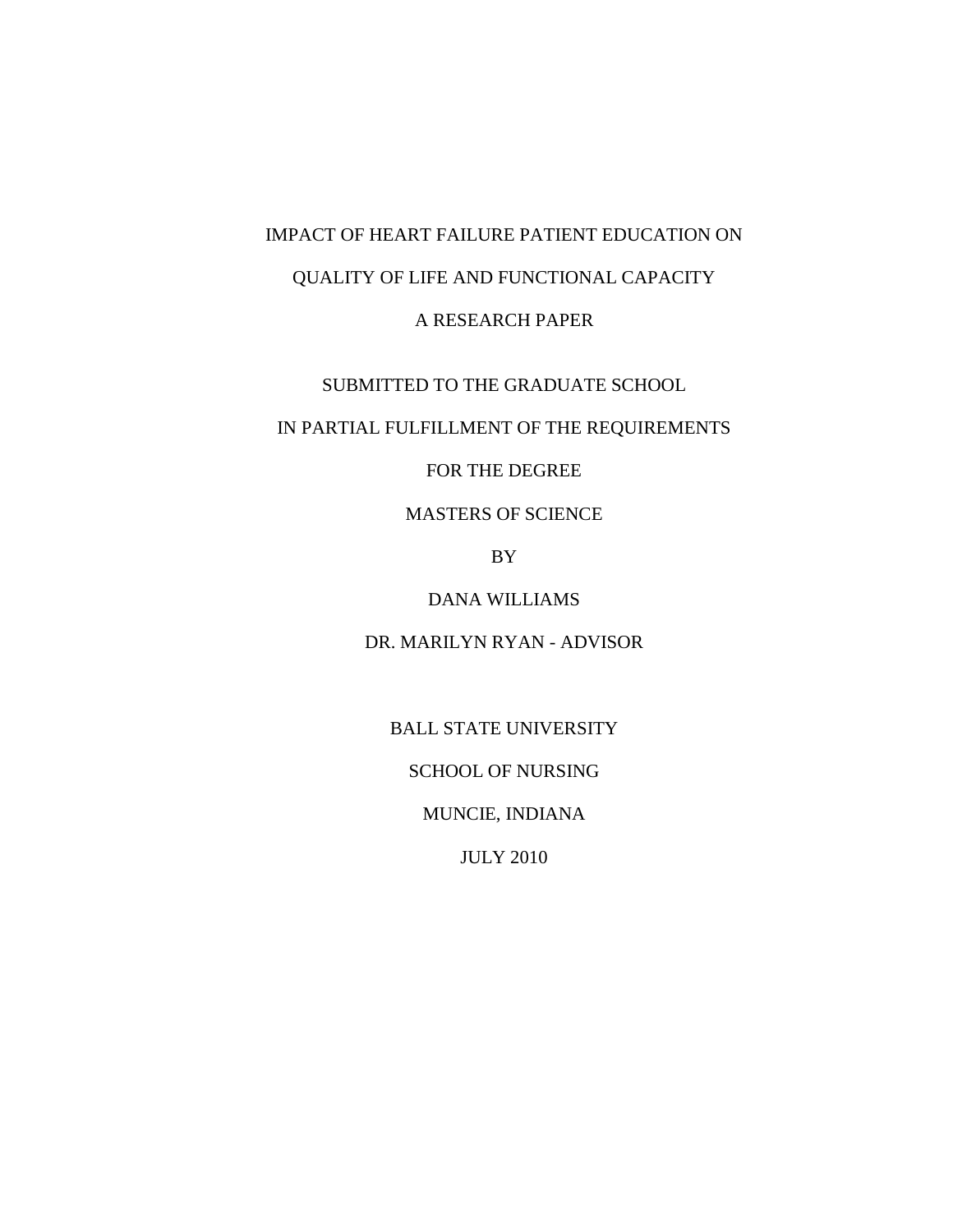## TABLE OF CONTENTS

| Chapter I: Introduction             |  |
|-------------------------------------|--|
|                                     |  |
|                                     |  |
|                                     |  |
|                                     |  |
|                                     |  |
|                                     |  |
|                                     |  |
|                                     |  |
|                                     |  |
|                                     |  |
| <b>Chapter II Literature Review</b> |  |
|                                     |  |
|                                     |  |
|                                     |  |
|                                     |  |
|                                     |  |
|                                     |  |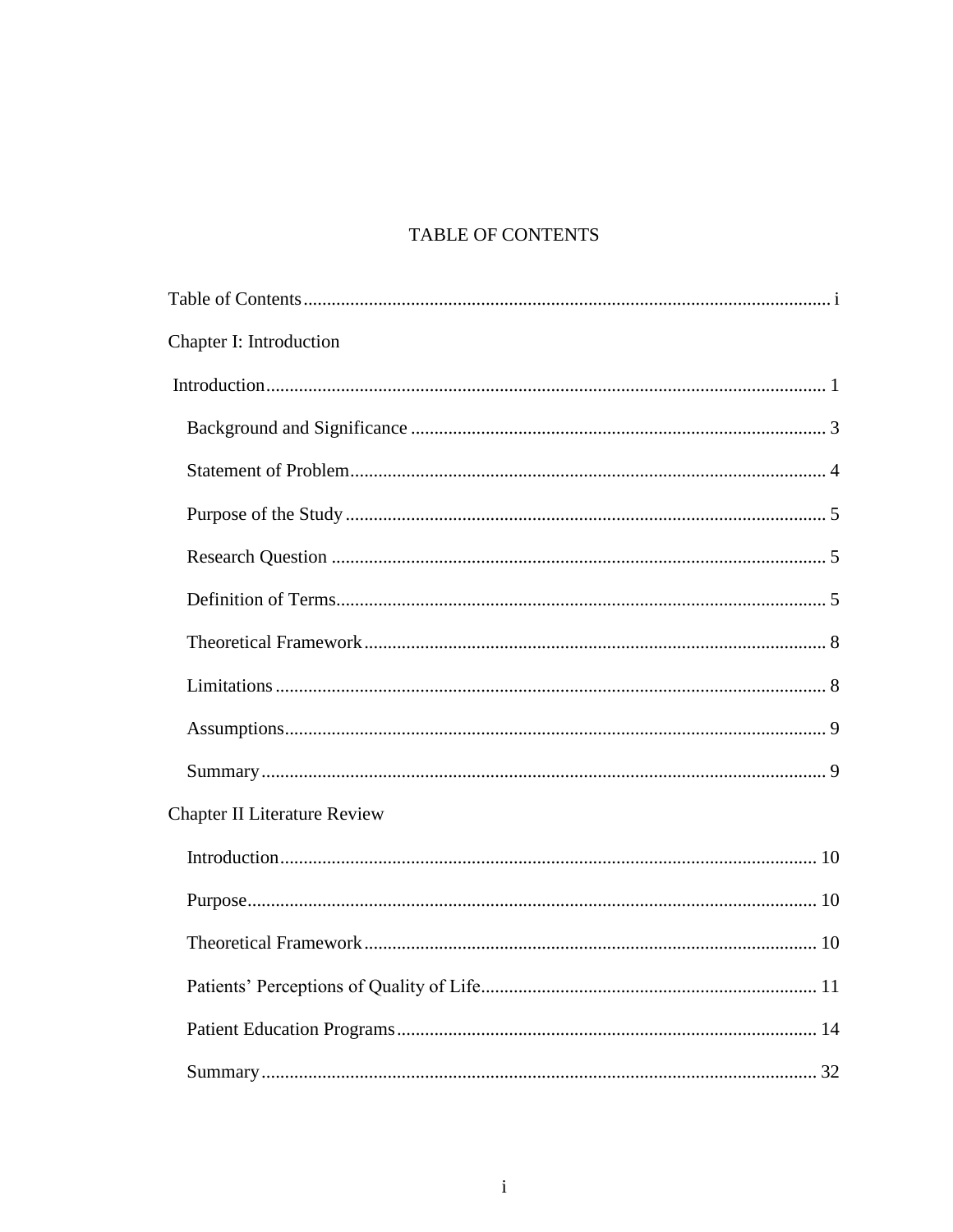## Chapter III: Methodology and Procedures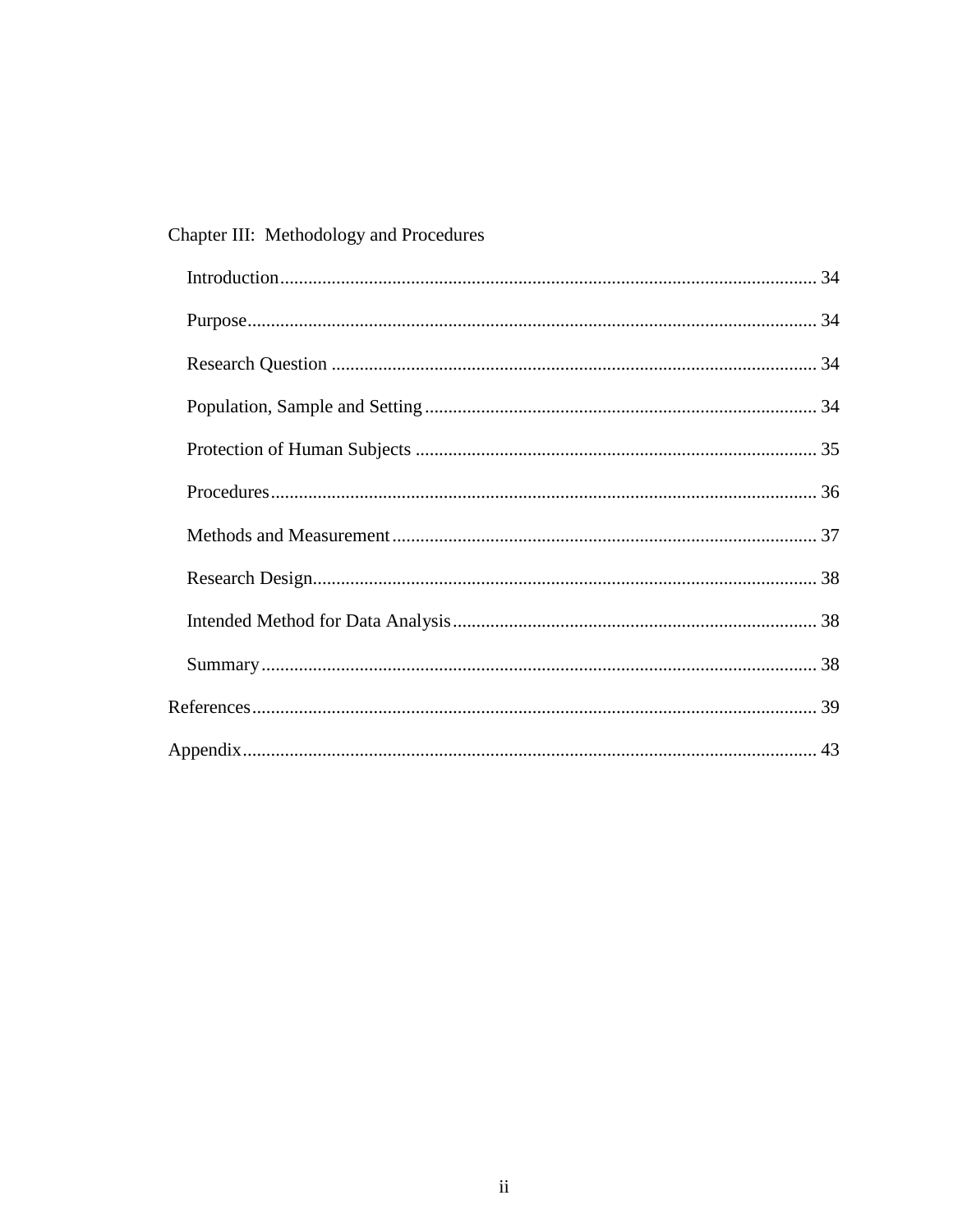#### Chapter I

#### *Introduction*

<span id="page-3-0"></span>Heart failure (HF) is a major public health issue that is an escalating concern. The incidence of HF has not declined over 2 decades; however survival after onset has increased with improved treatment options, new medications and more advanced health education programs. It is generally expected that the incidence of HF will continue to increase as the population ages, and survival rates of patients after myocardial infarction increases (Annema, Luttik, & Jaarsma, 2009; Hunt, Abraham, Chin, Feldman. Francis Ganiatis et al., 2005; McMurray & Stewart, 2002). Although treatment options have improved, mortality rates continue to be 52.3 per 100,000 population. Incidence for race is reported as 62.1 for white males, 81.9 for black males, 43.2 for white females, and 58.7 for black females (American Heart Association, 2009).

Heart failure (HF) is a progressive chronic condition that affects 5.7 million adults, primarily over 65 years old in the United States (U.S.). An estimated 400,000 to 700,000 new cases of HF are diagnosed each year, and the number of deaths has more than doubled since 1979. Fifty percent of heart failure patients live less than 5 years after initial, diagnosis and 25% live up to 10 years. HF is the most frequent cause of hospitalization in persons aged 65 years or older (American Heart Association, 2009).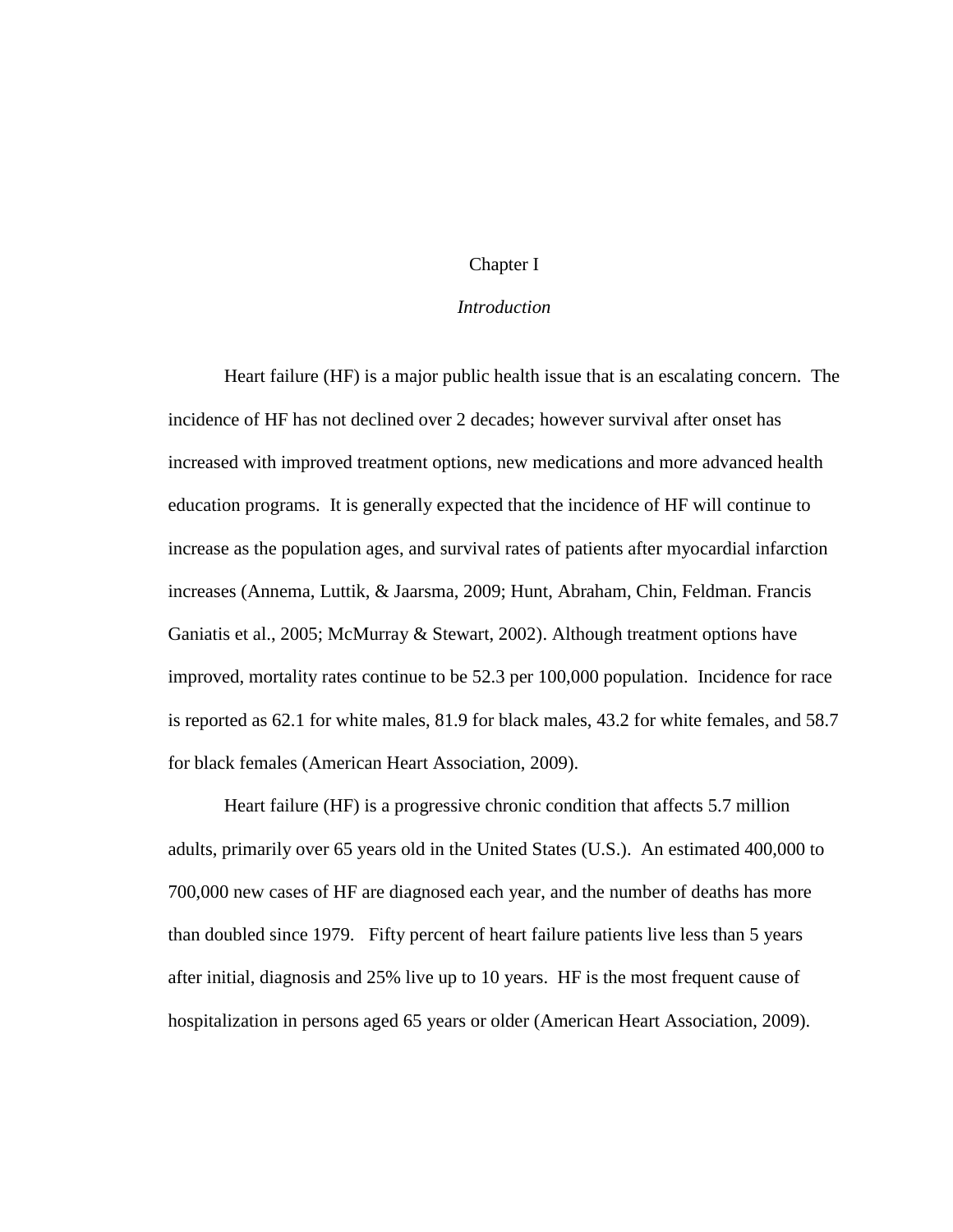Hospital discharges for heart failure rose from 877,000 in 2006 to 1,106,000 in 2007, an increase of 171% (Heart Failure Society of America, 2009).

HF is an economic burden to the health care system (Krum & Abraham, 2009; Stewart et al., 2002). The cost of HF in the U.S. was estimated to rise to \$37.2 billion in 2009 (American Heart Association, 2009). The estimated direct and indirect cost of HF in U.S. for 2009 was \$37.2 billion, an increase of 10% since 2007. Costs for HF are generally associated with hospital readmissions. Readmission usually occurs within 6 months after the first hospitalization for HF, and accounts for approximately 70% of HF health care costs (Annema et al., 2009; McMurray & Stewart, 2002).

Readmissions rates can be reduced if patient education becomes more consistent (Annema et al., 2009; Ryan, Aloe, & Mason-Johnson, 2009). Patients receiving discharge instruction education have shown a 35% decreased risk of readmission or death. However, providing complete discharge instructions is time-intensive. Only 20- 30% of HF patients receive complete discharge instructions. Discharge instructions should address activity level, diet, medications, weight monitoring, follow up appointments, and actions to take if symptoms worsen (Ryan et al., 2009).

The goal of patient education self-management programs is to enable patients to assume a primary role in managing HF by monitoring symptoms and adjusting medications (Jovicic, Holroyd-Leduc, & Straus, 2006). More frequent patient education sessions increase the patient's motivation to self-manage diet and medications as a result of compliance, and may increase overall quality of life.

Quality of life is related to a sense of well-being that results from satisfaction with the areas of life that are important to an individual. Improved quality of life correlates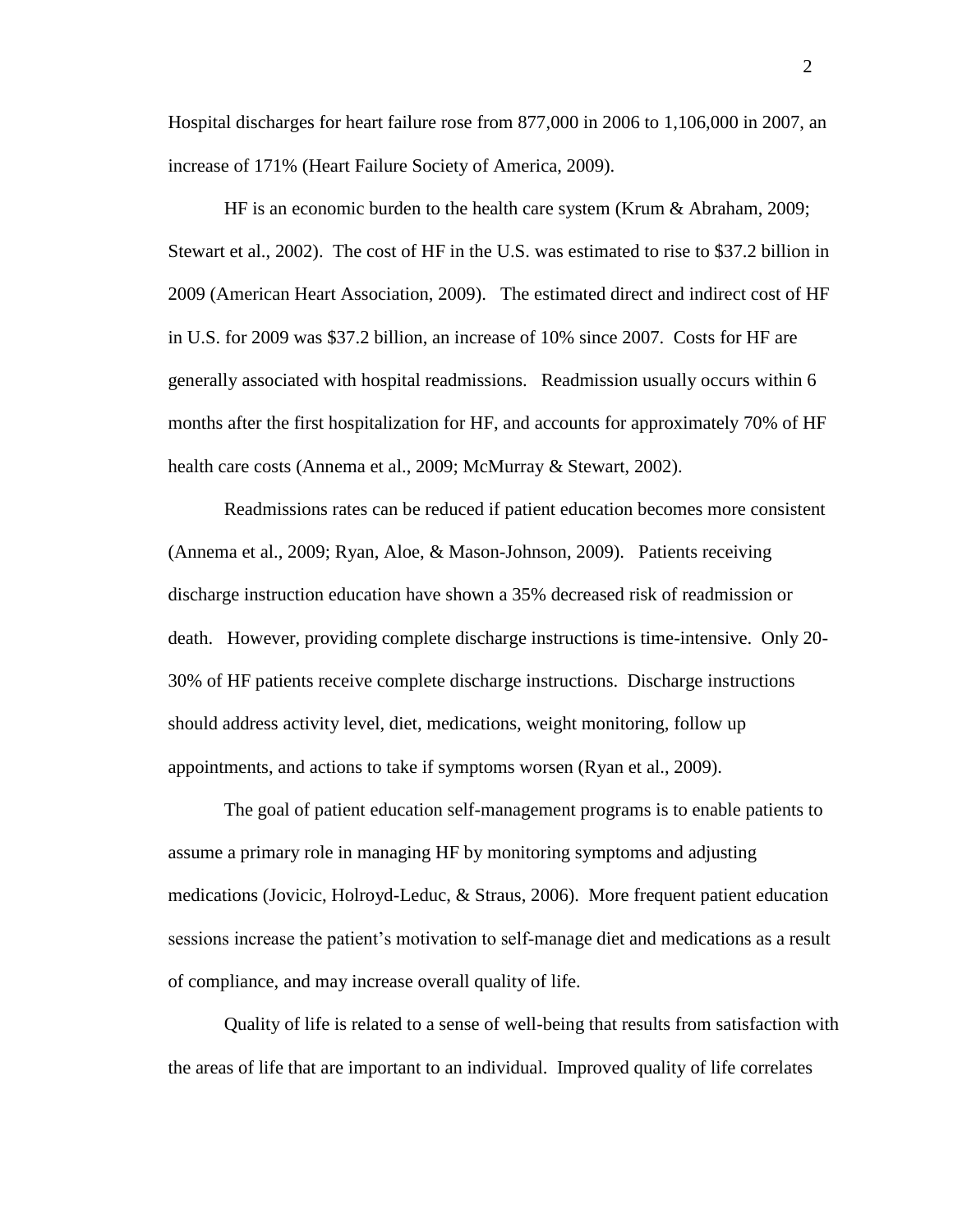with improved functional capacity. Non-adherence to HF home management programs has been identified as the main reason for hospital readmissions (Annema et al., 2009; Kutzleb & Reiner, 2006; McMurray & Stewart, 2002). Readmission rates need to decline and patient education programs need to increase to decrease costs and improve quality of life for HF patients.

#### <span id="page-5-0"></span>*Background and Significance*

Heart failure (HF) is defined as a condition in which the heart muscle becomes weakened from a previous condition or event, and gradually loses its ability to pump enough blood to supply the body's needs. Previous conditions or events contributing to HF include high blood pressure, prior heart attack, dyslipidemia, and diabetes. Heart failure is associated with significantly reduced physical and mental health, resulting in a markedly decreased quality of life (Bosworth et al., 2004).

Research has demonstrated that HF symptoms usually affect physical functioning, emotional, psychosocial, and socio-economic aspects of life. Although changing physical functions plays a role in patients' quality of life, mental well being and psychosocial factors are equally important to a patient's perceptions of quality of life. Sustained quality of life is an important goal in HF treatment. Quality of life has been defined as participating in the things you once did but can no longer do (Bosworth, Steinhauser, Orr, Lindquist, Grambow, Oddone, 2004; Kutzleb & Reiner 2006). The emotional strain of HF is often linked with the physical limitations of the patient. Depression, low self-worth, frustration, fear, anxiety and guilt are common. Treatment of HF focuses on reducing myocardial demand, improving cardiac contractility, and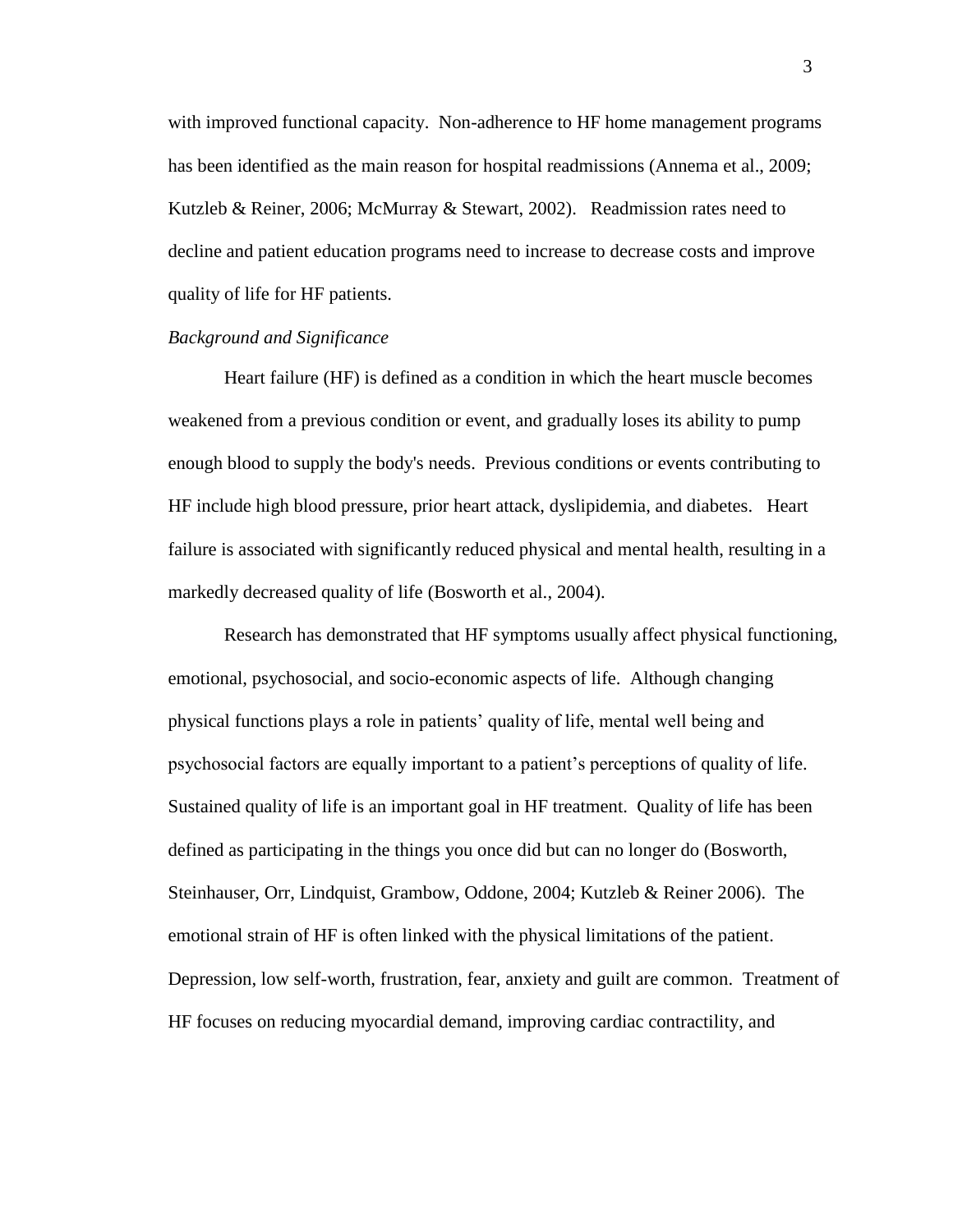alleviating congestive symptoms through the use of pharmaceuticals, cardiac mechanical assistive devices, and patient education (Bosworth et al., 2004).

The concept of self-management was introduced in the 1970's to help patients with chronic illnesses to maintain quality of life. The goal of self-management is to motivate patients to take an active role in managing symptoms. Self-management programs educate patients to monitor symptoms, adjust medications, manage dietary restrictions, weigh daily, adhere to medication regimens, and seek medical attention when symptoms worsen. Self-management programs targeting HF patients have been shown to decrease overall hospital readmissions, specifically heart failure readmissions, and increase quality of life (Armbrister, 2008; Edwards, 2005; Jovicic et al., 2006; Krum & Abraham, 2009; Krumholz et al., 2002).

Kutzleb and Reiner's (2006) study compared two groups of HF patients in the area of patient knowledge, self-care management and quality of life, in addition to readmission rates. One group had routine discharge patient teaching and the other group had enhanced patient education that was nurse-directed. The nurse-directed patient education program was effective in improving the patients' role in all variables. Nurses have an essential role in assisting patients to understand the basics of HF selfmanagement. Further study is needed to validate findings from Kutzleb and Reiner's (2006) study, that enhanced nurse-directed patient education for HF can improve quality of life.

#### <span id="page-6-0"></span>*Statement of Problem*

Heart failure limits patient's mobility and affects quality of life. Non-adherence to home management programs has been identified as a reason for hospital readmissions.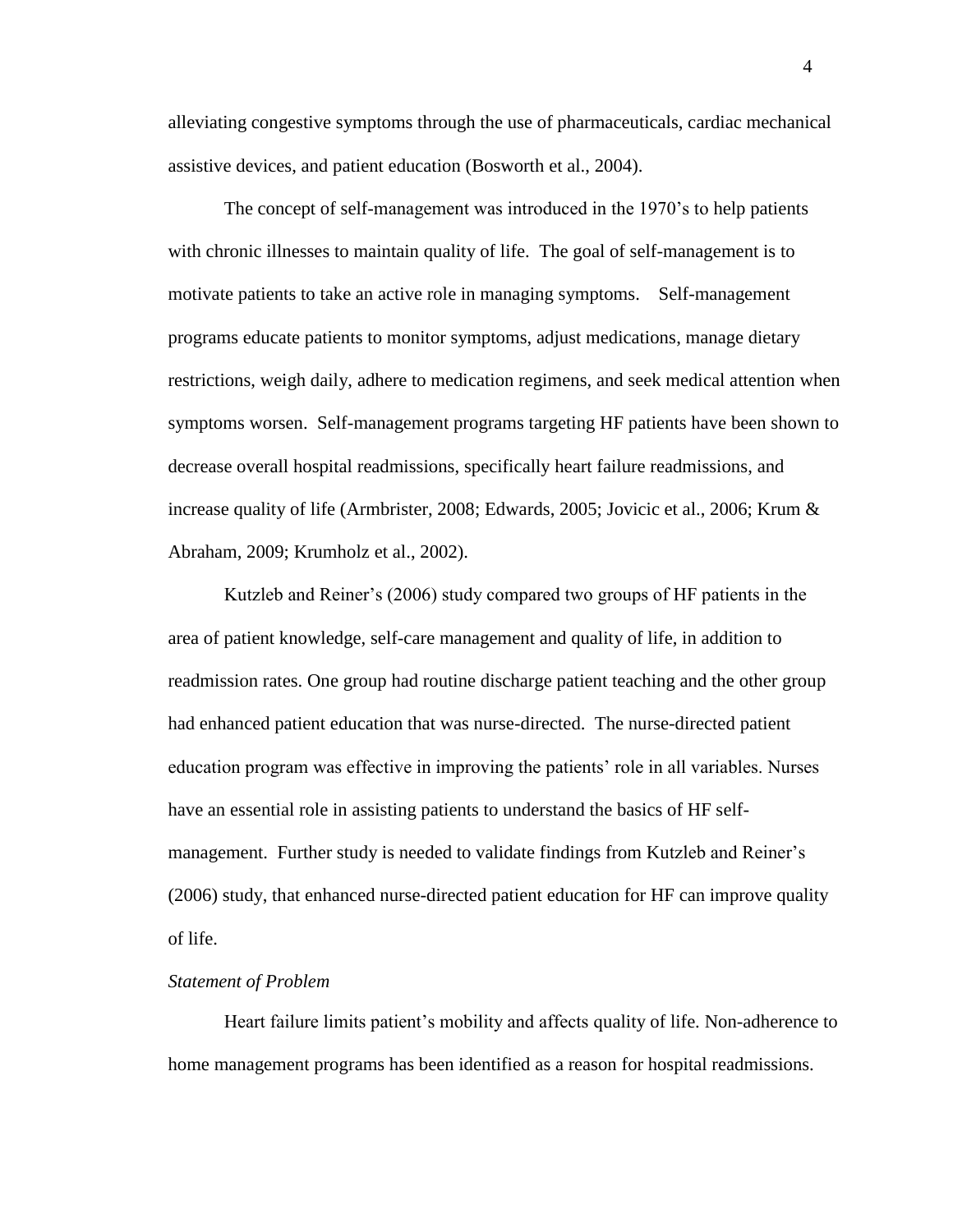Many hospital readmissions can be prevented with better discharge instruction and selfmanagement education (Kutzleb & Reiner, 2006).

#### <span id="page-7-0"></span>*Purpose of the Study*

The purpose of this study is to determine differences in two groups of HF patients, one group that attends a nurse-directed patient education program focusing on lifestyle modifications and knowledge to improve functional capacity and self-care, and the other group that receives routine hospital discharge instructions. This is a modified replication of Kutzleb and Reiner's (2006) study.

#### <span id="page-7-1"></span>*Research Question*

- 1. Is there a difference in knowledge of self-care management of HF in two groups of patients, one group that participates in a nurse-directed patient education program, and one that participates in routine care?
- 2. Is there a difference in quality of life and functional capacity in two groups of HF patients one group that participates in a nurse-directed patient education program, and one group who participates in routine care?
- 3. Is there a difference in hospital readmission rates in two groups of patients, one group that participates in a nurse-directed patient education program, and one that participates in routine care?

#### <span id="page-7-2"></span>*Definition of Terms*

#### *Quality of Life: Conceptual.*

Ferrans and Powers (1992) defined quality of life as satisfaction or dissatisfaction that stems from areas of life that are important. Quality of life is a phenomenon that is most meaningful as it is experienced and perceived by individuals. Quality of life in this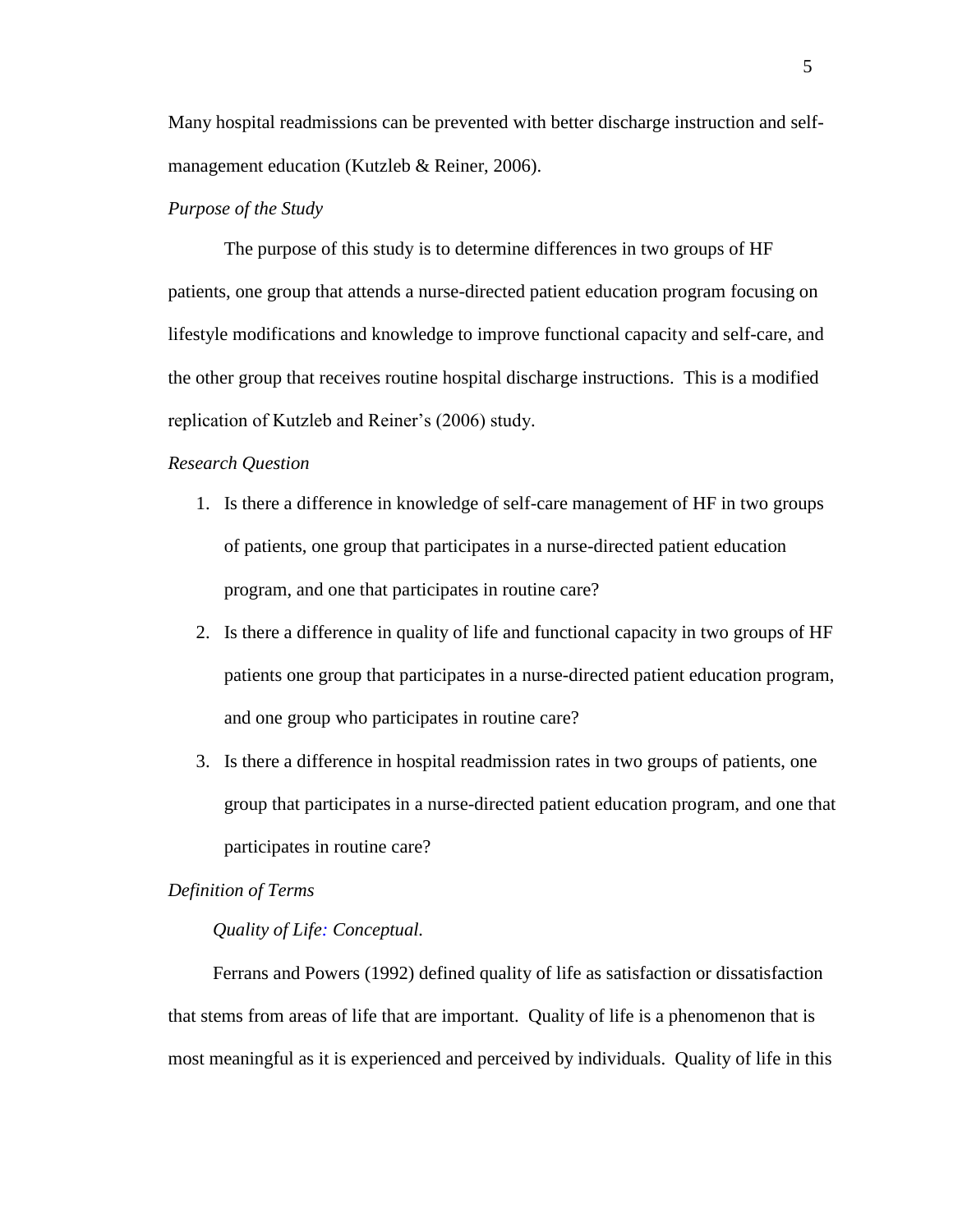study refers to patients' perceptions of ability to participate in life activities (Ferrans  $\&$ Powers, 1992).

#### *Quality of Life: Operational.*

The Quality of Life Index (QLI) is a 64 item questionnaire divided into two parts, one part measures satisfaction with various areas of life, and the second part the importance of the same areas to the subject. The QLI was developed to provide an objective measure of quality of life. High scores are produced with a high satisfaction and high importance pairing; low scores are produced with a high dissatisfaction and high importance pairing (Ferrans & Powers, 1992).

#### *Functional Capacity: Conceptual.*

Functional capacity includes the physical performance of the usual activities of life such as: self-care activities, daily activities, adequate sleep and rest, mobility, independence and the capacity to participate in occupational and leisure activities (Kutzleb & Reiner, 2006).

#### *Functional Capacity: Operational*.

Functional capacity is the objective measurement of a 6-minute walk test using standardized directions and the same physical environment (Kutzleb & Reiner, 2006).

#### *Self-care Management: Conceptual.*

Self-care management is the ability of the patient to apply specific knowledge and interventions to maintain individual health. Self-care management is a collaborative learning experience between the healthcare team and the patient, the team provides the skills to monitor and manage HF symptoms (Armbrister, 2008).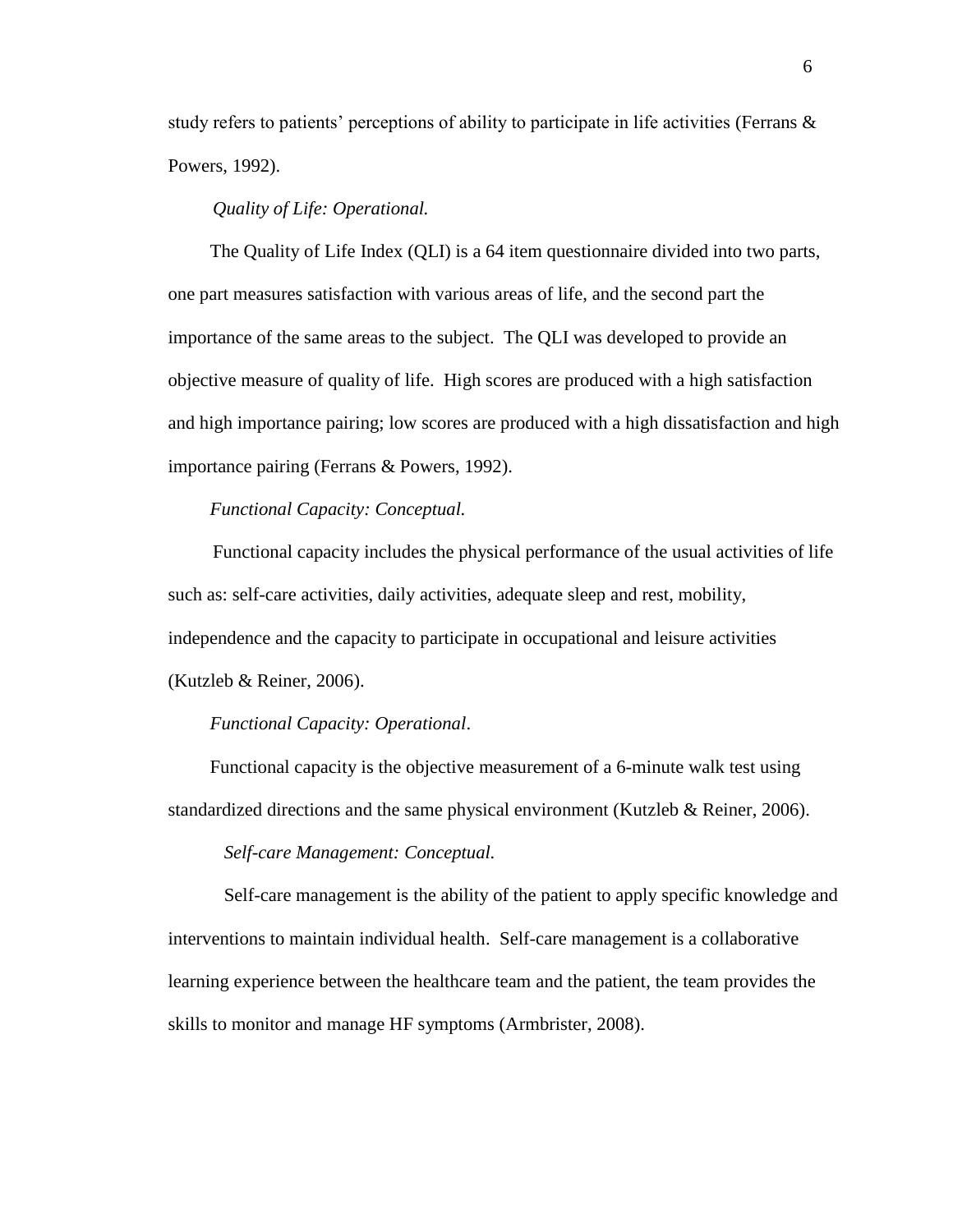#### *Self-care Management: Operational.*

Self-care management strategies incorporated into patient education programs reduces mortality and hospitalization rates. Self-care management and early identification of HF symptoms is also beneficial to quality of life (Armbrister, 2008).

#### *Nurse-directed Patient Education Program: Conceptual.*

Patients enrolled in the nurse-directed patient education program were provided with monthly follow up exams for 12 months. Patients received standardized education which included a daily weigh chart and education booklet describing HF, signs and symptoms of changes that warrant additional medical intervention, medication compliance counseling and diet and nutrition counseling. Patients also received follow up telephone calls in between monthly visits (Kutzleb  $&$  Reiner, 2006).

#### *Nurse-directed Patient Education Program: Operational.*

Measurement of the nurse-directed patient education program includes documentation of daily weights on the monthly calendar by each patient. At the initial visit and the 3 and 9 month follow up visit each patient completes the quality of life index survey. A 6 min walking test is completed on the initial visit and again at the 3 and 9 month follow up visit to measure functional capacity (Kutzleb & Reiner, 2006).

#### *Routine Patient Education Program: Conceptual.*

Patients enrolled in the routine education program were provided with follow up appointments every 3 months. Included in the follow up appointment the patient received counseling for smoking cessation, medications, diet and nutritional counseling and completed the quality of life survey and the 6 min walk test to measure functional capacity. No weekly telephone follow up was included (Kutzleb & Reiner, 2006).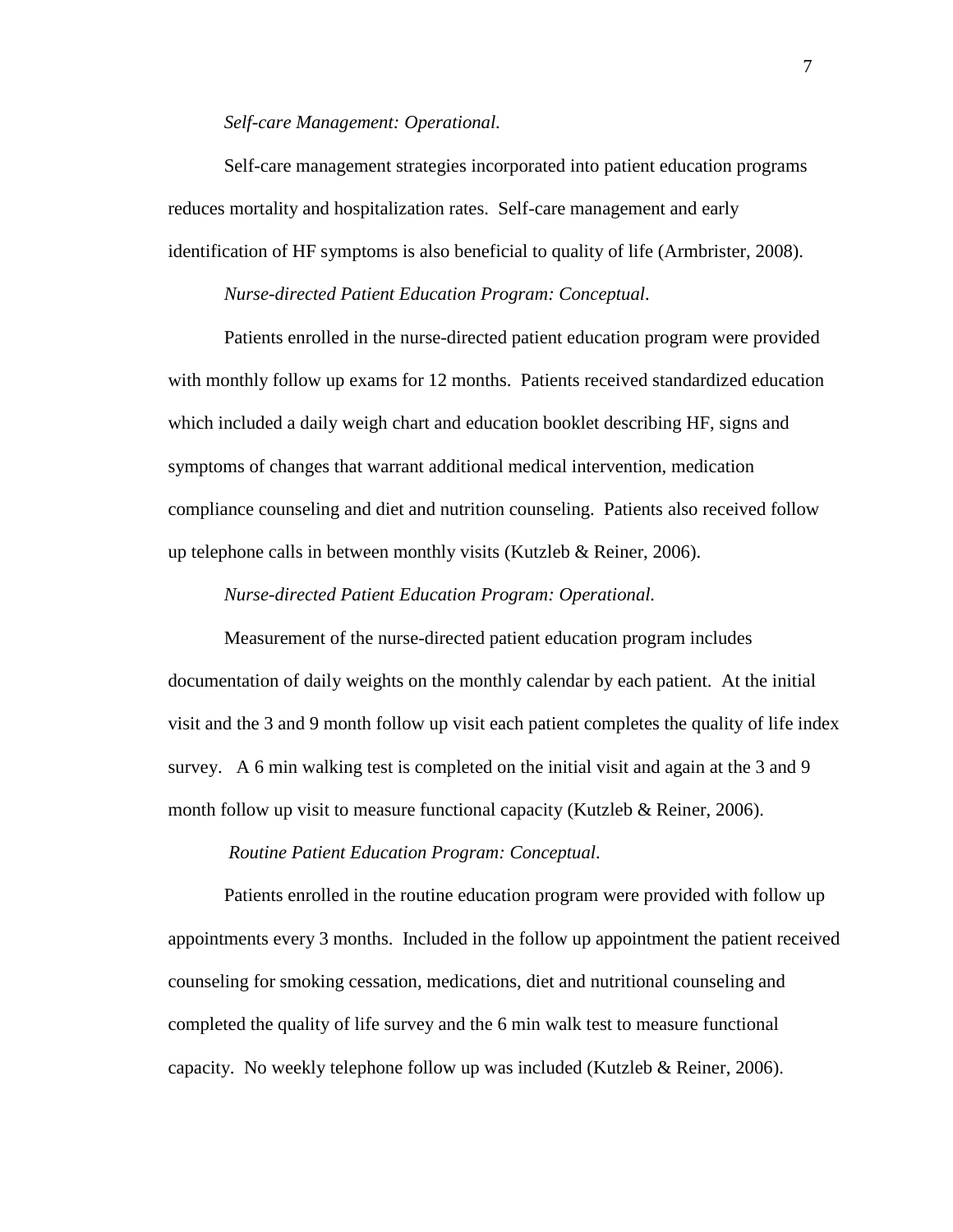*Routine Patient Education Program: Operational.*

Routine patient education program measurement includes the objective measure of the 6-min walk test and completion of the Ferrans and Powers QOL Index tool (Kutzleb & Reiner, 2006).

*Hospital Readmission Rates: Conceptual.*

Hospital readmission rates are admissions to the hospital for HF exacerbations during the period of study.

#### *Hospital Readmission Rates: Operational.*

Hospital readmission rates are measured by determining the number of admissions during the study period for HF exacerbations.

<span id="page-10-0"></span>*Theoretical Framework*

The theoretical framework for this study is Ferrans and Powers' (1992) Quality of Life. Quality of life (QOL) is a subjective measure that can affect the results of therapeutic programs. Satisfaction in life consists of key elements that interact to provide what the individual judges to be positive. The key elements and the interaction between each element are judged subjectively by each individual (Ferrans & Powers, 1992). This framework addresses variables associated with quality of life that can be improved by increased patient self-management and patient education.

#### <span id="page-10-1"></span>*Limitations*

<span id="page-10-2"></span>This study is limited by sample size. The study will be conducted in one location. Additional reliable and sensitive self-reporting and observer-related specific measures are needed to provide more accurate measurements.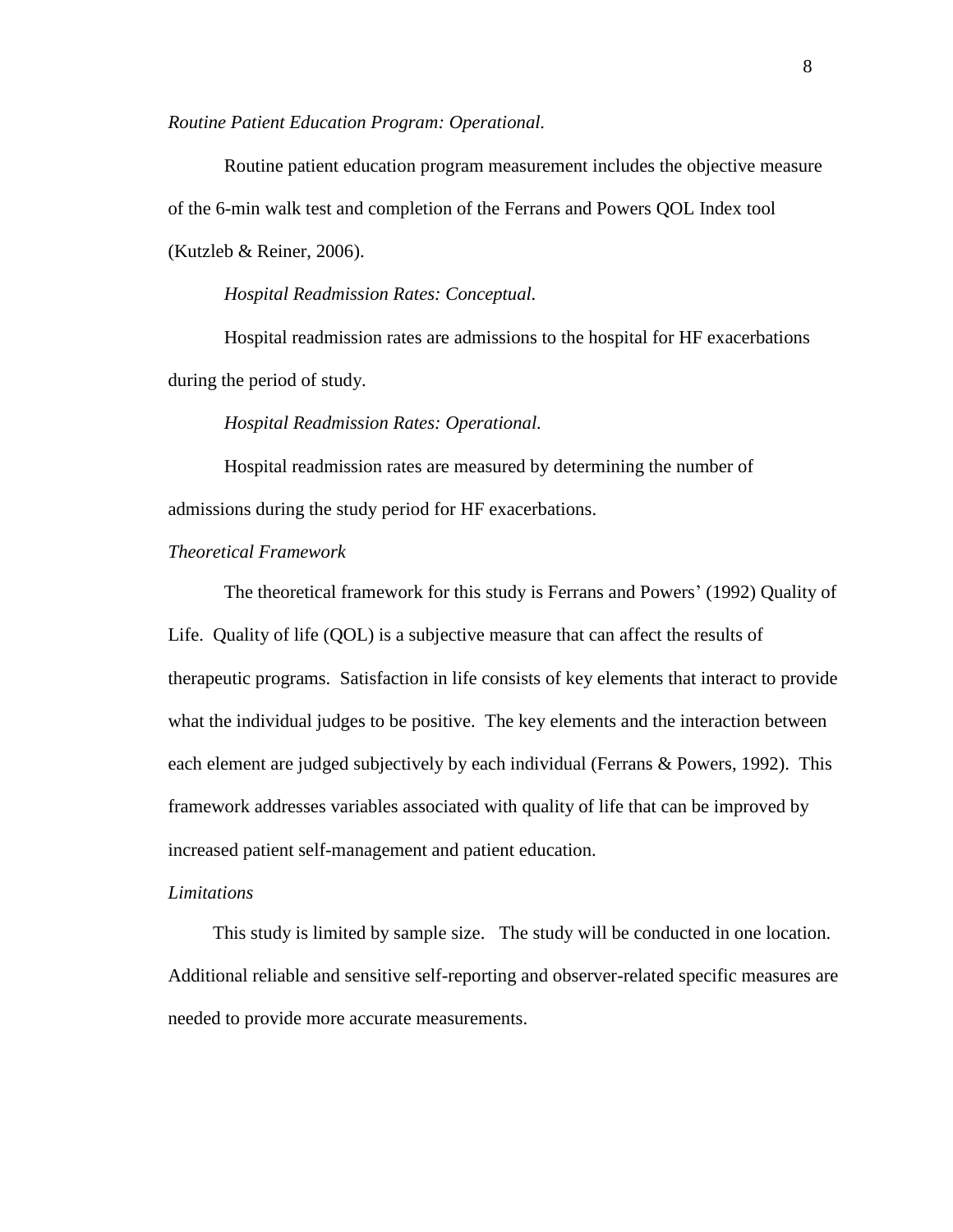#### *Assumptions*

- 1. Heart failure patients have decreased quality of life.
- 2. Patient education will improve patient self-management and quality of life.
- 3. Routine care for HF patients does not meet the standards for self-care management and reduction of hospital readmissions.
- 4. Improved self-care can reduce hospital admissions.

#### <span id="page-11-0"></span>*Summary*

Heart Failure affects an increasing number of people every year. Self-care management allows patients to participate in HF management and symptom monitoring. Self-efficacy and goal setting, also an integral part of self-care management, allows patients to more fully understand the life style changes. The purpose of this study is to evaluate the impact of a nurse-directed patient education program focusing on lifestyle modifications, daily weights, medication and diet compliance to improve the quality of life and functional capacity. This study will be a partial replication of Kutzleb and Reiner's (2006) study. Ferrans and Powers' Quality of Life will provide a framework which can measure the satisfaction and importance of various aspects of life. Functional capacity measurement will be obtained using a 6-minute walk test. Educational needs were assessed at each visit.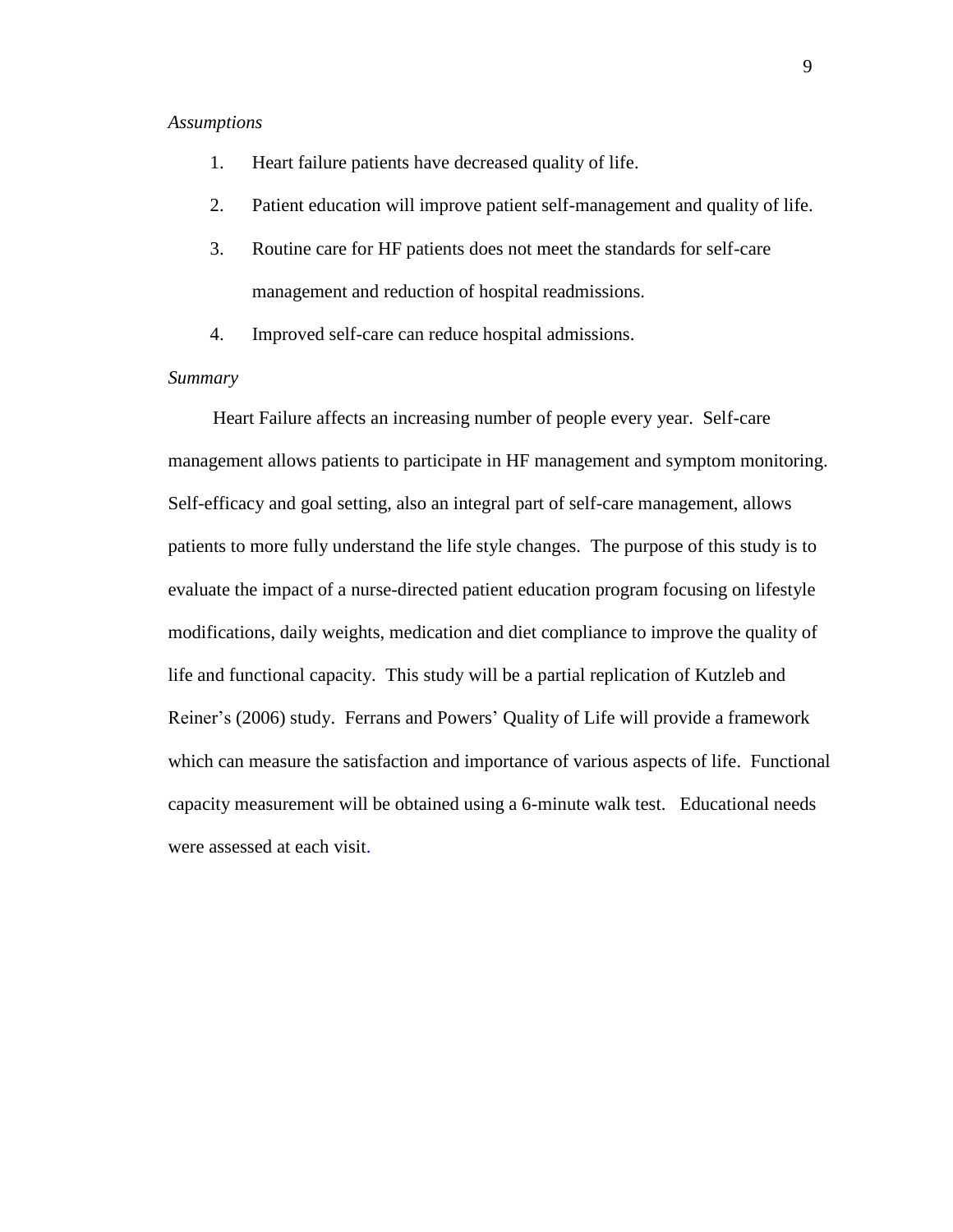#### Chapter II

#### *Literature Review*

<span id="page-12-0"></span>Heart Failure (HF) is the most common Medicare hospital discharge diagnosis, and represents the highest cost diagnosis for Medicare (Hunt et al., 2005). Heart failure decreases quality of life and functional capacity. It will benefit the patient and the health care system to maintain patients' health, quality of life and functional capacity.

Self-care management is critical to the management of heart failure, prevention of hospital re-admissions, and decrease of overall health care costs. Nurse-directed patient education programs emphasize knowledge of self-care management and may improve quality of life and functional capacity (Kutzleb & Reiner, 2006).

#### <span id="page-12-1"></span>*Purpose*

The purpose of this study is to evaluate the impact of a nurse-directed patient education program focusing on lifestyle modifications, daily weights, medication and diet compliance to improve the quality of life and functional capacity. This is a replication of Kutzleb and Reiner's (2006) study.

#### <span id="page-12-2"></span>*Theoretical Framework*

The theoretical framework for this study is Ferrans and Powers Quality of Life (1992). Quality of life (QOL) is a subjective measure that can affect the results of therapeutic programs. Each individual feels satisfaction in life provided that key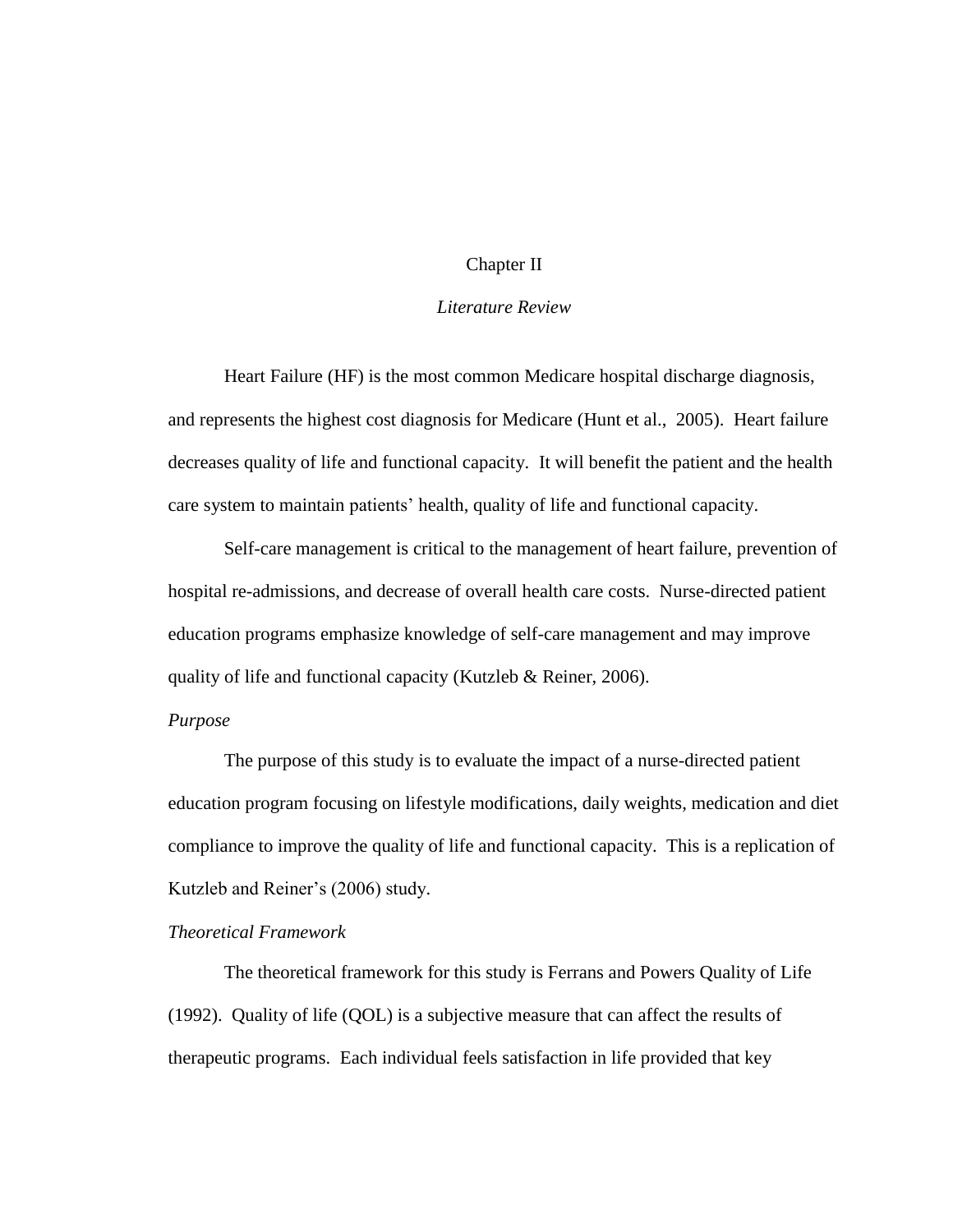elements interact to provide what the individual judges to be positive results. The key elements, and the interaction between each element, are judged subjectively by each individual (Ferrans & Powers, 1992).

Heart failure is a chronic disease that affects patients' quality of life and functional capacity. The QLI is a tool that has been modified to address the specific issues of the heart failure patient. The QLI can help identify aspects of life that are of greatest concern to patients. The QOL is an appropriate framework for this study because it allows for the classification of multiple aspects of life that are affected by HF (Ferrans & Powers, 1992).

#### <span id="page-13-0"></span>*Patients' Perceptions of Quality of Life*

Rather than using standardized measurement tools, Bosworth et al., (2004) gathered descriptions of the perceptions of quality of life (Bosworth et al., 2004). The purpose of this study was to gather descriptions of the components of quality of life as understood by patients living with HF.

 Fifteen male HF patients were identified through a centralized database. Participants had a documented diagnosis of HF, had visited the general medicine clinic at least once and had an EF of < 40% by echocardiogram, nuclear cardiology studies or cardiac angiography. The participants were assigned by disease stage, and then three focus groups were established. Using a semi-structured, open-ended protocol discussions were led by a psychologist that lasted an average of 90 minutes. Participants were first asked about things that were important in dealing with a chronic illness, and then about the meaning and components of quality of life (QOL). Analysis followed a grounded theory approach. Constant comparison analysis and open axial coding techniques were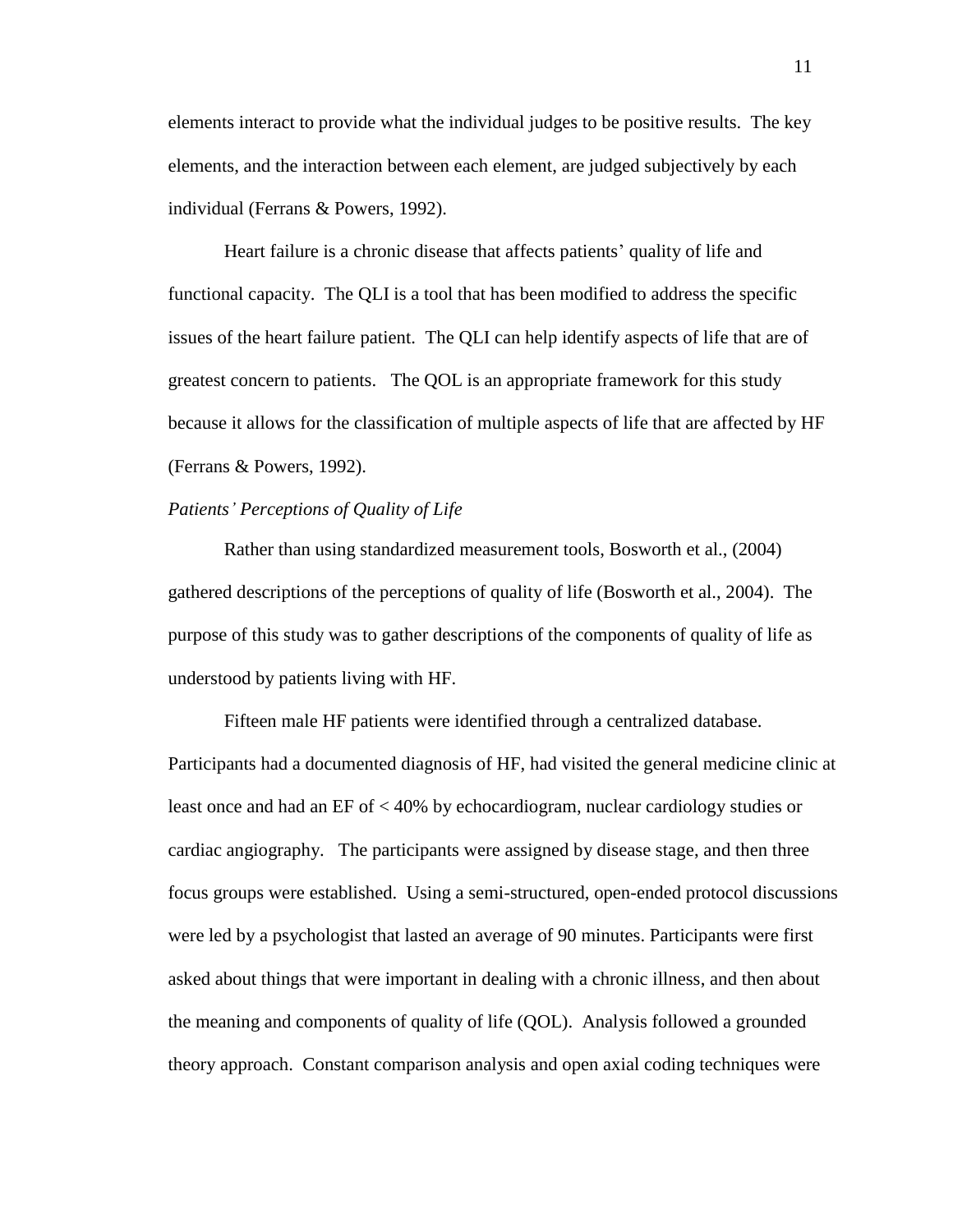used to identify 30 attributes that fit into five broad themes. Two investigators independently read, each transcribed for common and recurrent themes pertaining to QOL (Bosworth et al., 2004).

 Five themes emerged: symptoms, role loss, affective responses, coping, and social support. Symptoms were spoken about often, but never in isolation from other themes. Individuals were frustrated about the loss of the ability to participate in previous work, and this had an overall negative impact on QOL, affective response or the emotional strain associated with HF was particularly significant. Depression, low self-worth, frustration, fear, anxiety, and guilt were common among the participants. Coping strategies were discussed. Spirituality was an important coping strategy, especially for participants with more advanced HF. The positive and negative aspects of social support were discussed. Participants found that family and friends could simultaneously interfere and assist in an individual's ability to cope with HF (Bosworth et al., 2004).

Thirty aspects of QOL were identified within the five major themes. Bosworth et al. found that many of the identified aspects are not included in standard QOL measures used in clinical trials. Examples sited were: the unpredictability of the disease, hopelessness, and frustration with changes in roles and limitation, tangible and emotional support, and loss of independence (Bosworth et al., 2004). Bosworth also found that although many of the major symptoms are assessed with disease specific QOL measures the major symptoms of cognitive functioning identified by the focus groups, is not (Bosworth et al., 2004).

Bosworth et al. (2004) concluded that although current measures may assess present symptoms, measures do not address some major symptoms identified by the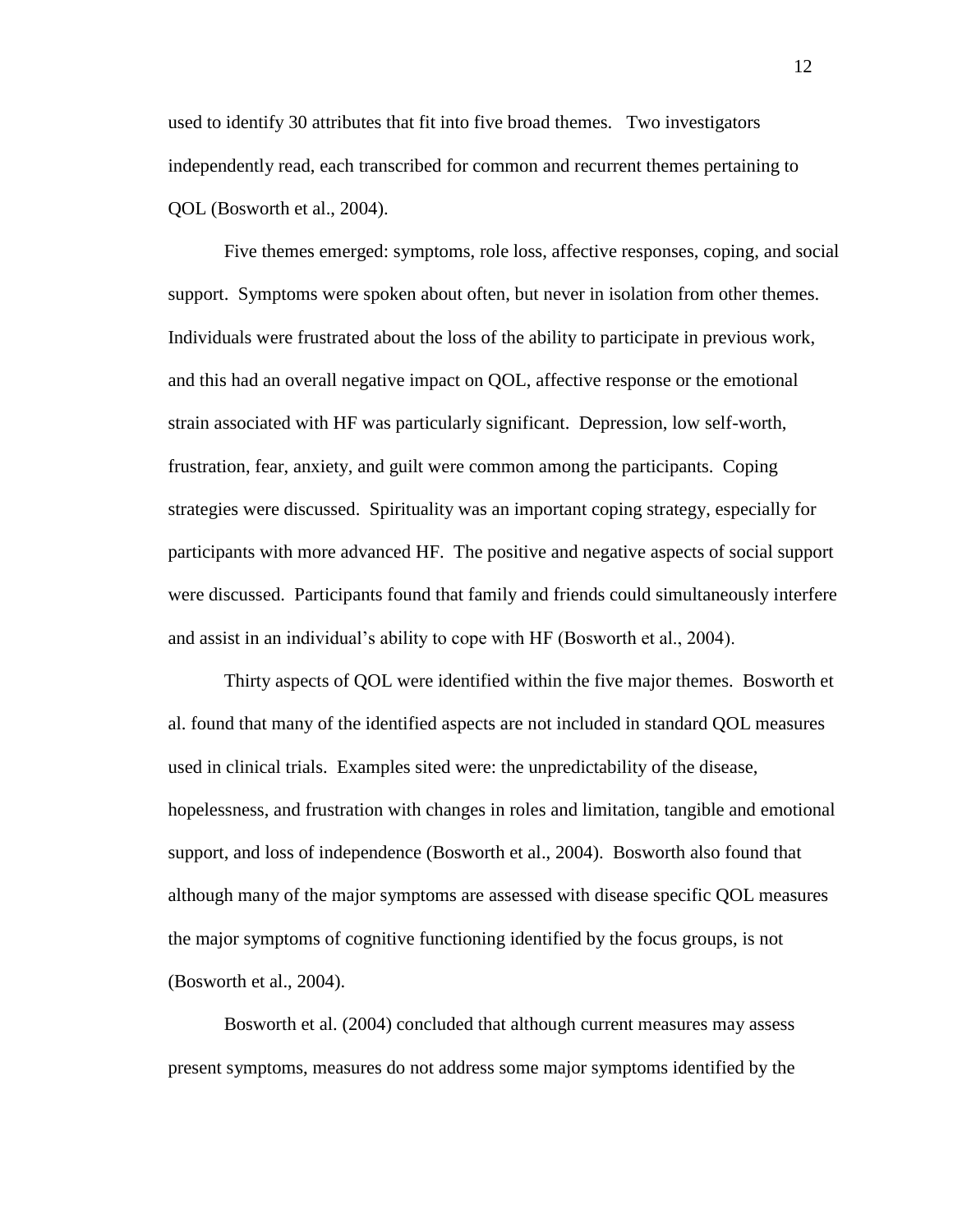focus groups. "Identifying both deficiencies and strengths of patients presents an opportunity for the clinician to build upon individual resources" (Bosworth et al., 2004, p. 89). A more complete understanding of the concerns of HF patients, and how QOL is affected, will allow clinicians to better address patients concerns (Bosworth et al., 2004).

Palliative care can be an important part of chronic disease care. Horne and Payne sought to explore the experiences of severe heart failure (HF) patients and identify needs for palliative care. A prospective qualitative structure was used to allow for the collection of detailed information about the needs and experiences of patients living with end-stage HF from the patient's perspective (Horne & Payne, 2004).

Twenty patients, aged 60 to 83 years old, participated in this study. Fourteen of the participants were men, six were women. Patients had a diagnosis of heart failure confirmed by echocardiogram. All the participants were recruited by cardiologists, heart failure nurse specialists, or elder care consultants in Doncaster in the north of England. There were no patients excluded for co-morbidities (Horne & Payne, 2004).

Semi-structured interviews, lasting an average of 30 minutes, were conducted in the participants' homes. The interviews were audio taped with the participant's consent, and field notes were taken. The audiotapes were transcribed verbatim. Using a grounded theory approach the data were coded allowing for identification of the main themes and categories (Horne & Payne, 2004).

The three main themes that resulted from this study were "can't do," difficulties in walking," and "relying on others." The seven sub-themes that were identified were: concept of disease; talking about death; keep taking the tablets; feelings and attitudes;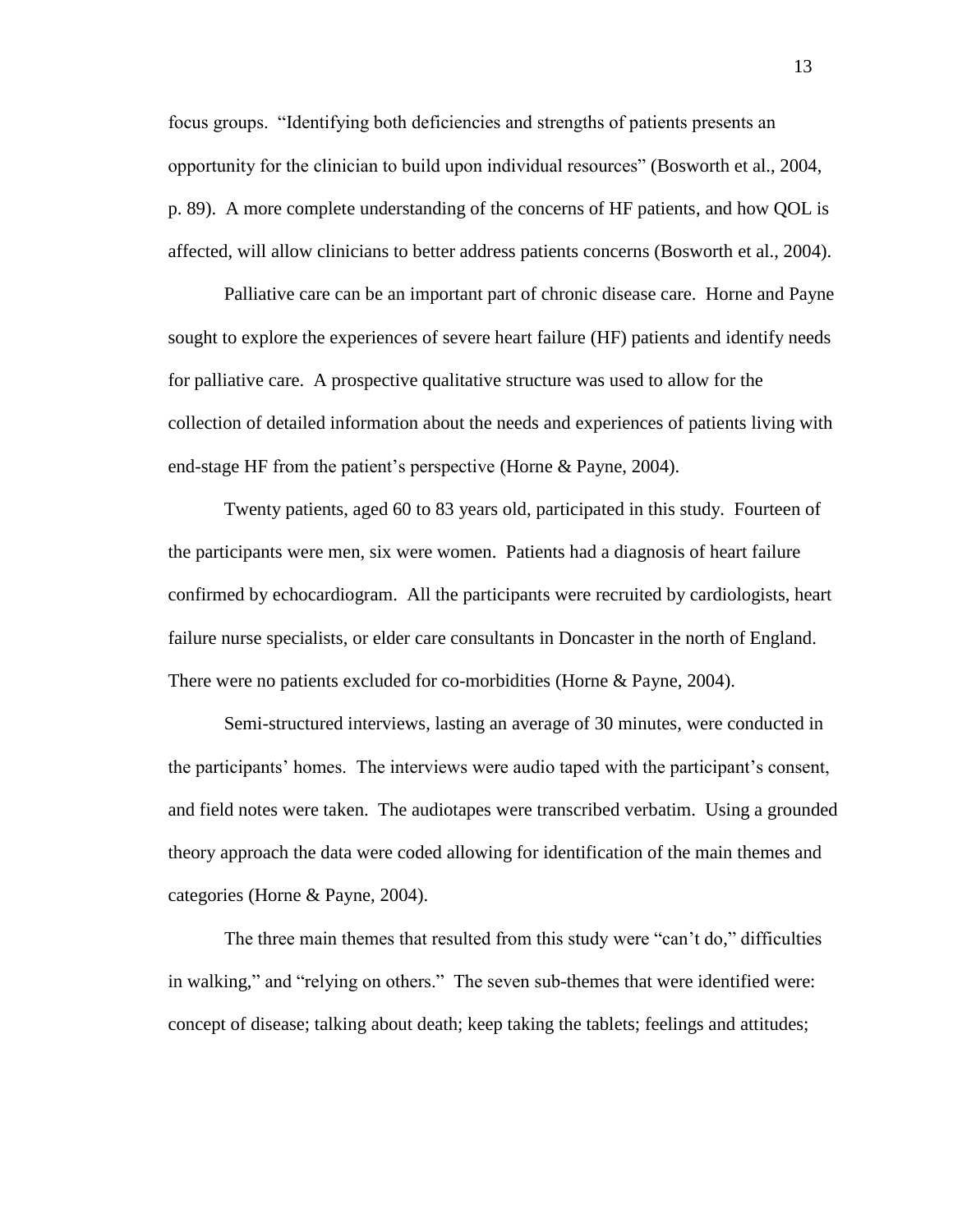hope and hopelessness; and symptoms and information needs (Horne & Payne, 2004, p. 292).

The "Can't do" theme represents the inability of the HF patient to continue to perform many of the tasks that were routine before the diagnosis. The tasks ranged from the simple to the more complex, including basic personal hygiene, walking, standing or bending, to driving, shopping or cooking. The "difficulties in walking" theme was identified by many of the participants as a major challenge. This was related to loss of energy and breathlessness. Participants expressed the theme "relying on others" for basic needs as feeling like a burden. Participants depended on the goodwill of friends, family and neighbors to assist with needs. Information was not easily available about the resources available to assist (Horne & Payne, 2004).

Horne and Payne (2004) concluded that despite expert medical care the most common symptoms experienced were an extreme lack of energy and breathlessness. Most HF patients experience many losses and have feelings of hopelessness and depression. Palliative care programs would benefit the heart failure patient by providing psychological support, information about their disease and/or home care assistance (Horne, & Payne, 2004).

#### <span id="page-16-0"></span>*Patient Education Programs*

The adjustment between hospital and home is important to the HF patient to prevent hospital readmissions and improve quality of life. The purpose of Harrison, et al.'s study was to determine whether the quality of life would increase and hospital readmission and emergency room use would decrease following the reorganization of the discharge planning and transition care of the usual care providers (Harrison et al., 2002).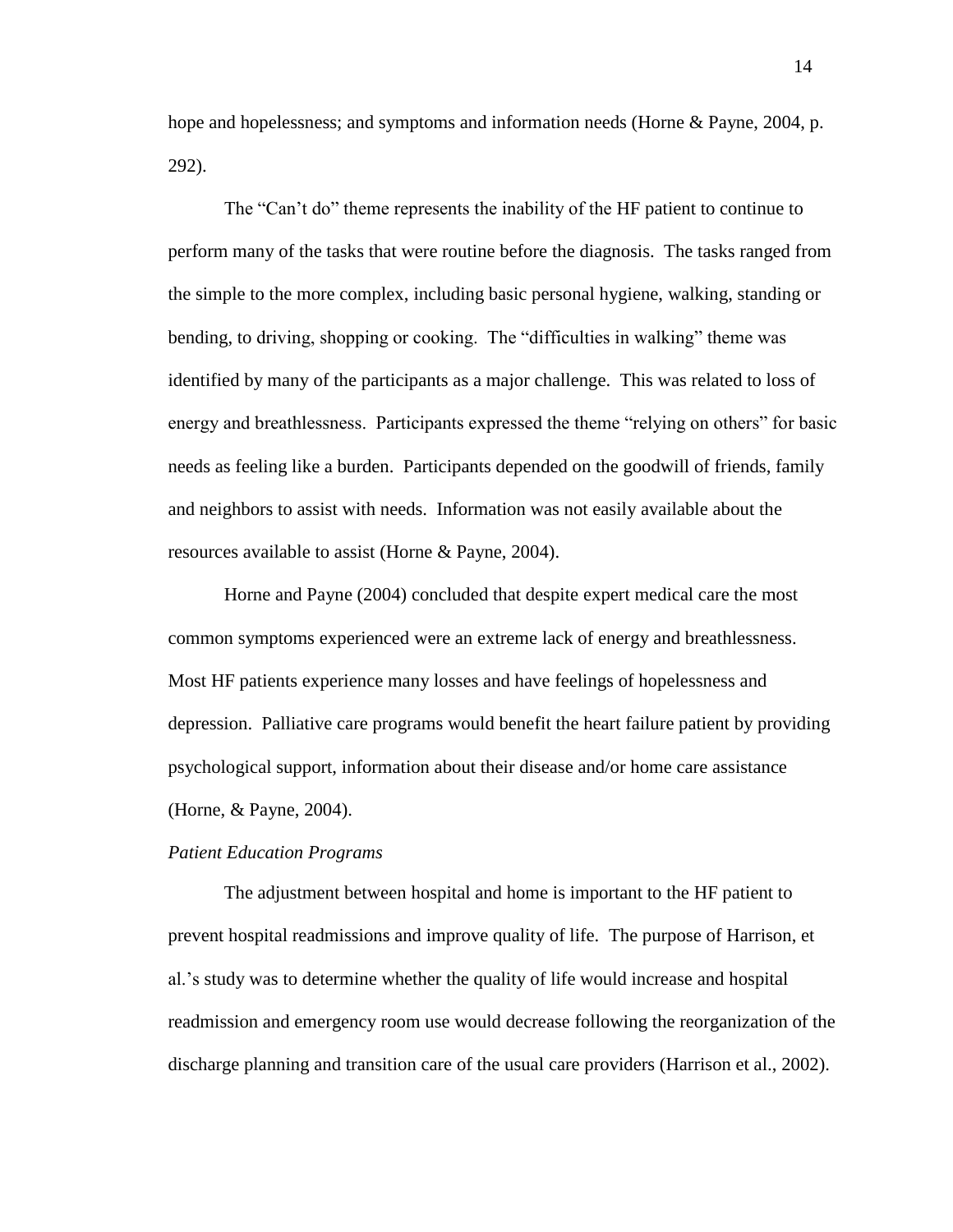Participants (N=192) ranged in age between 33 and 93, with an average age of 76. Exclusion criteria were: coming from or being discharged to an extended care facility, living outside the determined home care area, being too ill or deceased shortly after admission, first language other than French or English, being discharged in less than 24 hours, and diagnosis change (Harrison et al., 2002).

 Participants were randomized into two groups. The usual care (UC) group received care including: hospital to home transfer using home care coordination services, home nursing care, home health teaching, direct care, administration of medications, and management of equipment and treatment. The transitional care (TC) group received the standard discharge planning. Hospital and community nurses provided additional education using the Partners in Care for Congestive Heart Failure (PCCHF). PCCHF included a patient workbook and an education map that provided the overall education plan and served as a patient held documentation tool (Harrison et al., 2002).

 The Minnesota Living with Heart Failure Questionnaire (MLHFQ) is a condition specific instrument that was used to measure each participant's health-related quality of life, symptom distress, and functions at 6 and 12 weeks post discharge. The Medical Outcome Study Short Form (SF-36) is a generic measure used to measure quality of life, the number of emergency room visits, and hospital readmissions (Harrison et al., 2002).

Quality of life for participants in both groups improved at the 2nd week point. Patients receiving usual care showed no additional improvement in quality of life in the 6 or 12 week questionnaire. The TC showed both clinical and statistically significant improvements in HRQL results. For the TC, the total MLHFQ scores at 12 weeks were 43% compared to 14% for the UC group. The differences were statistically significant.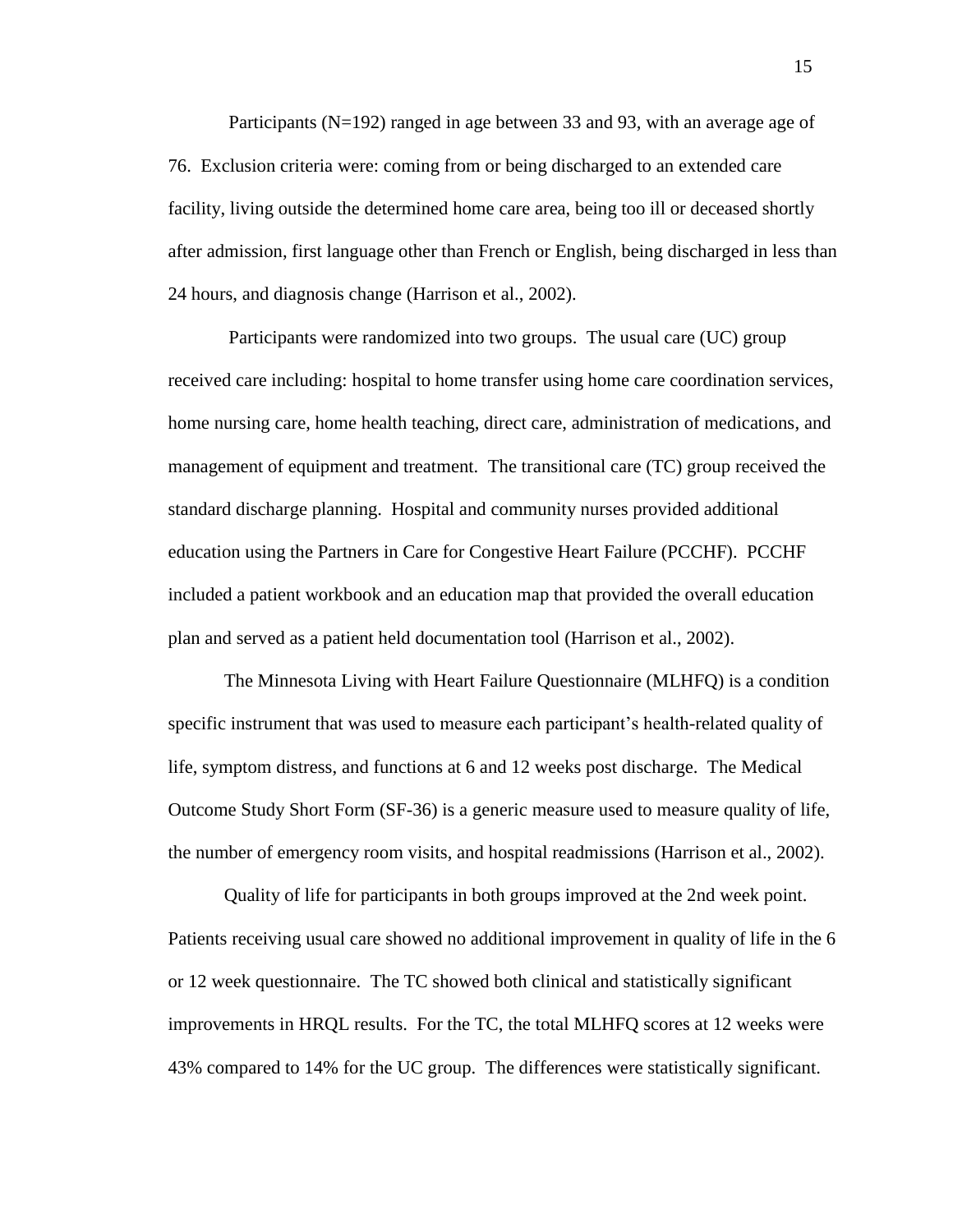No statistically significant differences were noted in general health or physical component when participants used the SF-36 questionnaire. Emergency room visits by the TC group were recorded at 29% compared to the UC group at 46% (Harrison et al., 2002).

 Transitional care is an important educational piece in the management of heart failure symptoms. An educational aid helps staff keep education standard among patients. Patient education improves specific aspects of quality of life for individuals with heart failure and results in fewer subsequent visits to the emergency rooms. Coordination and supportive assistance for patients are key recommendations for patients with heart failure. Symptoms of chronic heart failure diminish patients' quality of life, and lead to consumption of medical resources through emergency treatment and hospitalizations (Harrison et al., 2002).

Todero, LaFramboise and Zimmerman examined the effectiveness of a homebased disease management program to control HF symptoms and improve quality of life after hospitalization. Patient education was based on the Agency for Healthcare Research and Quality (AHRQ) guidelines recommendations (Todero et al., 2002).

Participants were referred by physicians to a home care program for heart failure. Fifty men and 52 women participated. The ages of the participants ranged from 39-91 with an average age of 70.5. Criteria included a diagnosis of heart failure, mental orientation, ability to speak English, no visual impairment, no history of coronary bypass surgery with the last 3 months, not currently enrolled in cardiac rehabilitation and had a phone line (Todero et al., 2002).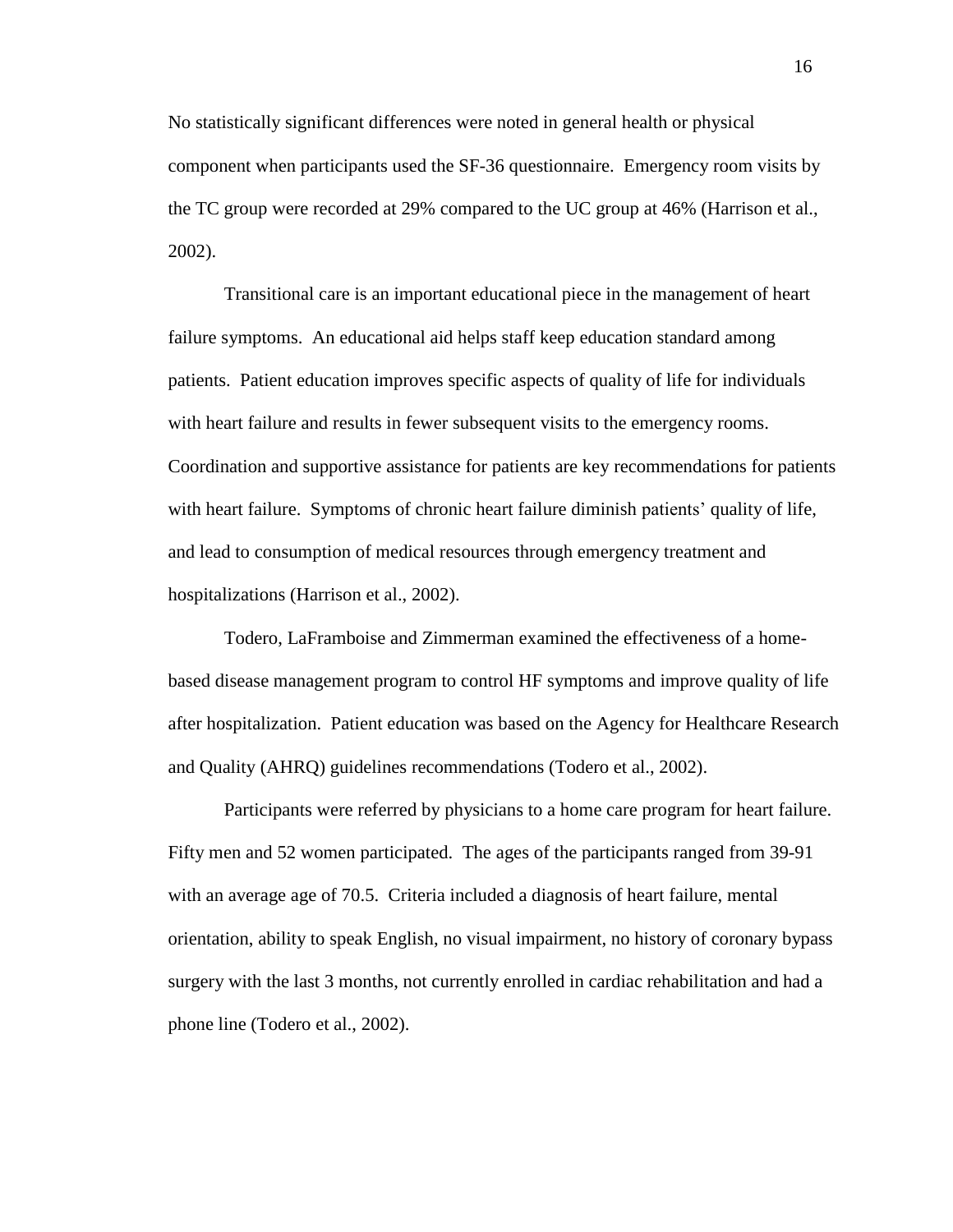Each participant was enrolled in a heart failure disease management program that included routine reminders to monitor symptoms with suggestions for symptom management or control, a patient education video, and an educational manual for reference. Participants received a baseline health assessment and follow up education regarding medications, weigh daily, control salt get routine exercise and how to monitor symptoms (Todero et al., 2002).

A modified Cardiac Symptom Survey (CSS) was used to assess frequency, severity, and interference with physical functioning and enjoyment of life. Reliability for each item ranged from 0.9 to 1.0. Medical Outcomes Study 36-item Short Form Health Survey (SF-36) was used to measure quality of life. Reliability for SF-36 was not reported (Todero et al., 2002).

The percentage of patients experiencing each symptom at 2 months decreased, although not all decreases were significantly significant. The mean scores for frequency, severity, interference with activities and enjoyment in life from shortness of breath all decreased or improved significantly. Changes in the SF-36 from baseline to 2 months were analyzed using the paired t-test. There were trends toward improvement in physical and general health and physical, body pain, mental and vitality (Todero et al., 2002).

There were improvements in symptoms status for the most common symptoms of HF within 2 months, with the exception of shortness of breath. Improved symptom status has been shown to improve physical functioning and quality of life. Reduction of hospitalizations will result (Todero et al., 2002).

Home care programs have been initiated to determine the effectiveness in improving quality of life and reducing hospital readmission rates. Vavouranakis,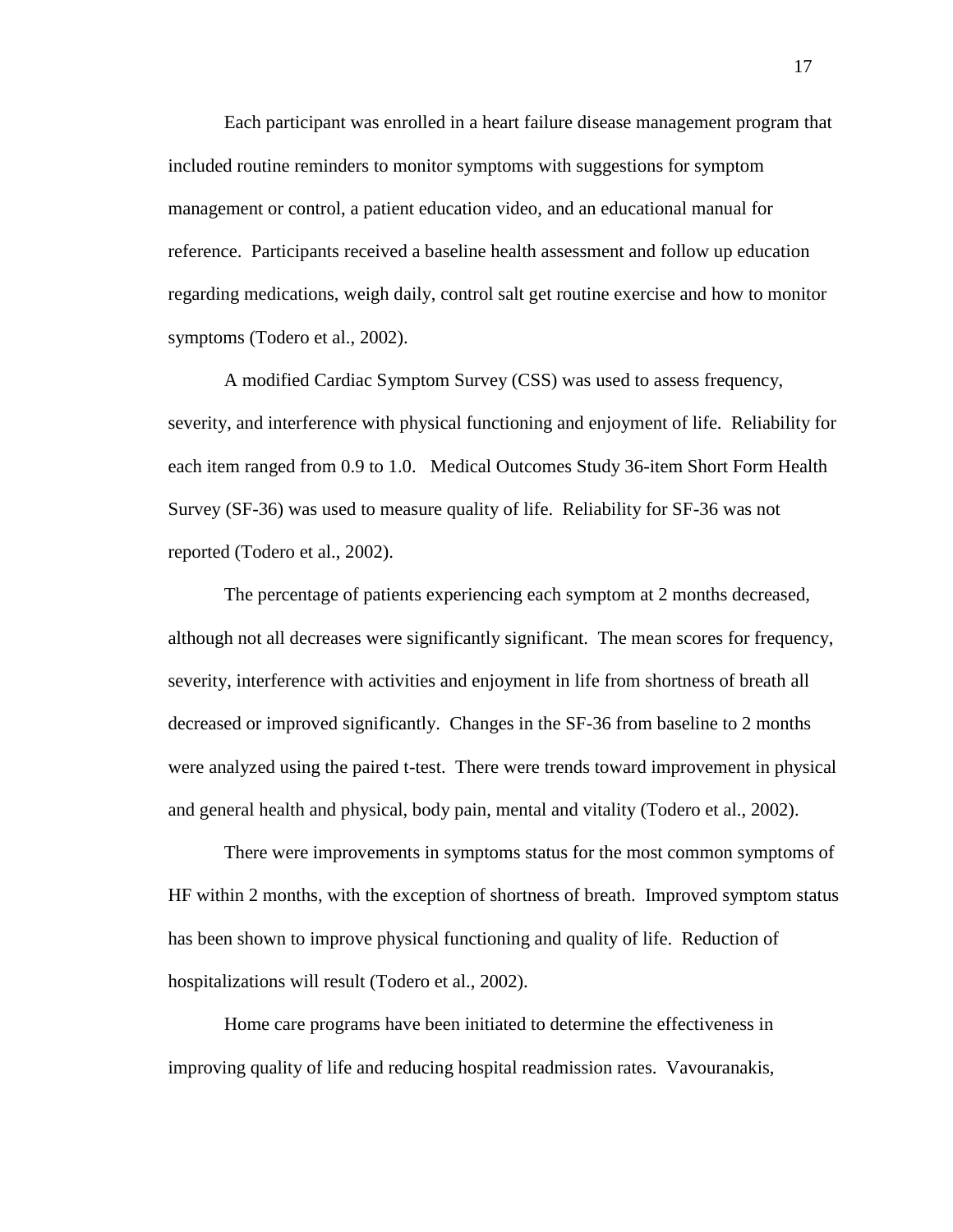Lambrogiannakis, Markakis, Dermitzakis, Haroniti, Ninidaki, and et al. (2003) initiated an intensive home care program for severe heart failure patients in Crete, Greece. The purpose of Vavouranakis et al.'s study was to investigate the impact of a home based intervention in a group of middle aged patients with severe HF (Vavouranakis et al., 2003).

Twenty-eight men and four women participated. The mean age of the participants was 52, with a range of 50 to 75. Vavouranakis et al. (2003) found there were advantages to working with this age group. Participants in this age group had better cognitive abilities than more elderly individuals, were better able to benefit from continued educational support, and were better able to implement and maintain an exercise routine. Criteria for inclusion were being hospitalized in the last year with a diagnosis of HF, and being in stable condition, defined as being under the same medical regimen and without clinical deterioration for the last 2 weeks. Co-morbid conditions were criteria for exclusion as well as living  $> 30$  km from the city and lack of telephone access. Participants were followed for 1 year, and visited every 30 days by a home care nurse who had received special training for HF patients as well as telephone contact every 10- 15 days (Vavouranakis et al., 2003). Participants were also provided access to a nurse or physician to report symptoms or problems promptly (Vavouranakis et al., 2003).

The Minnesota Living with the Heart Failure Questionnaire (LHFQ) was used to measure quality of life. LHFQ is a disease specific measure of quality of life that assesses patients perceptions of the influence of HF on physical, socioeconomic and psychological aspects of life (Riegel, Moser, Glaser, Carlson, Deaton, Armola et al., 2002, as cited by Vavouranakis et al., 2003). Hospitalization rates for cardiovascular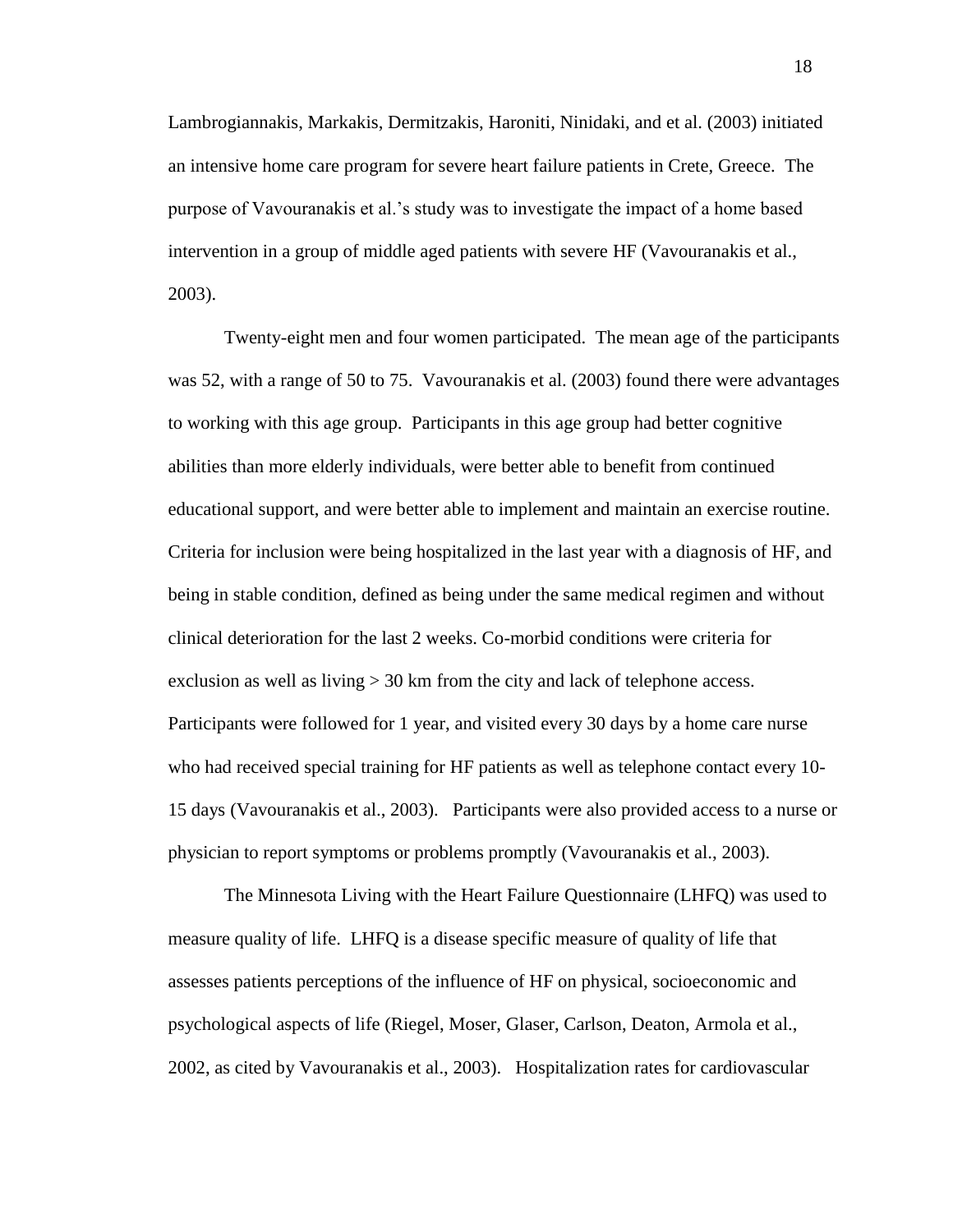reasons were provided by the patients and confirmed by the department files. Questions were fully answered for participants. Readmissions were included if due to a cardiovascular complication or associated condition leading to worsening HF not effectively treated at home (Riegel, Mosr, & Glaser et al., 2002, as cited in Vavouranakis et al., 2003).

Frequent home visits allowed participants to establish a bond with the nursing staff and physician, resulting in more open sharing of problems and feelings with staff. Scheduled laboratory exams were included in the home care program. Detection and correction of electrolyte abnormalities were not infrequent and represented an important therapeutic goal (Vavouranakis et al., 2003).

The Wilcoxon paired test was used to compare readmission rates. Statistical analysis of the readmission rate/year resulted in decrease from 2.143 to 1.25. The Student t-test was used to compare quality of life scores. Statistical analysis of The Minnesota Living with Heart Failure Questionnaire resulted in a range of (on a scale from 0 to 5) 2.68 to 2.33, where an increase indicates an increase in the perception of the affect of heart failure. Vavouranakis et al. (2003) concluded that the impact of this intensive home based program, coupled with frequent laboratory tests, resulted in a reduction of hospital readmission rates and an improved quality of life for at least 1 year of follow up (Vavouranakis et al., 2003).

Health promotion is a major component of care for HF patients. A telephonic health promotions program increases patient knowledge of self care management. Few resources are available to provide this type of health promotion. The purpose of this study was to describe the health of patients with congestive heart failure and provide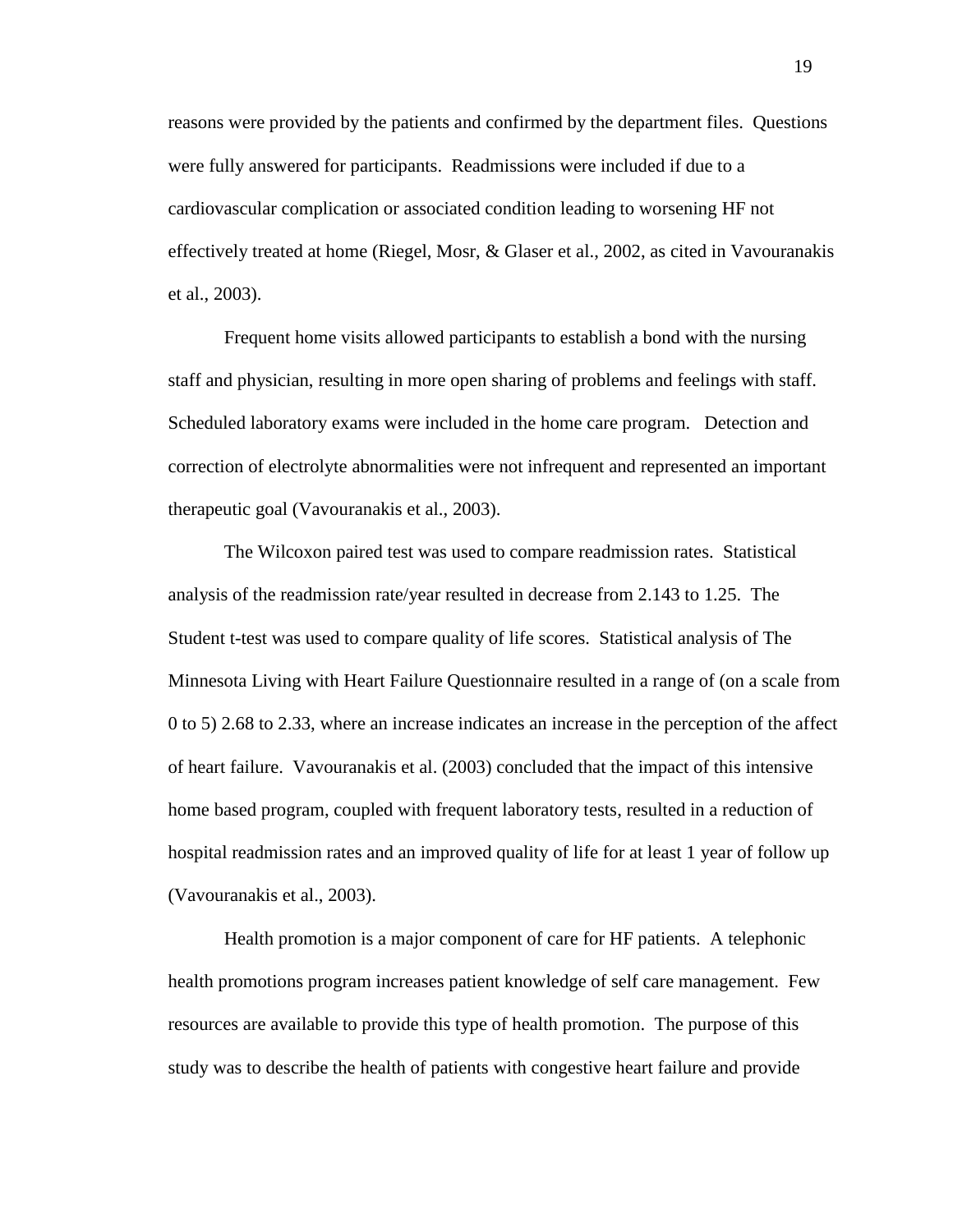meaningful community experiences for senior nursing students (Wheeler & Plowfield, 2004).

Between 1998 and 2001 there were 29 heart failure patients, 22 women and 7 men, with a mean age of 74.1 years, who were followed by student nurses. The patients had been ill for an average of 3 years with an average of 3.5 co-morbidities. Patients used an average of 7.3 medications. All the patients lived at home and were receiving home care. The students initially visited the patient with a home care nurse during a home care visit to become familiar with the patients, family, and living environment. After the initial visit the students called the patients once or twice weekly. Telephone calls continued for the 14 week semester (Wheeler & Plowfield, 2004).

Telephone calls were guided by the telephone call protocol. The goals of the telephone calls were to "reinforce patient's education, identify signs and symptoms of worsening heart failure, and ensure compliance with medications and diet" (Wheeler & Plowfield, 2004, p. 17). The telephone call protocol provided specific patient areas to address, as well as some actions to take if necessary. The students met with the faculty member regularly. Records were kept of observations, telephone calls, home visits, patient re-hospitalizations and unexpected emergency or clinic visits (Wheeler & Plowfield, 2004).

Only two of the 29 patients were hospitalized due to exacerbations. Other patient benefits included: education and information, adherence to treatment, and emotional support. Student benefits reported included benefits of critical thinking, cultural competence, and feelings of satisfaction in the independent role of the nurse (Wheeler  $\&$ Plowfield, 2004).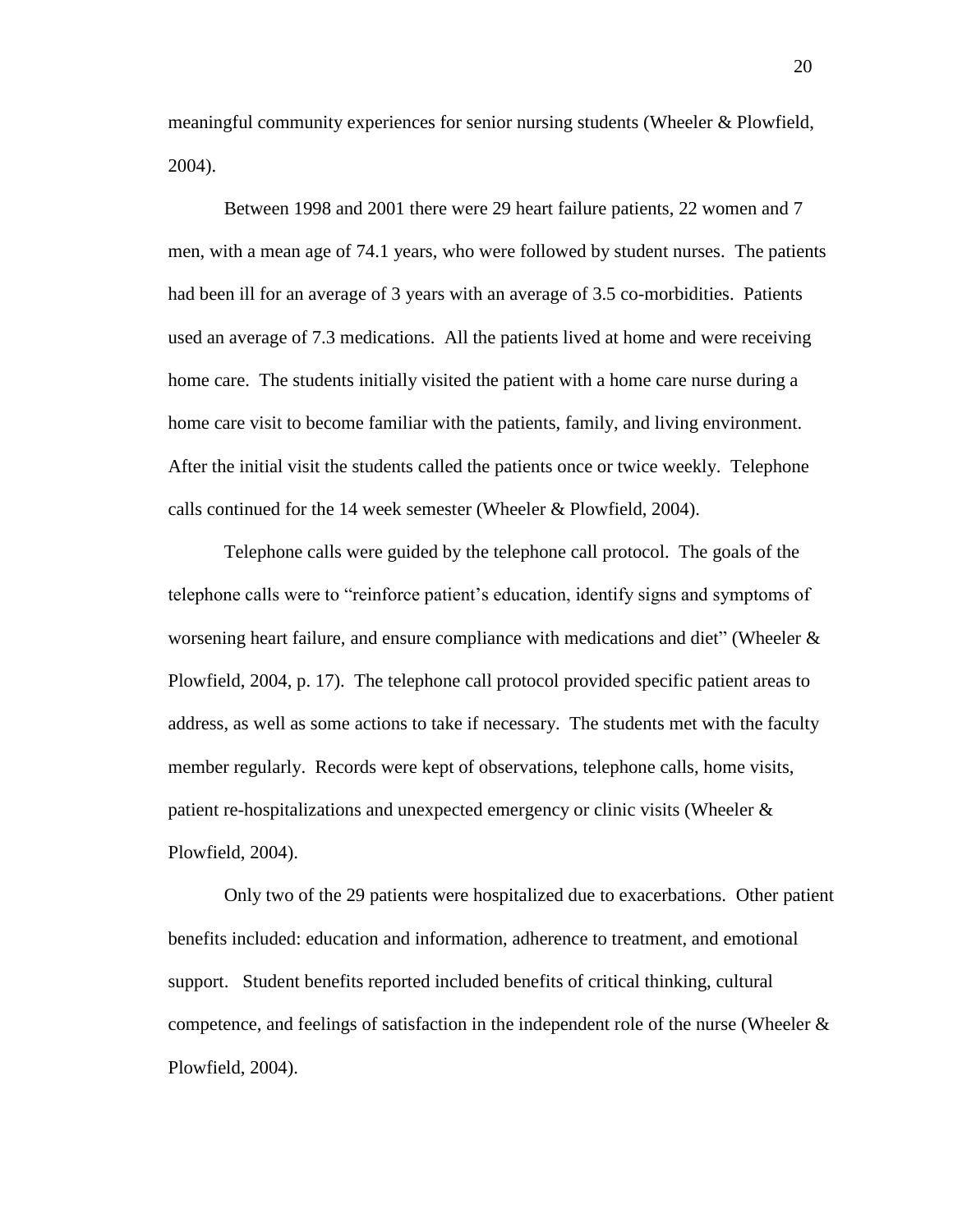Wheeler and Plowfield's (2004) telephone intervention study resulted in a health promotion program that has beneficial results for the patient and students. The students were able to reinforce clinical education, assist in compliance with diet and medication and instruct patients to contact physicians when necessary. This program has a clear benefit for both the HF patient and the nursing student (Wheeler & Plowfield, 2004).

Physical limitations and the progression of symptoms of HF can cause a decrease in quality of life and psychological concerns. Scott, Setter-Kline and Britton examined the effectiveness of nursing interventions to enhance mental health and quality of life (QOL) among individuals with HF receiving home care. Nursing interventions were based on the Agency for Health Care Policy and Research (AHCPR) HF clinical practice guidelines (Scott et al., 2004).

Eighty-eight participants were recruited from two home health care agencies in the Midwest. Thirty-nine participants were men, 49 were women. The participants ranged in age from 33-94 years old. The participants had to have a primary diagnosis of HF, were 18 years old or older, and understood and spoke English. Participants were divided into three groups. Each group was visited at home during the first week for routine HF management. Three home care nursing interventions were developed for each group for the study including mutual goal setting (MGS), supportive-educative (SE), health promotion-used for the placebo group (Scott et al., 2004).

The Mental Health Inventory-5 (MHI-5) assessed anxiety, depression and loss of behavioral or emotional control over the 4 weeks prior to data collection. Reliability coefficients of 0.65 to 0.81 have been reported on the MHI-5. An alpha coefficient of 0.86 was obtained in this study. The cardiac version of the Quality of Life Index (QLI)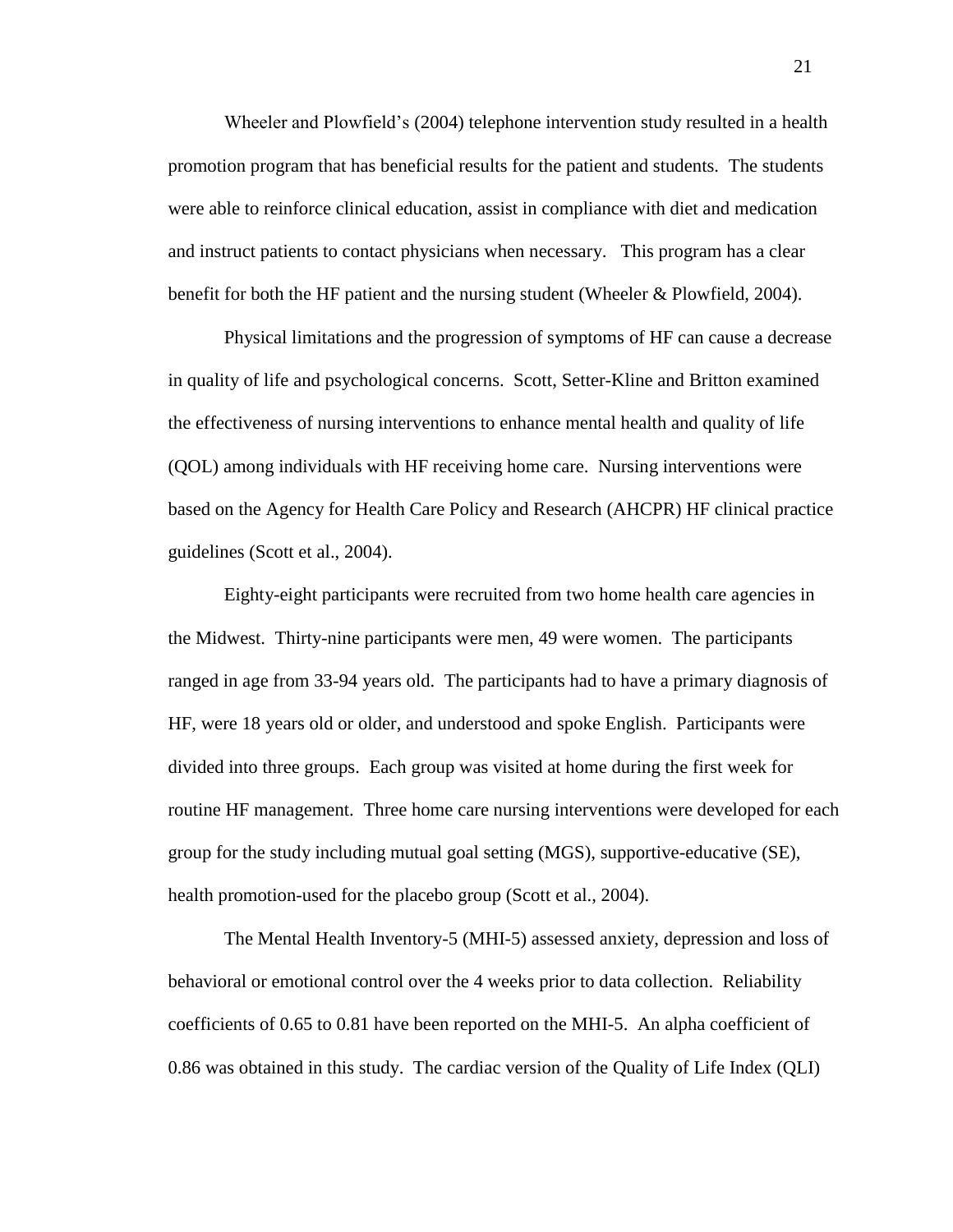assessed perceived satisfaction and importance in health/functioning, family, socioeconomic and psychological/spiritual areas of life. Reliability coefficients of 0.77 to 0.90 were reported. Similar results were noted in this study. The outcome variables of perceived mental health and QOL were assessed for each group before randomization and at 3 and 6 months (Scott et al., 2004).

The within group comparison indicated that the mental health of the participants receiving the placebo intervention did not significantly change over time. The SE group did reflect an improvement in mental health from baseline to 3 months, however, this did not continue at 6 months. Participants in the MGS group had improved mental health scores at 3 months that continued to significantly improve at 6 months (Scott et al., 2004).

Baseline QOL scores were similar for all three groups. Significant differences in the overall QOL were not noted until 6 months. At 6 months, the MGS group had significantly higher QOL scores than the SE or the placebo group. The MGS group also had higher perceptions of health/functioning, psychosocial/spiritual and socioeconomic QOL areas than the other groups at 6 months. The placebo group QOL scores remained unchanged throughout the intervention. The SE and MGS groups perceived significant improvements in overall QOL when compared with baseline scores at 6 months. The SE and MGS also had significant increases in health/functioning over 6 months. QOL continued to improve in the SE group over time. The scores of the MGS and the placebo group fluctuated (Scott et al., 2004).

Findings suggested that support given by nurses may provide the resources needed to engage in self-care management behaviors and enhance QOL. MGS and SE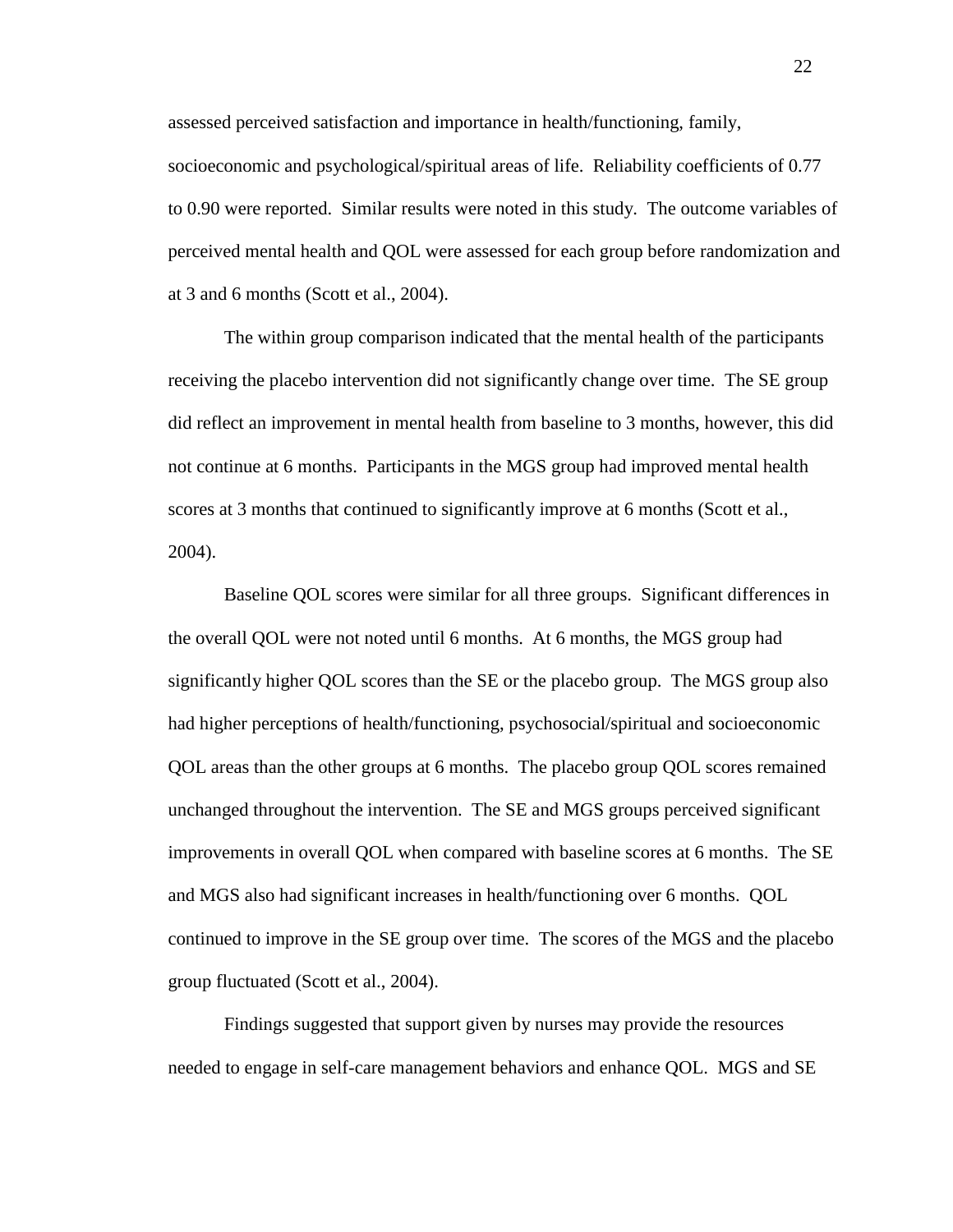nursing interventions may be beneficial in the care of individuals with HF who are receiving home care. Additional study topics should include whether the use of nursing interventions may prevent psychological deterioration as well as reduce HF symptom exacerbation and frequent hospitalizations (Scott et al., 2004).

The progression of symptoms and life limitations of heart failure has been shown to affect quality of life. Smith, Forkner, Zaslow, Krasuski, Stajduhar, Kwan, and et al. (2005) examined the effectiveness of a disease management program on health related quality of life (HRQL). Using the Medical Outcomes Study 36-Item Short Form Health Survey (SF-36), Smith et al. compared the intervention and control group at 6 month intervals to determine the effectiveness of disease management program. The purpose of this study was to determine whether improvement in quality of life after a disease management program was maintained past 90 days (Smith et al., 2005).

Participants (n=1,069) joined the study. Subjects were 18 years old or older with a history of HF, and either an ejection fraction on echocardiogram of <49%, or signs of left ventricular hypertrophy. The subjects were randomly assigned into one of three study groups: usual care (control group), disease management, and augmented disease management. Assessment of medical history, physical exam, 6-minute walk test and serum chemistries were done at 6 month intervals for an 18 month period (Smith et al., 2005).

The Medical Outcomes Study 36-Item Short-Form Health Survey (SF-36) was used to measure the subjects HRQL. The SF-36 is a 35 item questionnaire that assesses change in self-reported health and asks the subject to rate health compared to 1 year ago. The SF-36 performs well among different age groups and disease groups and assesses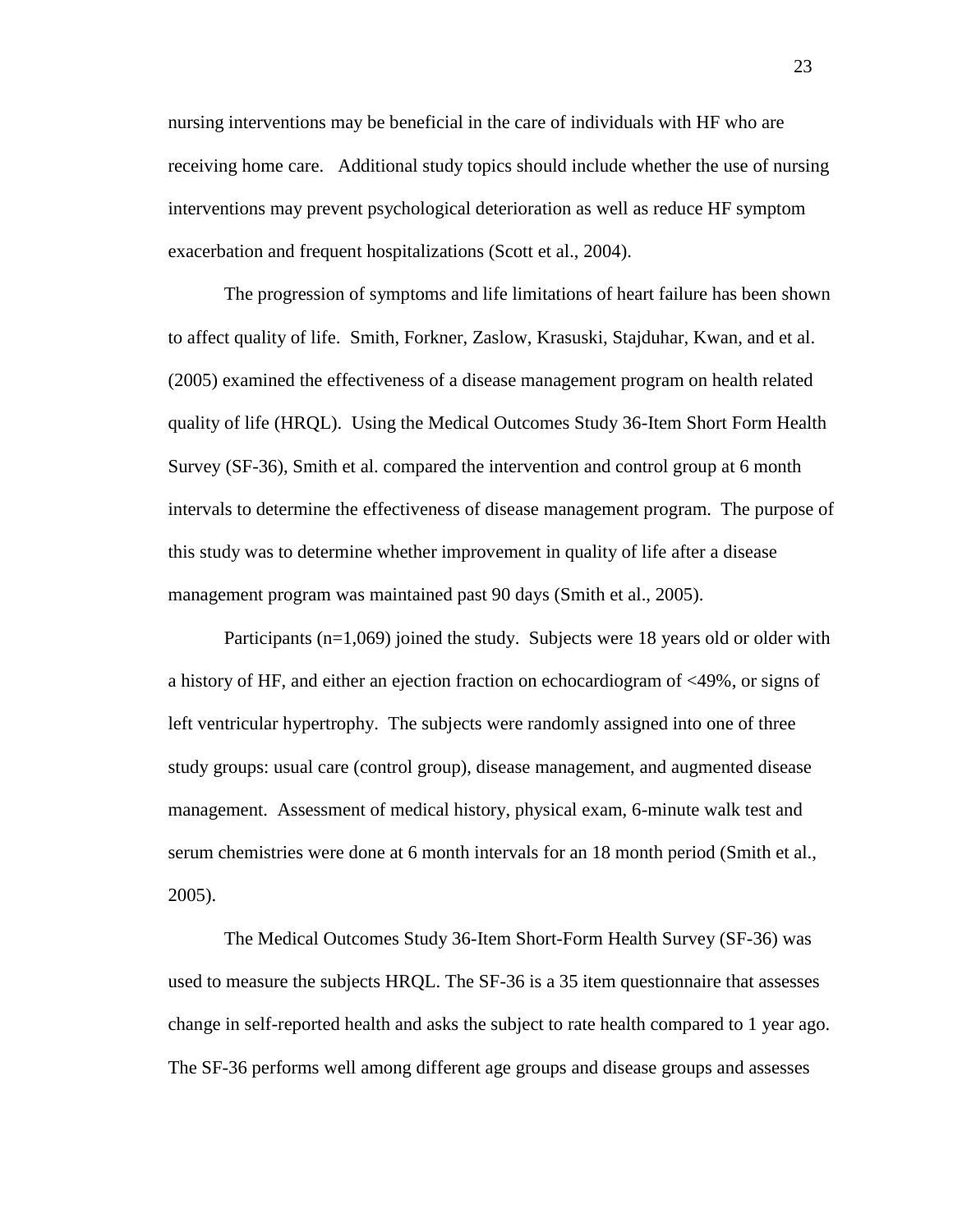changes in: bodily pain, general health, mental health, physical functioning, perceived disruptions in daily routine due to emotional problems and physical problems, social functioning and vitality (Smith et al., 2005).

Smith et al. (2005) found evidence of a short term beneficial effect of disease management on HRQL outcomes in HF patients. At 6 and 12 month patients receiving disease management were more likely than the control group to report improvement. There was no statistically significant difference in changes in quality from the SF-36. Smith et al. (2005) concluded this may be due to the placebo affect, since it was impossible to blind the patients to the assigned group. The patients knew whether the patient was receiving the experimental intervention and might perceive an improvement in health even though there had been no real improvement (Smith et al., 2005).

The SF-36 was sensitive enough to detect an improvement in the HRQL where the non-disease specific HRQL instrument was not. Smith et al. did evaluate other HRQL instruments that were more specific to HF patients and found the instruments were not superior to the SF-36. Smith et al. (2005) concluded that participation in disease management has only a limited effect on HRQL outcomes in HF that appear at 6 and 12 months but are not reflected in the SF-36 scale (Smith et al., 2005).

Patient education performed in suboptimal conditions leaves the patient with multiple questions and uncertainty about what lifestyle changes to make. Kodiath, Kelly and Shively described an innovative behavioral intervention for patients with HF. The purpose of the study was to develop a disease management program that focuses on selfmanagement, increasing motivation, and advancing functional disturbances. The goal was to develop a comprehensive education plan that focused on self-management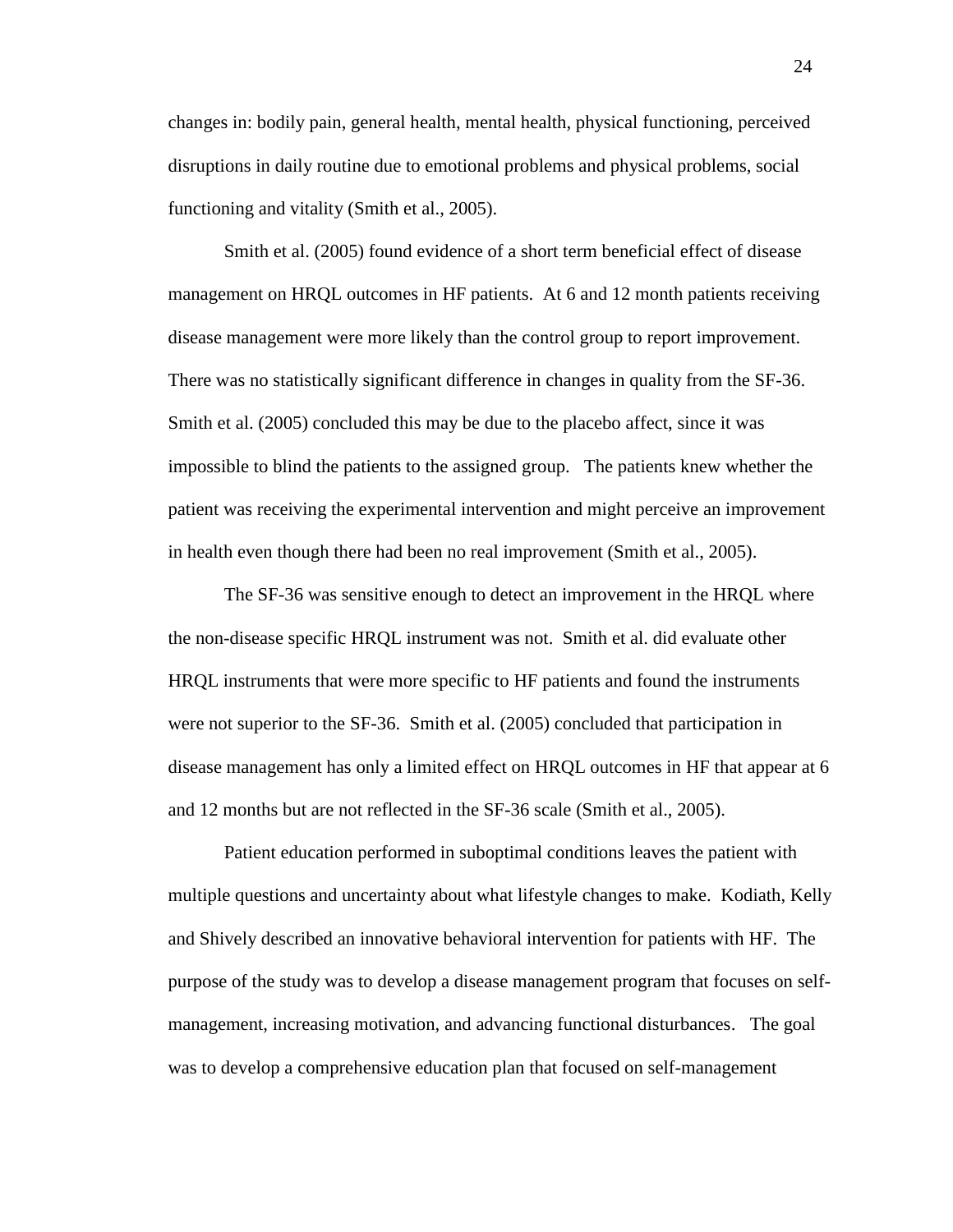methods and increasing patient motivation to make lifestyle changes (Kodiath et al., 2005).

Based on the Information-Motivation-Behavioral Skills (IMB) Model originally used for human immunodeficiency virus (HIV) positive patients, motivation enhanced actual behavior change. Motivation was defined as a behavioral sequence that includes moving the participant toward recognizing a problem, needing or wanting to change, searching for a way to change, and beginning, continuing, and following through with a change (Kodiath, Kelly, & Shively, 2005).

Two advanced practice nurses, an adult nurse practitioner and one psychiatric clinical nurse specialist, facilitated the intervention with all the participants. Fifty-eight people diagnosed with heart failure participated. The program timeline covered 15 weeks, which included four patient education classes, and three follow up telephone calls. As part of the program, published resources were shared and reviewed with the participants. The participants were also encouraged to select a behavior to change and to set a goal. The identified behavior changes were monitored and evaluated throughout the program (Kodiath et al., 2005).

Participants completed a three section class feedback form including class objectives with a yes/no format, leaders' behaviors using a Likert-type scale and an overall 10 point rating scale, for the information, behavior and motivation component. All participants reported high satisfaction with the program. The class leaders kept anecdotal notes about the intervention and the program implementation. The major themes found were: satisfaction with the intervention, lack of understanding of heart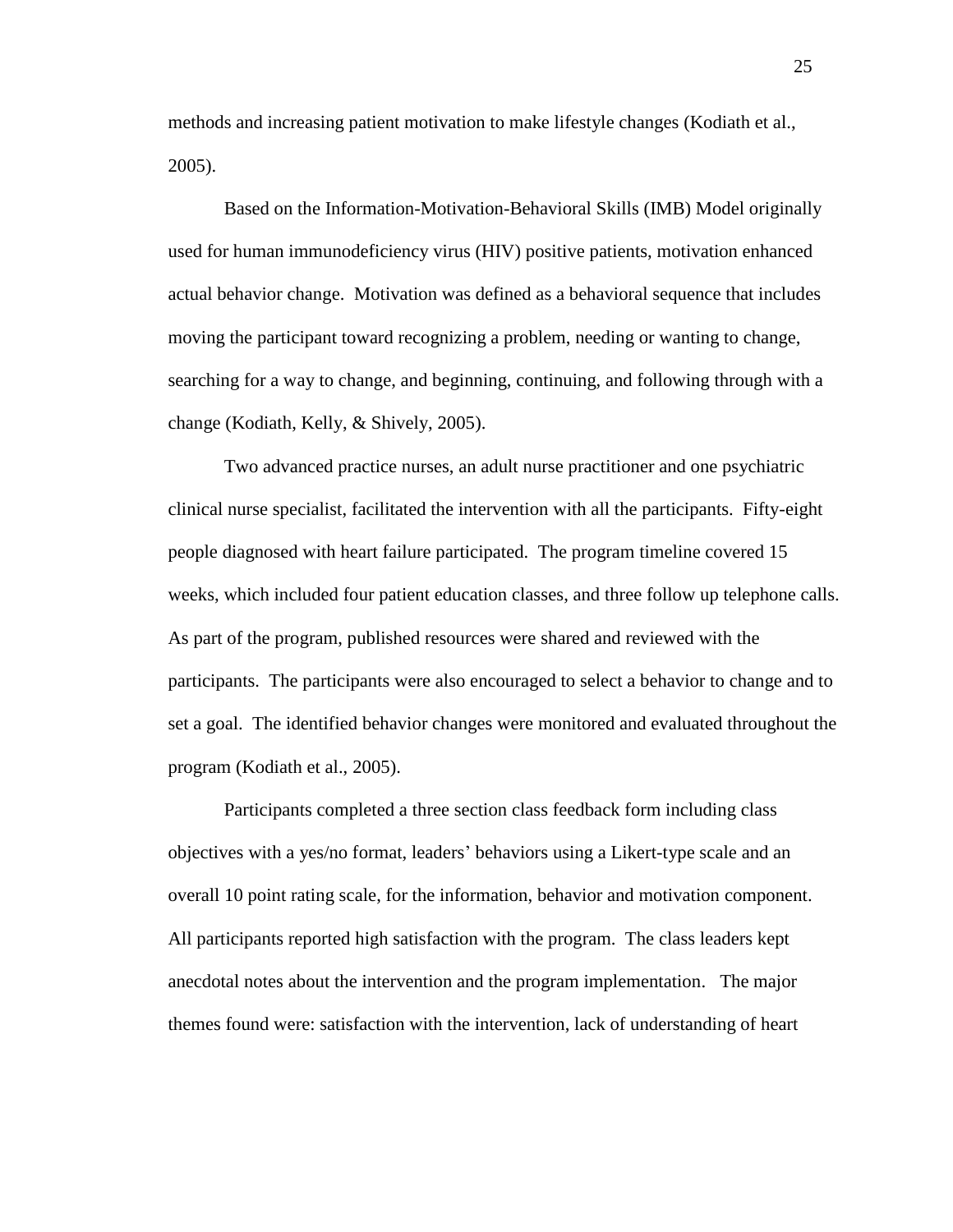failure, the influence of age, disbelief regarding the diagnosis, and confusion regarding access to care, lifestyle changes and depression (Kodiath et al., 2005).

Kodiath et al. concluded that a quantitative measure of quality of life might not capture the richness of the issues that people with HF actually identify. Kodiath et al. also concluded that the behavioral intervention assisted participants in learning how to use the healthcare system and communicate with providers to address symptoms or questions related to their heart failure. Using the IMB model facilitated behavioral change and improved the quality of life of persons with heart failure (Kodiath et al., 2005).

HF patient education programs are essential to ensure that treatment and prevention takes place efficiently. Kutzleb and Reiner (2006) evaluated the impact of a nurse-directed approach to patient education. Patient education focused on lifestyle modification, daily weights, medication, and diet compliance to improve the quality of life (QOL) and functional capacity. Researchers evaluated the effect self-care disease management patient education and the influence on QOL and functional capacity (Kutzleb & Reiner, 2006).

The study took place in an Eastern metropolitan area. Twenty three 18-75 year old patients were followed for 12 months. The patients mean age was 58 years old. The patients were referred by a cardiology clinic. All diagnoses of heart failure were confirmed with an echocardiogram and had evidence of left ventricular systolic dysfunction or diastolic dysfunction. Exclusion criteria included patients who were not literate in English, patients with heart failure as a result of an myocardial infarction or unstable angina, heart failure as a secondary diagnosis in conjunction with multiple co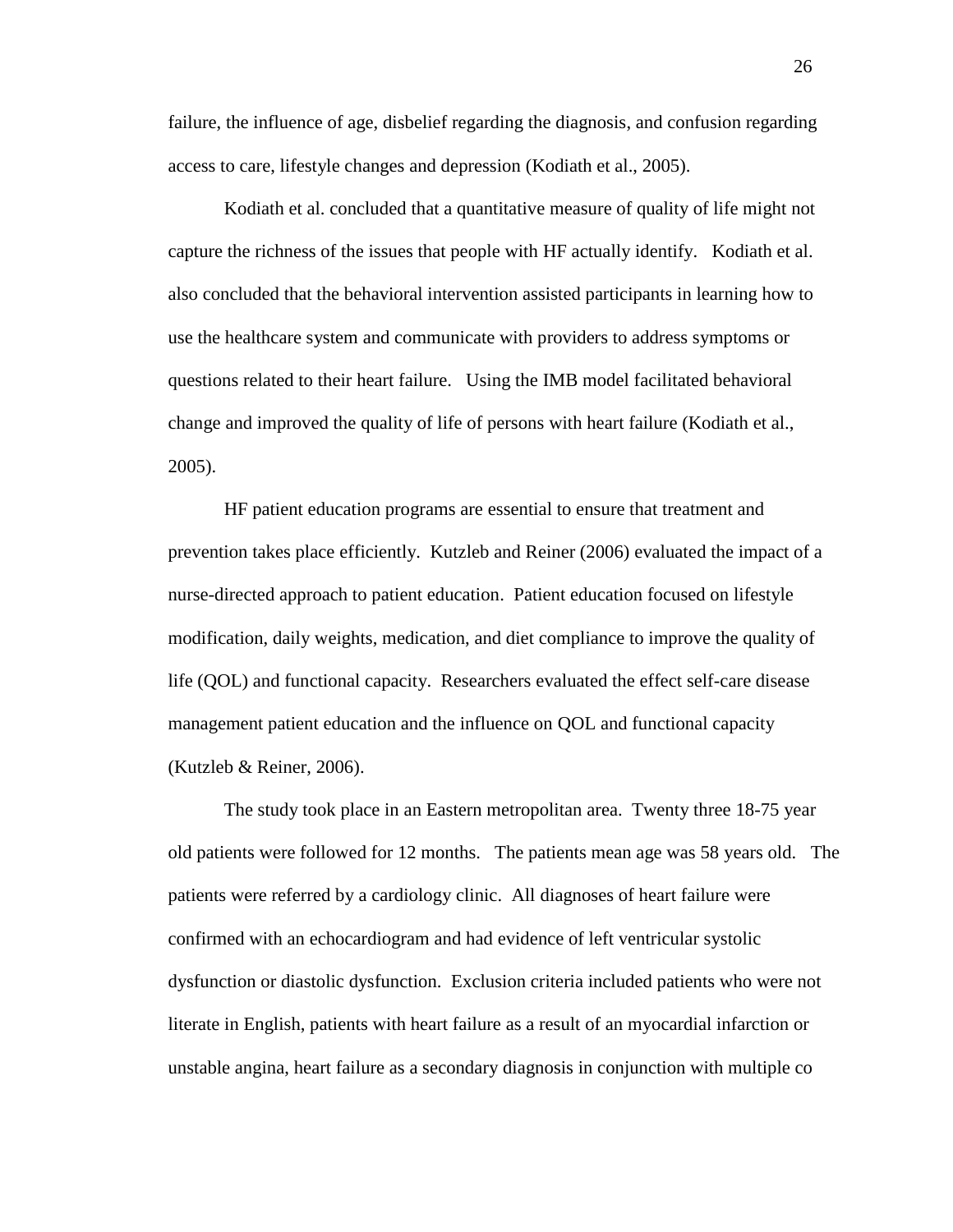morbidities, patients who had other serious health problems that might not survive the study, such as cancer, or patients taking mood altering medications or psychiatric medications. The patients were on an average of six medications and had an average EF by echocardiogram of 47% (Kutzleb & Reiner, 2006).

The patients were assigned to one of two groups. One group received routine care with a cardiologist. The other group received nurse-directed interventions which included office visits and follow-up phone calls in between monthly visits. The questionnaire addressed overall QOL, health and function, psychological/spiritual, social and economic and family for all subjects. A standard QOL questionnaire (Ferrans & Powers) was used to measure overall QOL. The Ferrans and Powers tool has a high reliability rate. The Cronbach's alpha ranges from  $0.84$  to  $0.98$  (Kutzleb & Reiner, 2006).

The findings supported a relationship between the functional capacity and improvement of QOL. Using ANCOVA at 9 months a statistically significant improvement (62%) was shown in the nursing care group for QOL, health and function, social and economic, psychological and spiritual, and family versus only a 25% improvement of QOL for the routine care group. Functional capacity was not significantly impacted by the nursing care interventions. The improvement of QOL was directly related to the nursing care interventions. In addition, crises were averted due to improved management of patient symptoms by nursing protocols. The authors concluded that a "nurse-directed treatment strategy significantly improved the QOL for patients, improved functional capacity, and prevented hospitalization in patients in heart failure" (Kutzleb & Reiner, 2006, p. 123).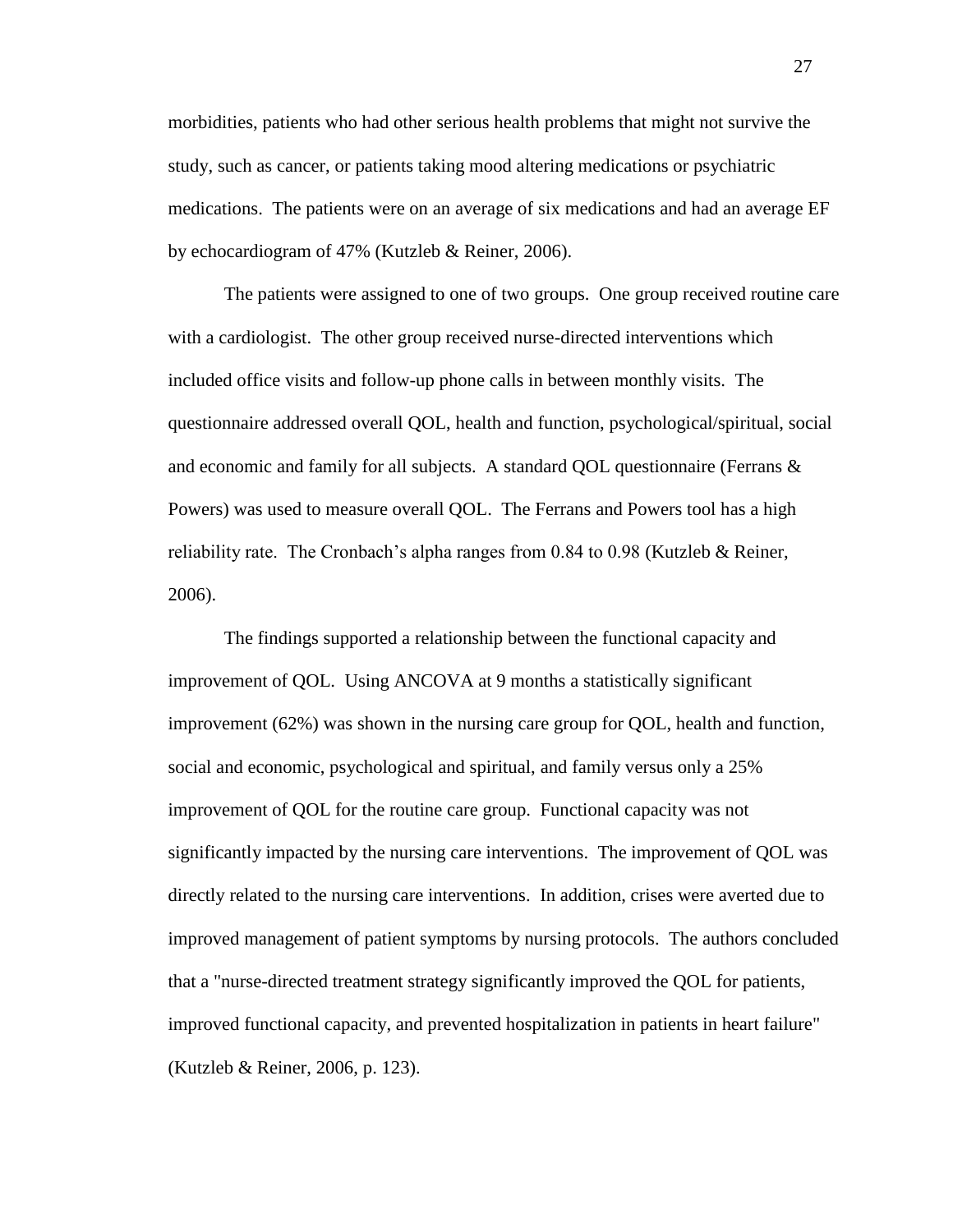Multidisciplinary heart failure management programs have improved patient clinical outcomes and decreased care costs. Faculty at The University of Maryland attempted to confirm that close follow up of chronic heart failure patients led to improved quality of life. The purpose of this study was to determine if close follow up of HF patients would impact quality of life or physiological parameters (Gottlieb & Blum, 2006).

Two hundred and four patients were randomly assigned to a usual care control group, or a tele-monitoring group. The average participant was 72 years old, 44% were African American and 28% were women. All patients were diagnosed with HF; the mean ejection fraction was 29%. The tele-monitoring group received a scale, blood pressure cuff, and a transmitter to transmit the readings daily to a nurse practitioner. The control group was provided ready access to care by experienced nurses and physicians (Gottlieb & Blum, 2006).

The Short Form 36 (SF36) and Minnesota Living with Heart Failure (MLwHF) questionnaires were completed at baseline and at 1 year. The SF 36 is a measurement of the participants perceptions of functioning in eight dimensions of daily life. MLwHF is a self-assessment of how heart failure affects the participants daily life (Gottlieb & Blum, 2006).

Scores on the MLwHF improved significantly for both groups but were not significantly different between the two groups. The SF-36 mental composite and physical composite improved over the year for both groups but were not significantly different between the two groups. The unusual access to specialist care in the control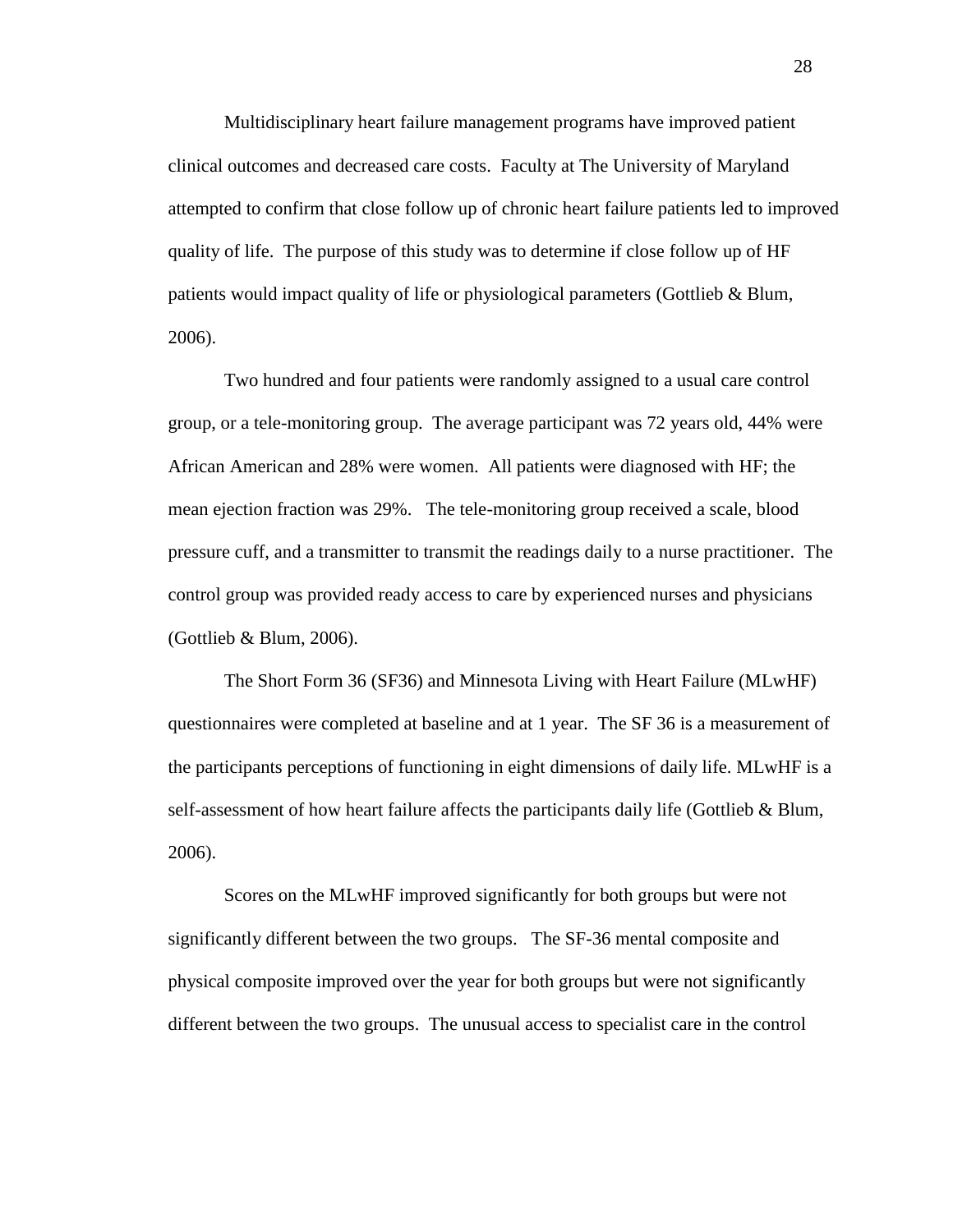group may have limited the benefit possibility by providing close care by tele-monitoring to both groups (Gottlieb & Blum, 2006).

Gottlieb and Blum believed that findings were consistent with the premise that patient education and the therapeutic relationships between patients and providers can improve outcomes. Which interventions are most important and most cost-effective remains unknown because studies have been unable to verify which interventions have most effective (Gottlieb & Blum, 2006).

Patient education plays a key role in heart failure patients maintaining life functions. The purpose of Sisk, Herbert, Horowitz, McLaughlin, Wang and Chassin's study was to develop a nurse management program focused on ethnically diverse patients to compare the effects of a nurse led intervention on ambulatory care patients with systolic dysfunction (Sisk et al., 2006).

Participants (N=406) were English or Spanish speaking, over 18 years old, and being cared for at a participating ambulatory care clinic for a diagnosis of impaired systolic dysfunction. Impaired systolic dysfunction was defined as left ventricular ejection fraction less than 40%, or moderately or severely reduced systolic dysfunction on echocardiography or other testing. Participants were randomly assigned to the control or intervention group. The intervention group registered nurses met with each participant to counsel the participant on diet, fluid build up and symptoms. The nurse also served as a liaison between the participant and the clinician. Quarterly telephone surveys were performed to ask participants about hospitalizations at non-participating hospitals (Sisk et al., 2006).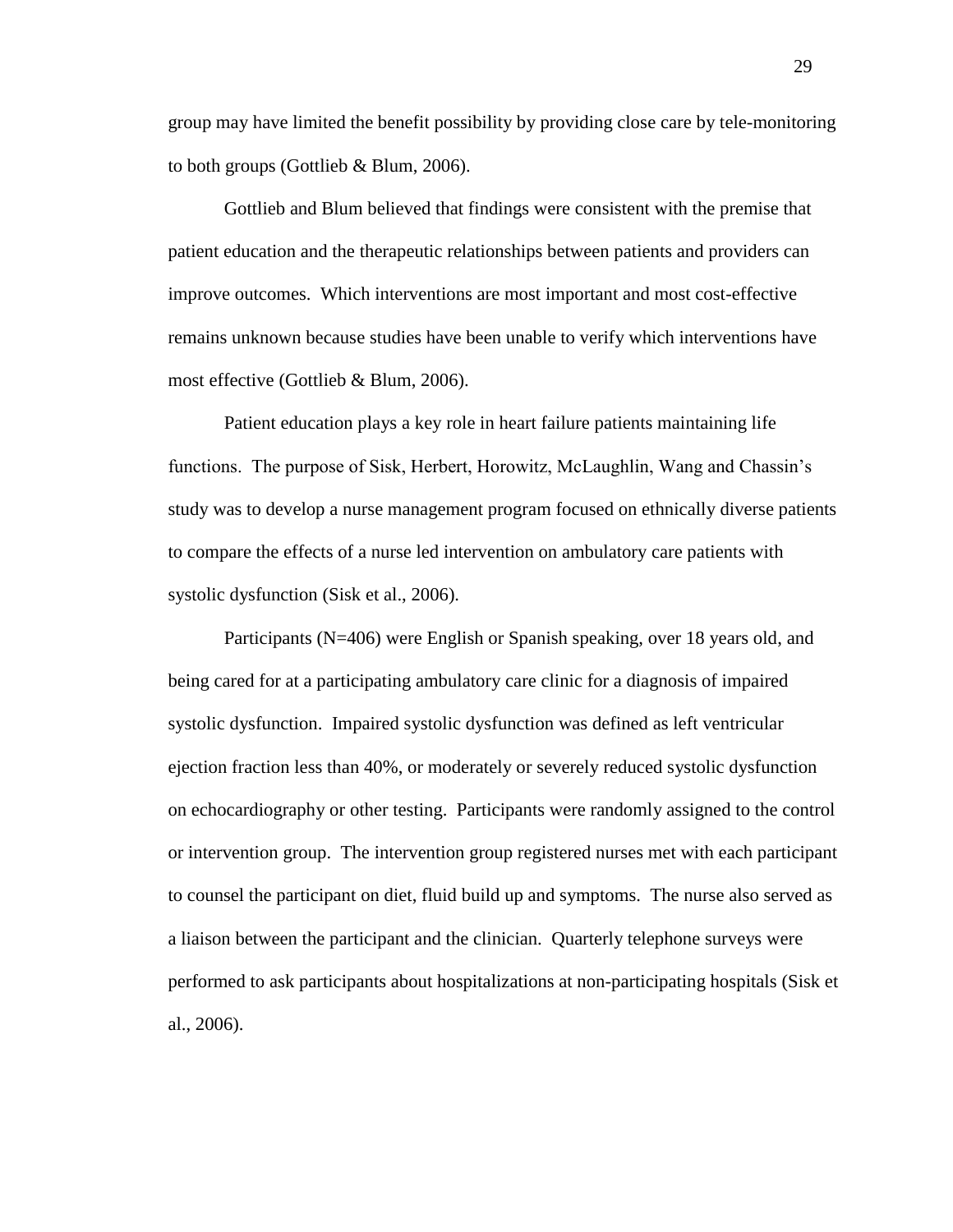The Short Form-12 (SF-12) was used to measure generic physical functioning; the Minnesota Living with Heart Failure (MLHF) Questionnaire was used to measure the condition specific functioning. Nurse management participants reported better functioning than usual care participants on both the SF-12 and the MLHF scales. Nurse management participants had 55 fewer hospitalizations by the end of the 18 month period (Sisk et al., 2006).

Nurse management programs are usually aimed at discharging hospital patients. Sisk et al. showed that ambulatory care patients can also benefit from nurse management programs. Patient education for ambulatory care patients was associated with fewer hospitalizations and improved functioned (Sisk et al., 2006).

Health care institutions are challenged to decrease the costs of caring HF patients by decreasing length of stay and readmission rates. Slater, Phillips, and Woodard reviewed data from hospitals across the country, and found that approximately 50% of HF readmissions were preventable. When readmission did occur it was usually due to noncompliance with medications and diet. The purpose of this study was to develop a comprehensive inpatient education program with an outpatient telephonic program to reinforce inpatient education. The program's goal was to serve as a resource to patients with HF and families and to empower individuals to take an active role in management of their chronic HF through education (Slater, Phillips & Woodard, 2008).

The HF Telephonic Program was completed in a not for profit teaching hospital over 3 years. Each participant was followed for 3 months unless the RN Case Manager believed the participant needed additional follow up. There were 612 total participants. Criteria for participation included admission to the hospital for chronic heart failure. A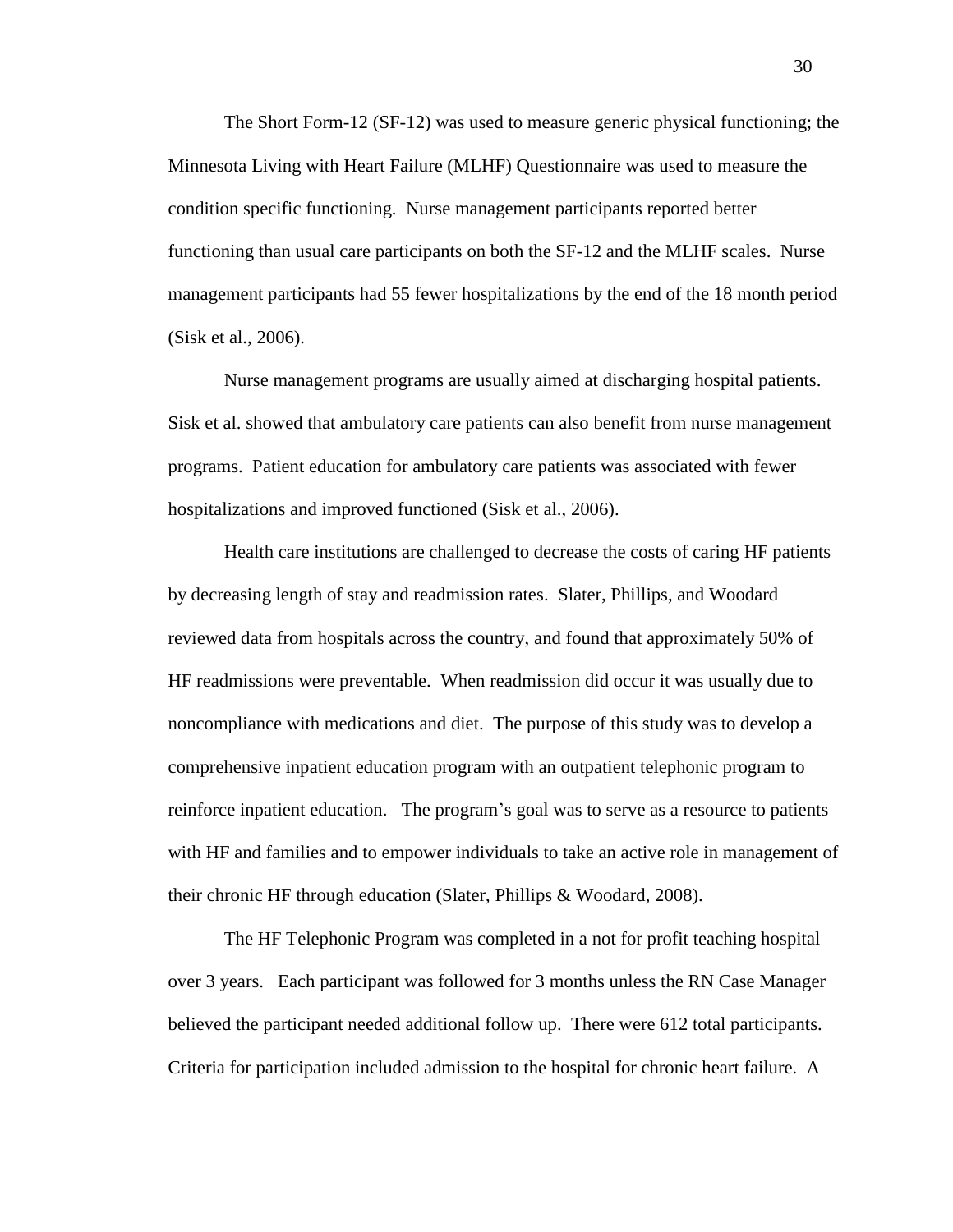physician's order was required for enrollment of a patient, however, as program outcomes were shared with the physician staff, the decision was made that all appropriate patients would be enrolled by any provider (Slater et al., 2008).

All HF admissions were reviewed for the length of stay, and costs of care for patients 6 months prior to being admitted to the HF Telephonic Program. The HF Telephonic Program was successful in meeting the organizational and patient focused goals. The patients' readmission rates were compared on the same patients between the 6 months before the program and after the program. Patient readmission rates for HF had dropped from 854 admissions to 200 admissions once the program was completed (Slater et al., 2008).

Length of stay (LOS) also decreased for the HF patient who had completed the HF Telephonic Program. The average LOS and cost of care for the patient before completing the program was 5.96 days and \$11,993 respectively, after completion of the program 4.95 days, and \$6,553 respectively. Slater et al. believe the reduction of LOS is a result of better patient recognition of the signs and symptoms of HF that would require hospitalization (Slater et al., 2008).

There were 379 ED visits avoided by tracking ED visits 1 week after an RN case manager in the HF Telephonic Program urged a patient to contact the primary care provider. If there was no ED visit this was considered an avoided ED visit or an ED deferment. By providing support to program participants in this way, RN's guided the participants to gain confidence in the management of a chronic illness and empowered the patient to take control of care, thus improving quality of life (Slater et al., 2008).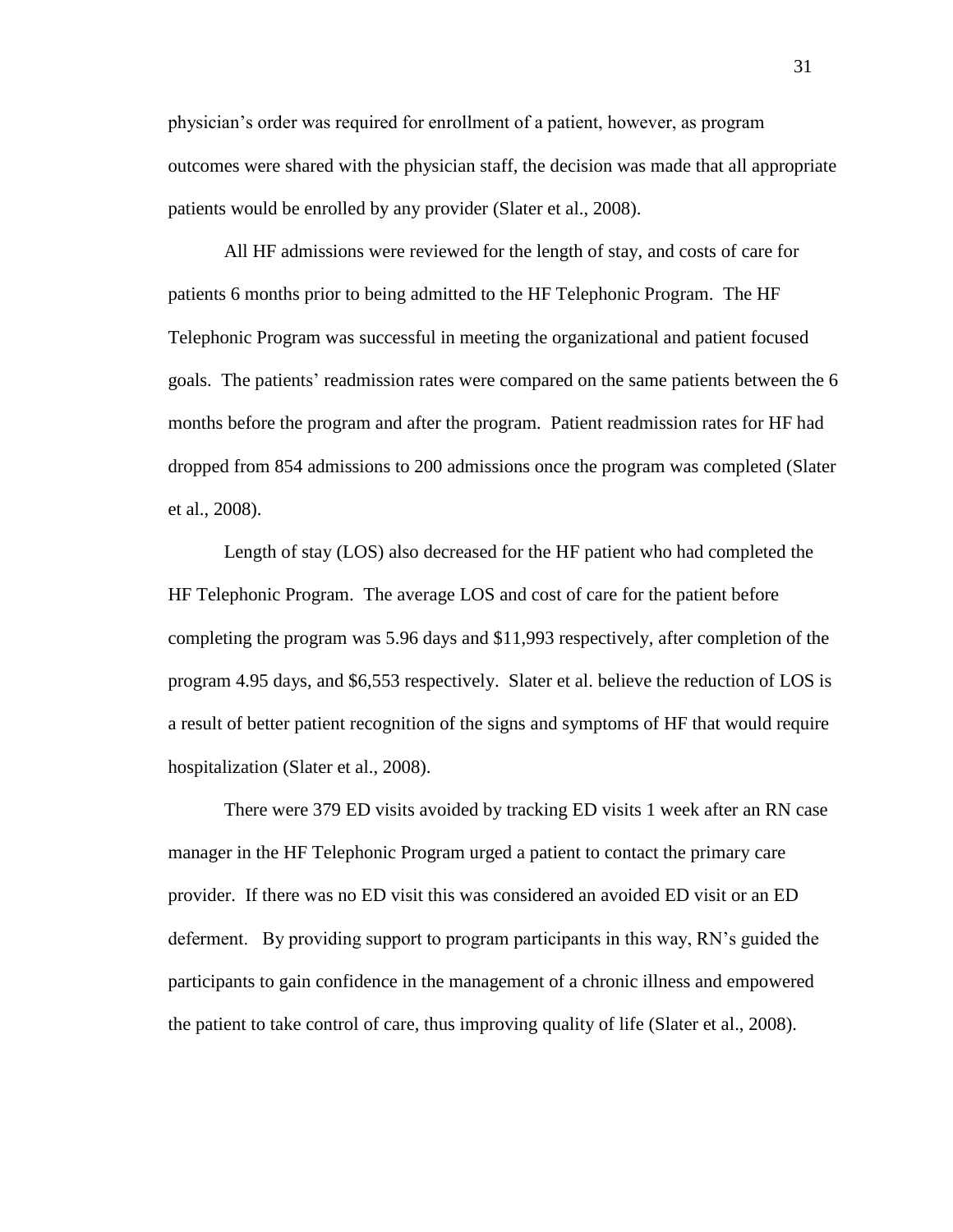#### <span id="page-34-0"></span>*Summary*

The review of literature presents published studies on the effects of quality of life as understood by HF patients, the need for palliative care, the effectiveness of home based disease management programs, and close follow up programs, and the development of disease management programs. A summary follows.

Bosworth et al. (2004) asked heart failure patients to describe quality of life. Five themes resulted: symptoms, role loss, affective response, coping and spirituality, and social support. Horne and Payne (2004) identified the needs for palliative care in the severe heart failure patients, and concluded that heart failure patient's needs for palliative care were similar to patients living with cancer, and that palliative care could provide psychological support, disease specific information and home care assistance to HF patients.

Harrison et al. (2002) concluded that patients had both clinical and statistically significant improvements in quality of life after transitional care was reorganized. Hospital emergency room visits and admissions were also decreased. Harrison et al. (2002) also concluded that more standardized education during discharge and transition to home for heart failure patients is beneficial for patients and hospitals without increasing the number of care providers. Todero et al. (2002) concluded that better quality of life accompanied the improvements in symptom status scores. The reduction of symptoms was more important to heart failure patients than longer survival.

Vavouranakis et al. (2003) found frequent home visits helped participants create psychological bonds with nurses and physicians allowing participants to discuss physical problems openly with staff. Vavouranakis et al. (2003) concluded that middle aged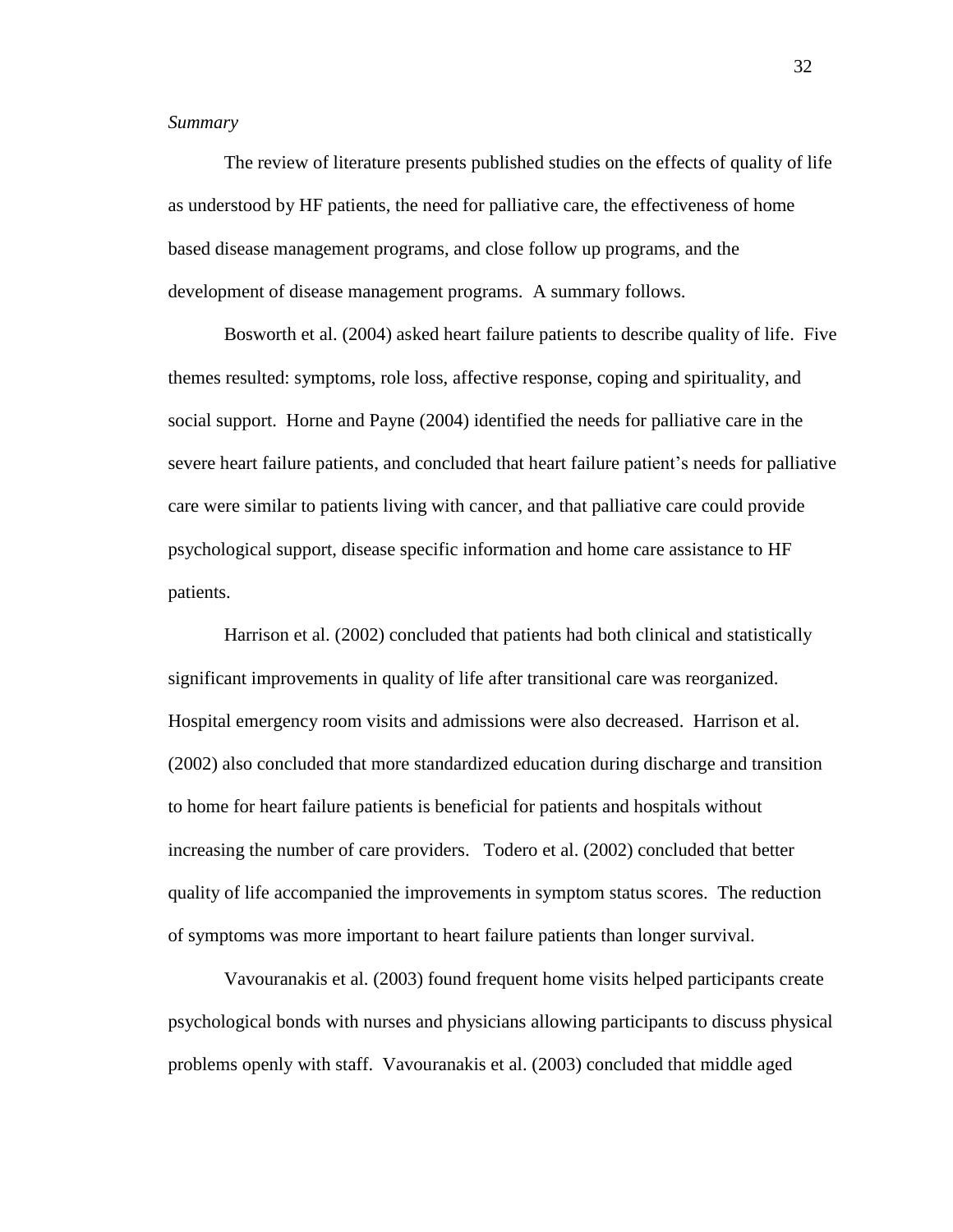participants had benefits in functional status resulting from continued education about diet, medications and physical activity.

 Wheeler and Plowfield (2004) found students using a telephone call protocol, with specific areas to address, and some actions to take, were able to reinforce clinical education, assist in compliance with diet and medication, and instruct patients to contact physicians when necessary. Scott et al. (2004) concluded that support given by nurses may provide heart failure patients the resources needed to engage in self-care management behaviors and enhance quality of life. Smith et al. (2005) concluded disease management has only a limited effect on quality of life outcomes in HF patients.

Kutzleb and Reiner (2006) concluded a nurse directed treatment improved the quality of life, the functional capacity and prevented hospitalization of HF patients. Gottlieb and Blum, (2006) concluded that close follow up of heart failure patients with a tele-monitoring group and a nurse practitioner improves the quality of life and physiologic parameters of HF patients.

Kodiath et al. (2005) used the Information-Motivation-Behavioral Skills (IMB) Model to teach HF patients how to manage HF, and concluded the IMB was successful in helping HF patients continue lifestyle changes and improve quality of life. Slater et al. (2008) concluded RN's guiding participants through the management of a chronic illness helped patients to gain confidence and empower the patient to take control of care, thus improving their quality of life. Sisk et al. (2006) concluded that ambulatory care patients can also benefit from nurse managed patient education programs which were also associated with fewer hospitalizations and improved functioned.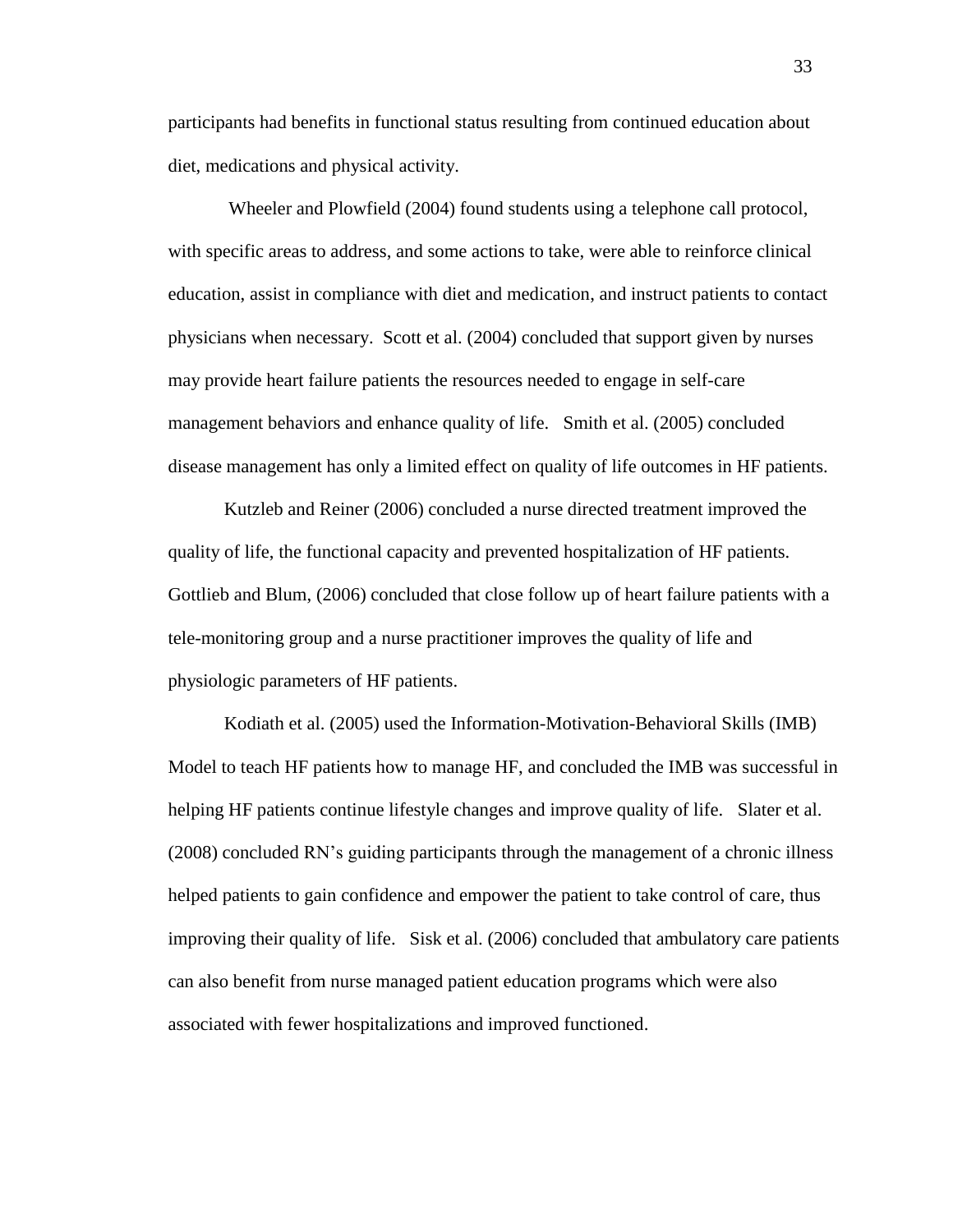#### Chapter III

#### *Methodology and Procedures*

<span id="page-36-0"></span>Heart failure is the most common hospital discharge diagnosis in the population of people 65 years old. Patient education is a key factor in helping to motivate patients to increase treatment compliance and reduce hospitalizations. This chapter contains a description of the methods and procedures for the study.

#### <span id="page-36-1"></span>*Purpose*

The purpose of this study is to evaluate the impact of a nurse-directed patient education program focusing on lifestyle modifications, daily weights, medication and diet compliance to improve the quality of life and functional capacity. This is a replication of Kutzleb and Reiner's (2006) study.

#### <span id="page-36-2"></span>*Research Question*

- <span id="page-36-3"></span>1. Is there a difference in knowledge of self-care management of HF in two groups of patients, one group that participates in a nurse-directed patient education program, and one that participates in routine care?
- 2. Is there a difference in quality of life and functional capacity in two groups of HF patients one group that participates in a nurse-directed patient education program, and one group who participates in routine care?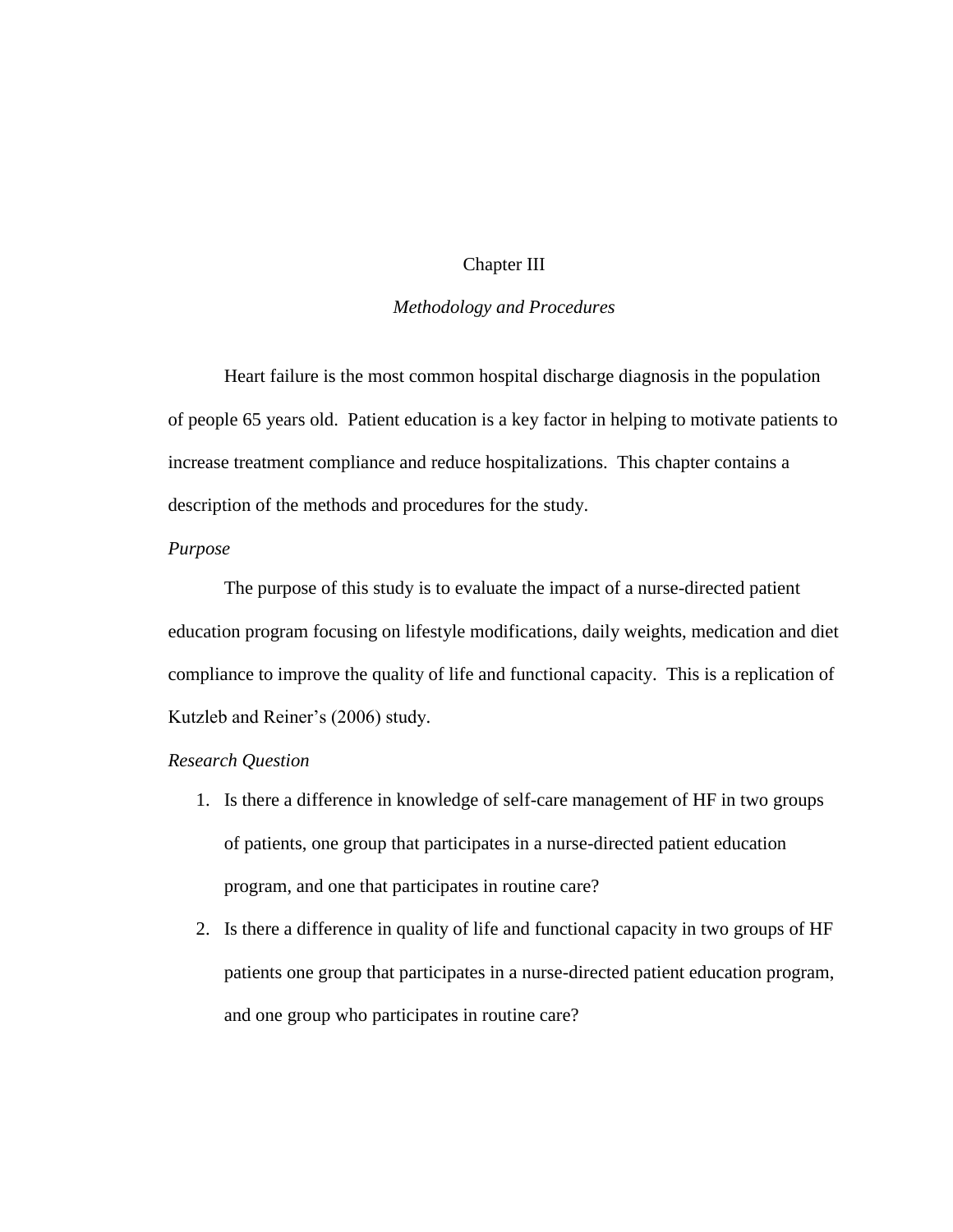3. Is there a difference in hospital readmission rates in two groups of patients, one group that participates in a nurse-directed patient education program, and one that participates in routine care?

#### *Population, Sample and Setting*

The sample will include 40 patients, 18 to 75 years old, admitted for a primary diagnosis of heart failure two or more times in the previous 3 months to one of two hospitals in a multi-hospital network at sit 1 or 2. Site #1 is located in a lower income neighborhood with primarily primary residences in the immediate vicinity. Site #2 is located outside a middle income primary residence neighborhood bordering on a major retail area. Exclusion criteria are patients who do not speak English, who have had a myocardial infarction in the past and have other co-morbidities that compromise patient survival. Diagnosis of heart failure will be confirmed by echocardiogram and  $EF < 40\%$ . *Protection of Human Subjects*

<span id="page-37-0"></span>The study process will be submitted to the Ball State University Institutional Review Board for review and the hospital network. The head of Cardiology will review the study after approval by the network. Informed consent will be obtained from each participant. Each participant will be told the purpose of the study and voluntarily sign an informed consent. Participants will be aware of the confidentiality of responses and that treatment will not change based upon participation. Participants will be informed of the withdrawal process and that withdrawal will be inconsequential. Care will not be altered if patients do not participate.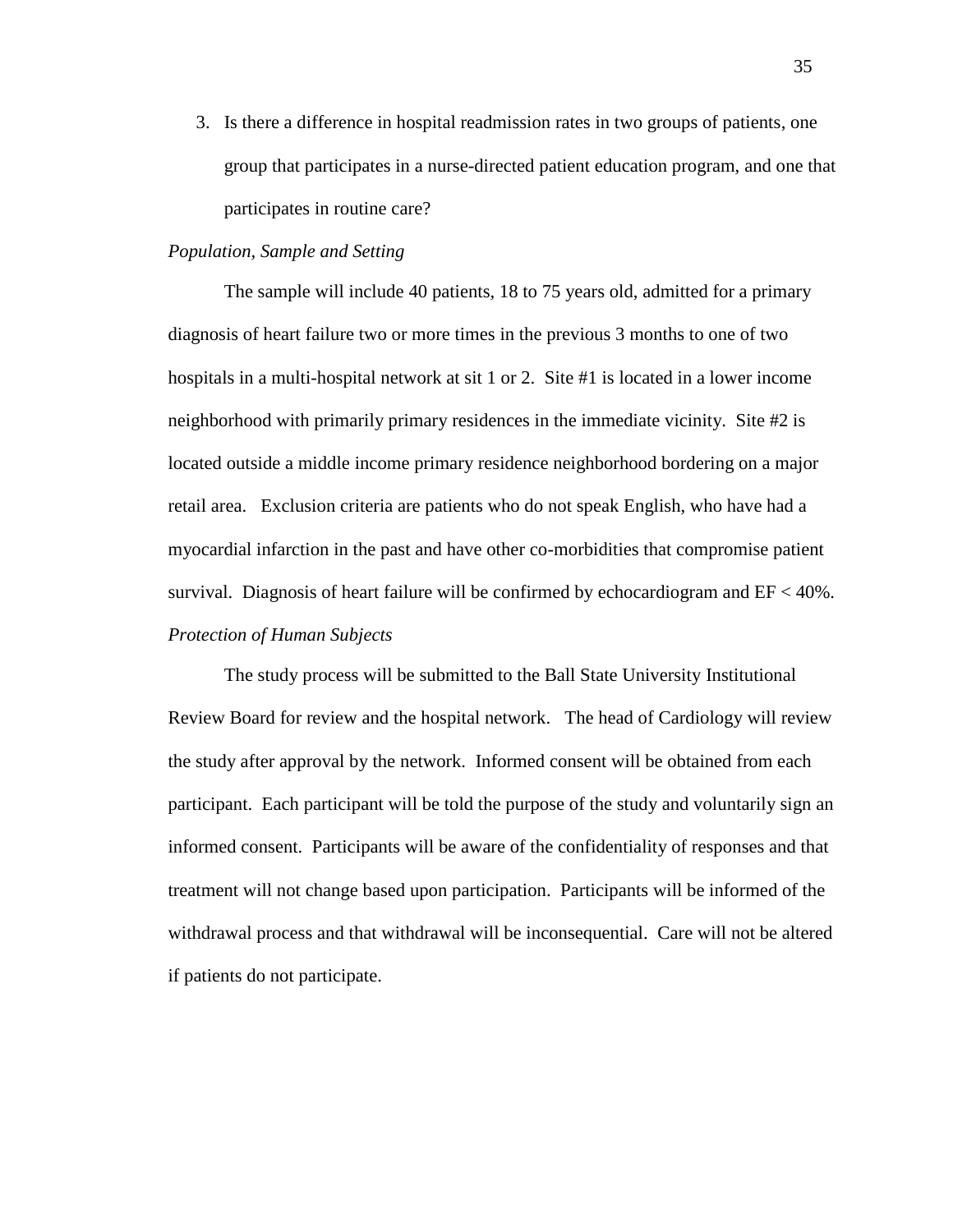#### <span id="page-38-0"></span>*Procedures*

An inpatient data management system will be used to identify patients who have been admitted 2 or more times in the previous 3 months for a primary diagnosis of heart failure. Patients will be contacted during the patient stay to determine their willingness to participate in the study. Patients will be randomly divided between routine care (RC) and nursing care (NC) to ensure a comparable patient population mix in each group. The RC group is informed of the following criteria for study:

- 1. Follow-up appointments in the cardiology clinic every 3 months for medical management
- 2. A QOL survey and a 6 minute walk test to measure functional capacity
- 3. Counseling for smoking cessation, medications, diet and nutritional counseling at each 3 month visit

The NC group will be informed of the following criteria for study:

- 1. Monthly follow up appointments for 12 months
- 2. Baseline echocardiogram and 12-lead electrocardiogram on the initial visit
- 3. 6 minute walking test to measure functional capacity at the initial visit and at the 3 and 9 month visit
- 4. A QOL index survey completion on the initial visit and at the 3 and 9 month visit
- 5. Documentation of daily weights on a monthly calendar (provided)
- 6. Physical exam is completed by the clinical nurse specialist/researcher (CNS/R) consisting of cardiac heart sounds, pulmonary auscultation, abdominal girth measurement and extremity assessment with every visit
- 7. CNS/R develops the individualized educational plan at each visit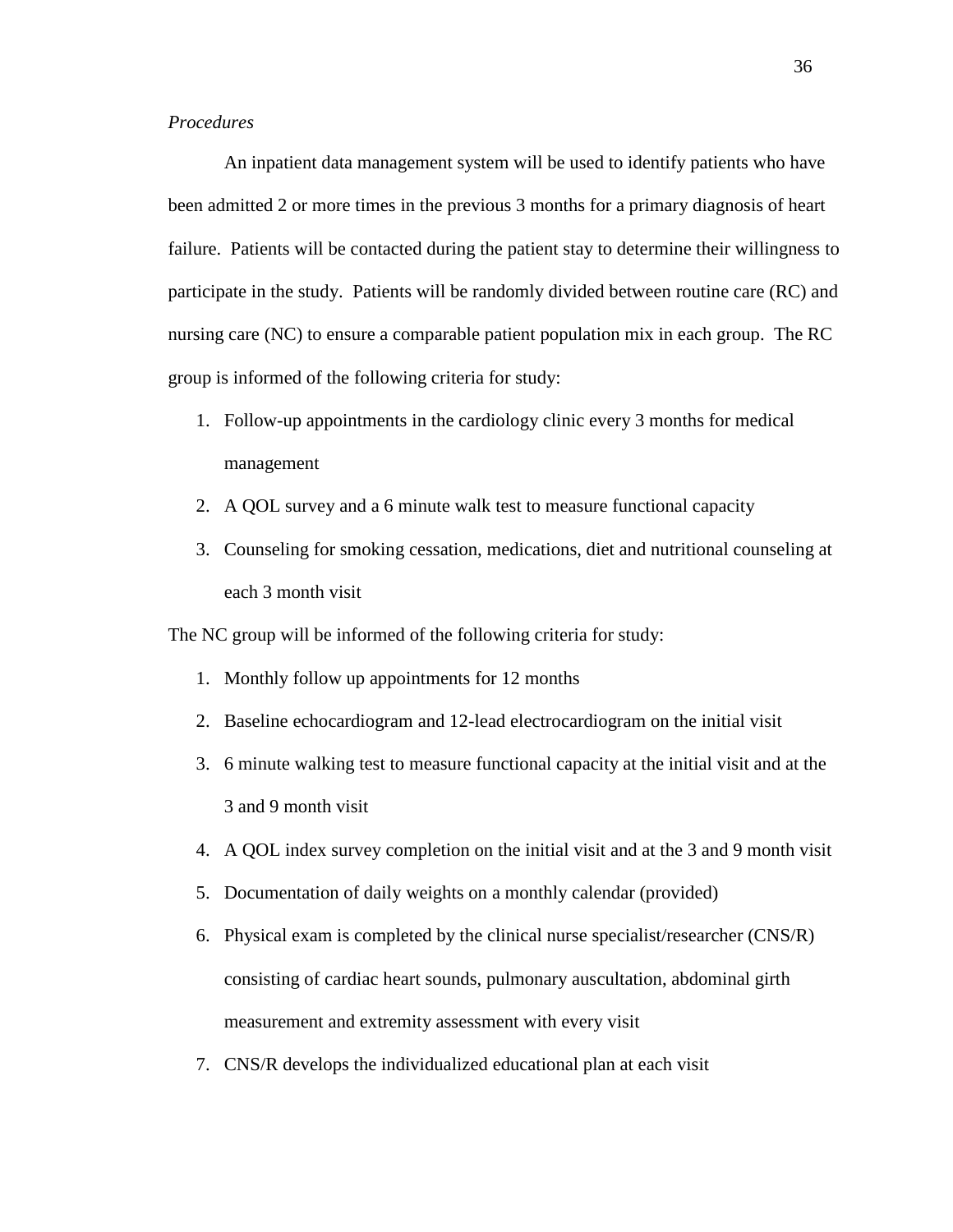8. Interventions are monitored by telephone follow-up in between monthly visits on a weekly basis by the CNS/R using a standardized questionnaire to maintain consistency in patient response.

#### <span id="page-39-0"></span>*Methods and Measurement*

The Quality of Life Index (QLI) was developed to provide an objective measure of quality of life. Ferrans and Powers defined quality of life as "a person's sense of wellbeing that stems from satisfaction or dissatisfaction with the areas of life that are important to him/her" (Ferrans & Powers, 1992, p. 29). QOL as defined by Ferrans and Powers was made up of four subscales: life satisfaction, self-esteem, health and functioning, and socioeconomic status. The initial instrument was developed for the measurement of the quality of life for healthy individuals. Items specific to other illnesses were added later (Ferrans & Powers, 1992).

The QLI is a 64 item questionnaire divided into two parts which measure satisfaction with various areas of life and the importance of the same areas to the subject. A 6 point Likert type scale will be used to score Part 1 Very satisfied (6) to very dissatisfied (1) and Part 2 from very important (6) to very unimportant (1). Overall quality of life will be calculated by weighting satisfaction responses with a paired importance response. This will reflect the individual values with the satisfaction values and produces a quality of life value. The high scores are produced with a high satisfaction and high importance pairing; a low score is produced with a high dissatisfaction and high importance pairing (Ferrans & Powers, 1992).

 Functional capacity will be measured with the use of a 6 minute walk test. Each patient is told to walk at a brisk pace as far as they can within the 6 minute allotted time,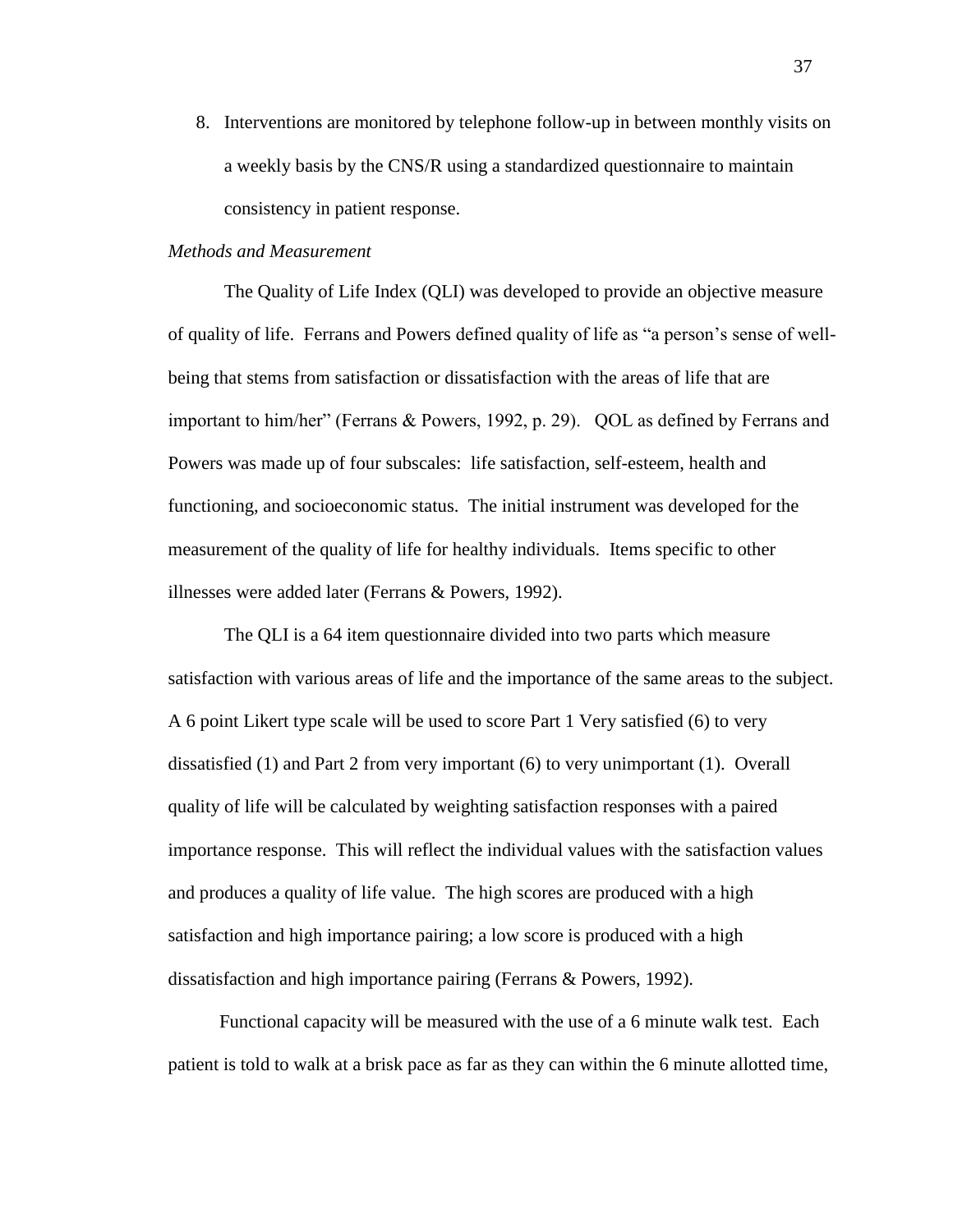resting as needed. Differences were minimized by using standardized directions, the same physical area at each site and by having the same researcher supervise all of the walking tests (Kutzleb & Reiner, 2006).

#### <span id="page-40-0"></span>*Research Design*

The research design will be a comparative descriptive design. A comparative descriptive design examines the differences between two groups that occur in a natural setting. The results of this study are usually not generalized to the general population (Burns & Groves, 2005).

#### <span id="page-40-1"></span>*Intended Method for Data Analysis*

The t-test will be the intended method for data analysis. The t-test will be used to compare mean scores of the two groups in self-care management and determine differences between the two groups (Burns & Groves, 2005).

#### <span id="page-40-2"></span>*Summary*

 The purpose of this study is to determine the impact of a nurse-directed patient education program focusing on lifestyle modifications, daily weights, medication and diet compliance on the heart failure patient's quality of life and functional capacity. Participants will include 40 patients recruited from two community hospital sites. Data will be collected over a 12 month period.

 The QLI will be used to measure participant's satisfaction with various areas of life. Functional capacity will be measured using the 6 minute walk test. Pearson's correlation will determine the degree of relationship between the variables. Findings will provide information on the influence of patient education on the patients QOL and functional capacity.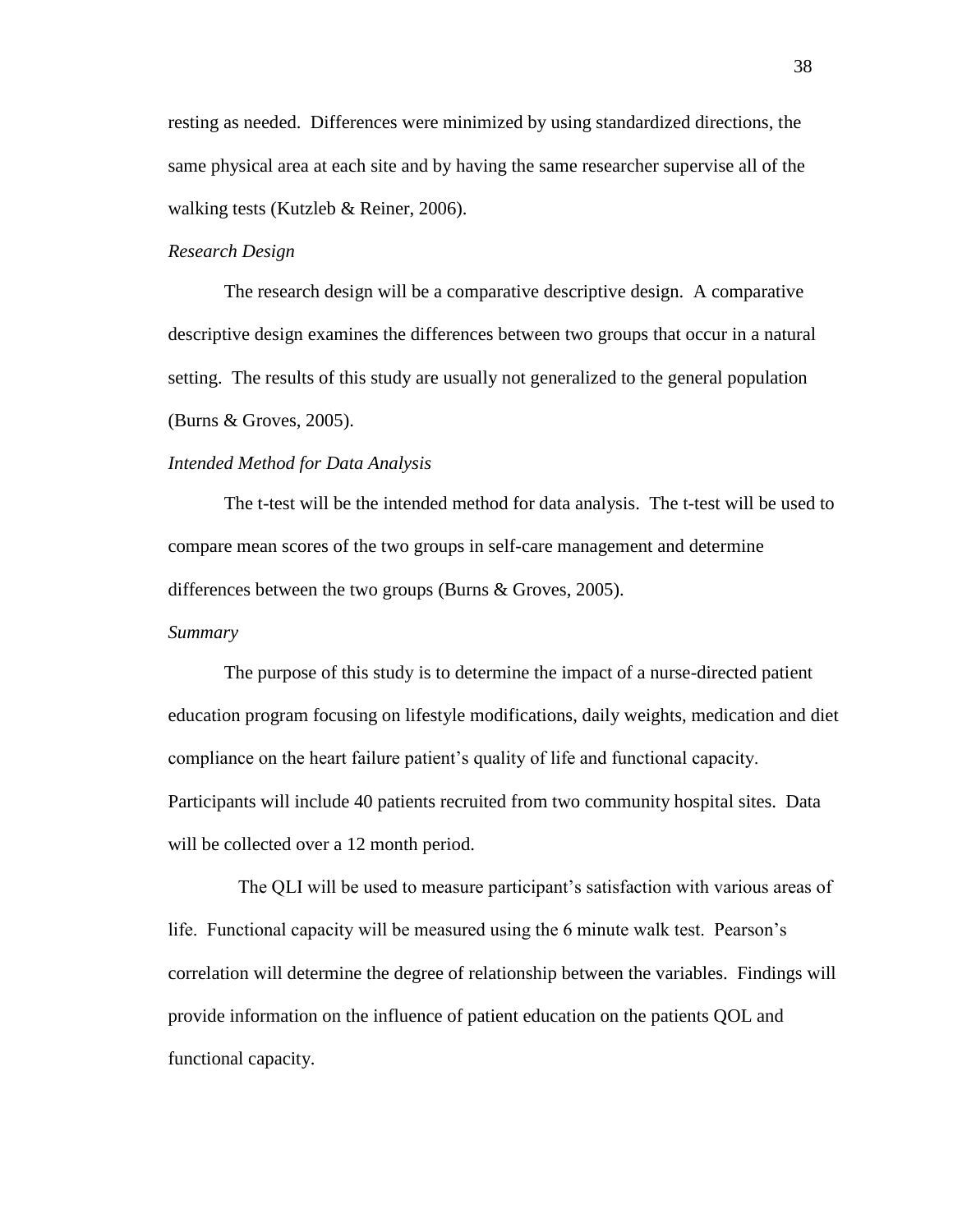#### References

- <span id="page-41-0"></span>American Heart Association, (2009). *Heart Disease and Stroke Statistics – 2009 Update.* Dallas, Texas: American Heart Association.
- Annema, C., Luttik, M, & Jaarsma, T. (2009). Reasons for readmission in heart failure: Perspectives of patients, caregivers, cardiologists and heart failure nurses. *Heart & Lung, 38* (5), 427-434.
- Armbrister, K.A. (2008). Self-management: Improving heart failure outcomes, *The Nurse Fractioned, 22* (11), 20-28.
- Bosworth, H.B., Steinhauser, K.E., Orr, M., Lindquist, J.H., Grambow, S.C., & Oddone, E.Z. (2004). Congestive heart failure patients' perceptions of qualify of life: the integration of physical and psychosocial factors. *Aging & Mental Health,* 8*,* 83- 91.
- Burns, N., & Grove, S.K. (2005). *The practice of nursing research conduct, critique and utilization* (5th ed.) Missouri: Elsevier-Saunders.
- Edwards, C.S., (2005). Design and implementation of a comprehensive heart failure management program, *Journal of Healthcare Management, 50* (6), 411-416.

Ferrans, C.E., & Powers, M.J. (1992). Psychometric assessment of the quality of life index. *Research in Nursing & Health, 15*, 29-38.

Gottlieb, S., & Blum, K. (2006). Coordinated Care, telemonitoring, and the therapeutic relationship: Heart failure management in the United States. *Disease Management and Health Outcomes. Supplement 14*(1), 29-31.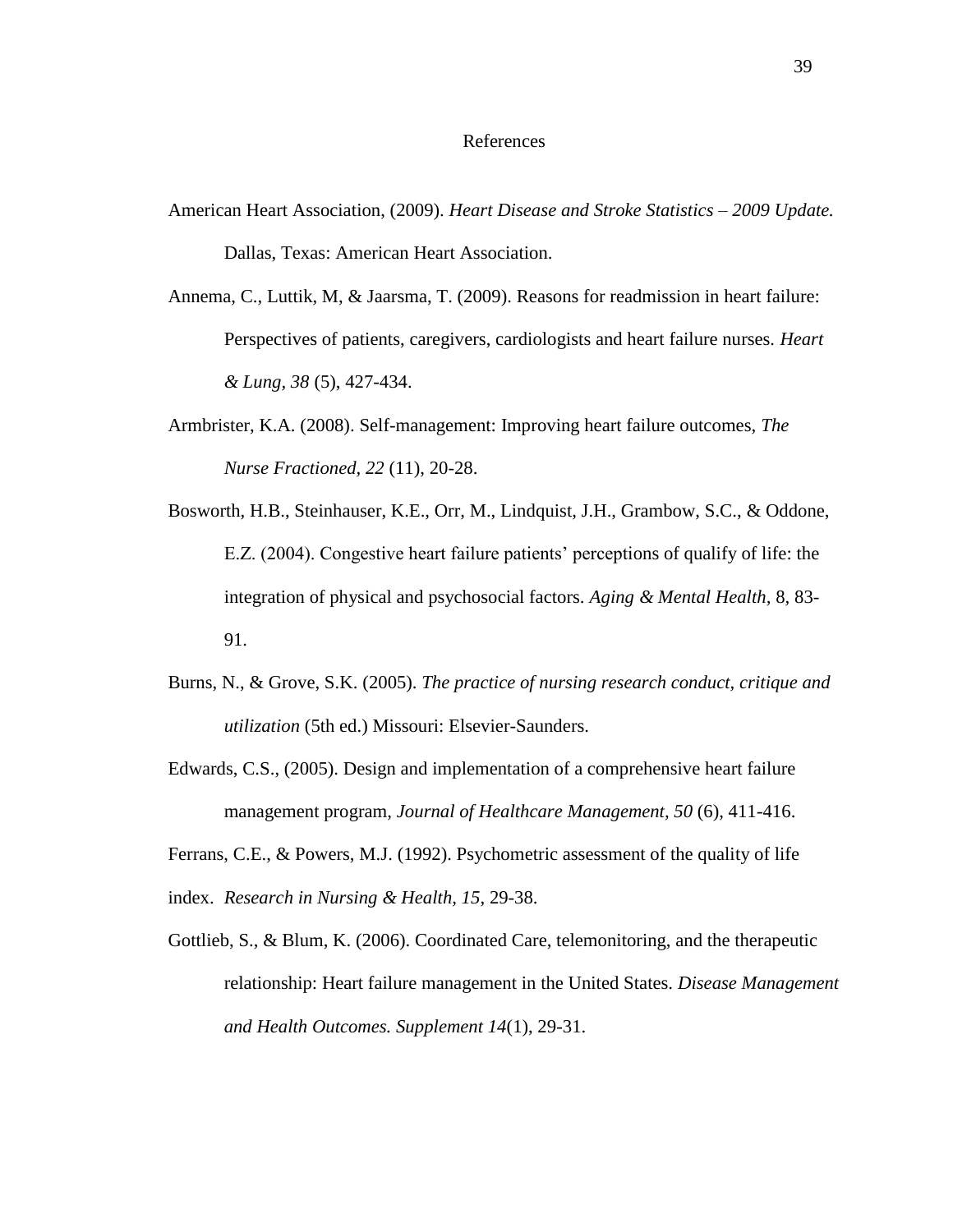- Grady, K.L. (2008). Self-care and quality of life outcomes in heart failure patients, *Journal of Cardiovascular Nursing, 23(*3), 285-292.
- Harrison, M.B., Browne, G.B., Roberts, J., Tugwell, P., Gafni, A., Graham, I.D. (2002). Quality of life of individuals with heart failure, *Medical Care, 40*(4), 271-282.

Heart Failure Society of America, (2009). *Quick Facts & Questions about Heart Failure.*

- Horne, G., & Payne, S. (2004). Removing the boundaries: palliative care for patients with heart failure. *Palliative Medicine,* 18, 291-296.
- Hunt, S.A., Abraham, U.T., Chin, M.H., Feldman. A.M., Francis G.S., Ganiatis, T.G., et al. (2005). ACC/AHA 2005 Guideline update for the diagnosis and management of congestive heart failure in the adult: Summary article: A report of the American College of Cardiology/American Heart Association Task Force on Practice Guidelines, *Circulation,* 46, 1116-1143.
- Jovicic, A., Holroyd-Leduc, J.M., & Straus, S.E. (2006). Effects of self-management intervention on health outcomes of patients with heart failure: a systematic review of randomized controlled trial, *BMC Cardiovascular Disorders,* 6, 43.
- Kodiath, M., Kelly, A., & Shively, M. (2005). Improving quality of life in patients with heart failure. *Journal of Cardiovascular Nursing, 20*(1), 43-48.

Krum, H., & Abraham, W.T. (2009). Heart failure. *Lancet, 373,* 941-55.

Krumholz, H.M., Amatruda, J., Smith, G.L., Mattera, J.A., Roumanis, S.A., Radford, et al. (2002). Randomized trial of an education and support intervention to prevent readmission of patients with heart failure, Journal of the American College of Cardiology, 39(1), 83-89.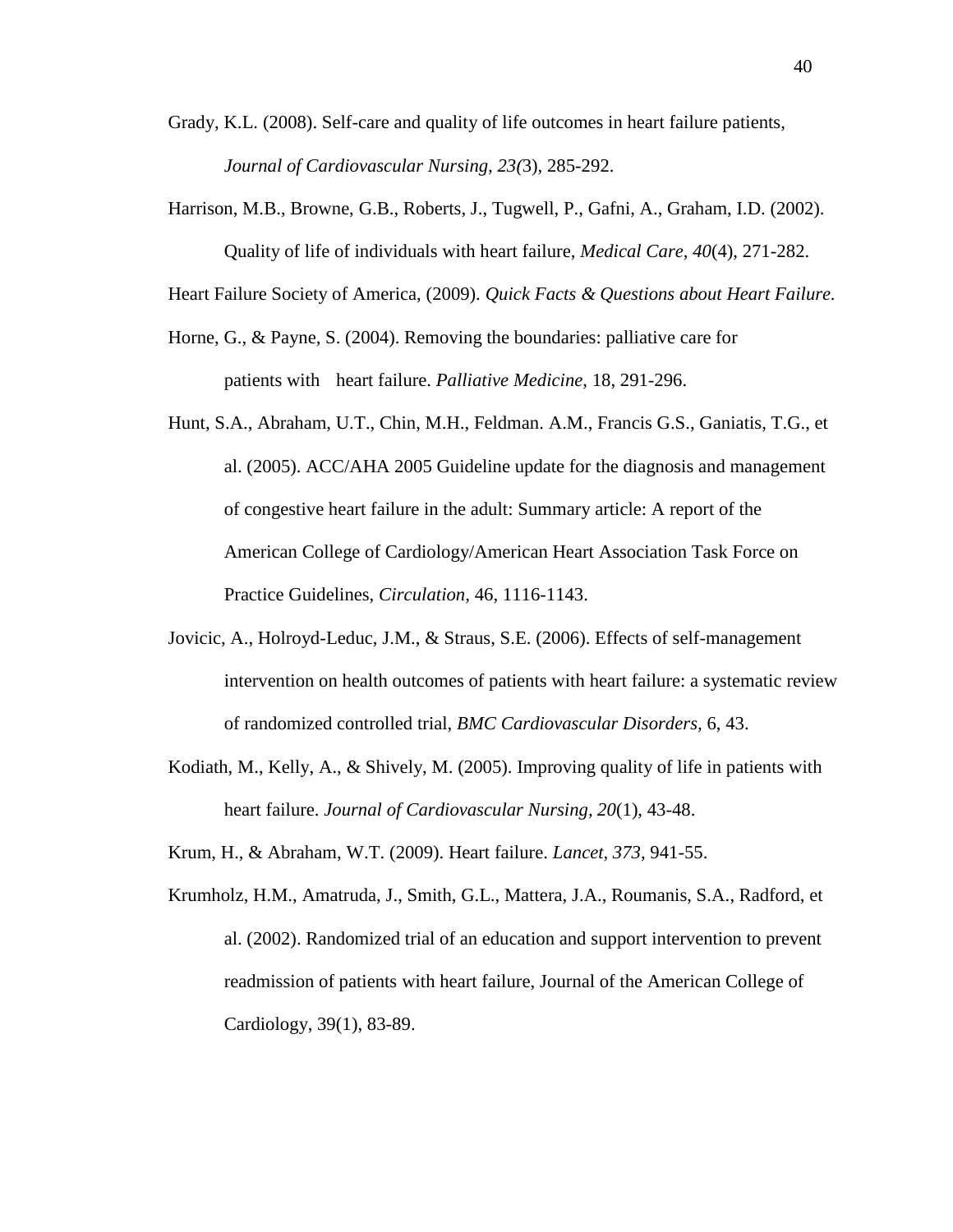- Kutzleb, J & Reiner, D. (2006). The impact of nurse-directed patient education on quality of life and functional capacity in people with heart failure. *Journal of the American Academy of Nurse Practitioners,* 18, 116-123.
- McMurray, J.J.V., & Stewart, S. (2002). The burden of heart failure, *European Heart Journal Supplements,* 4, D50-D58.
- Riegel, B., Moser, D.K., Glaser, D., Carlson, B., Deaton, C., Armola, R., et al. (2002). The Minnesota living with heart failure questionnaire: Sensitivity to differences and responsiveness to intervention intensity in a clinical population, *Nursing Research, 51*(4), 209-218.
- Ryan, M., Aloe, K., & Mason-Johnson, J. (2009). Improving self-management and reducing hospital readmission in heart failure patients, *Clinical Nurse Specialist, 23*(4)*,* 216-221.
- Scott, L.D., Setter-Kline, K., & Britton, A.B. (2004). The effects of nursing interventions to enhance mental health and quality of life among individuals with heart failure, *Applied Nursing Research, 17*(4*),* 248-256.
- Sisk, J.E., Herbert, P.L., Horowitz, C.R., McLaughlin, M.A., Wang, J.J., & Chassin, M.R. (2006). Effects of nurse management on the quality of heart failure care in minority communities, *American College of Physicians, 145*, 273-283.
- Slater, R. R., Phillips, D. M., & Woodard, E. K. (2008). Cost-effective care a phone call away: A nurse-managed telephonic program for patients with chronic heart failure. *Nursing Economics, 26*(1), 41-44.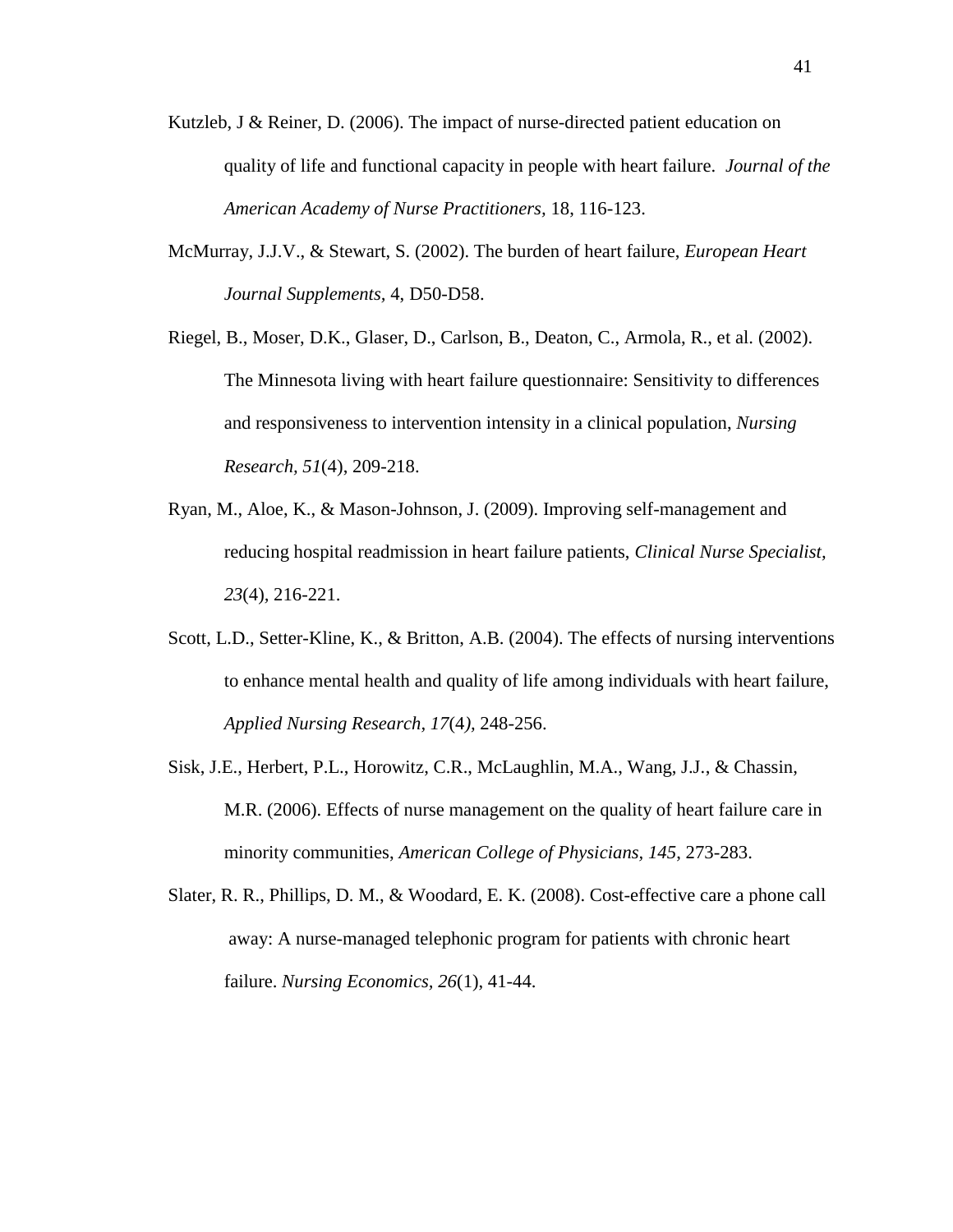- Smith, B., Forkner, E., Zaslow, B., Krasuski, R.A., Stajduhar, K., Kwan, M., et al. (2005). Disease management produces limited quality-of-life improvements in patients with congestive heart failure: Evidence from a randomized trial in community-dwelling patients. *The American Journal of Managed Care, 11*, 701- 713.
- Todero, C.M., LaFramboise, L.M., & Zimmerman, L.M. (2002). Symptom status and quality-of-life outcomes of home-based disease management program for heart failure patients, *Outcomes Management, 6*(4), 161-168.
- Vavouranakis, I., Lambrogiannakis, E., Markakis, G., Dermitzakis, A., Heroniti, Z., Ninidaki, C. et al. (2003). Effect of home-based intervention on hospital readmission and quality of life in middle-aged patients with severe congestive heart failure: a 12-month follow up study. *European Journal of Cardiovascular Nursing, 2,* 105-111.
- Wheeler, E.C. & Plowfield, L. (2004). Clinical education initiative in the community: caring for patients with congestive heart failure. *Nursing Education Perspectives, 25,* 16-21.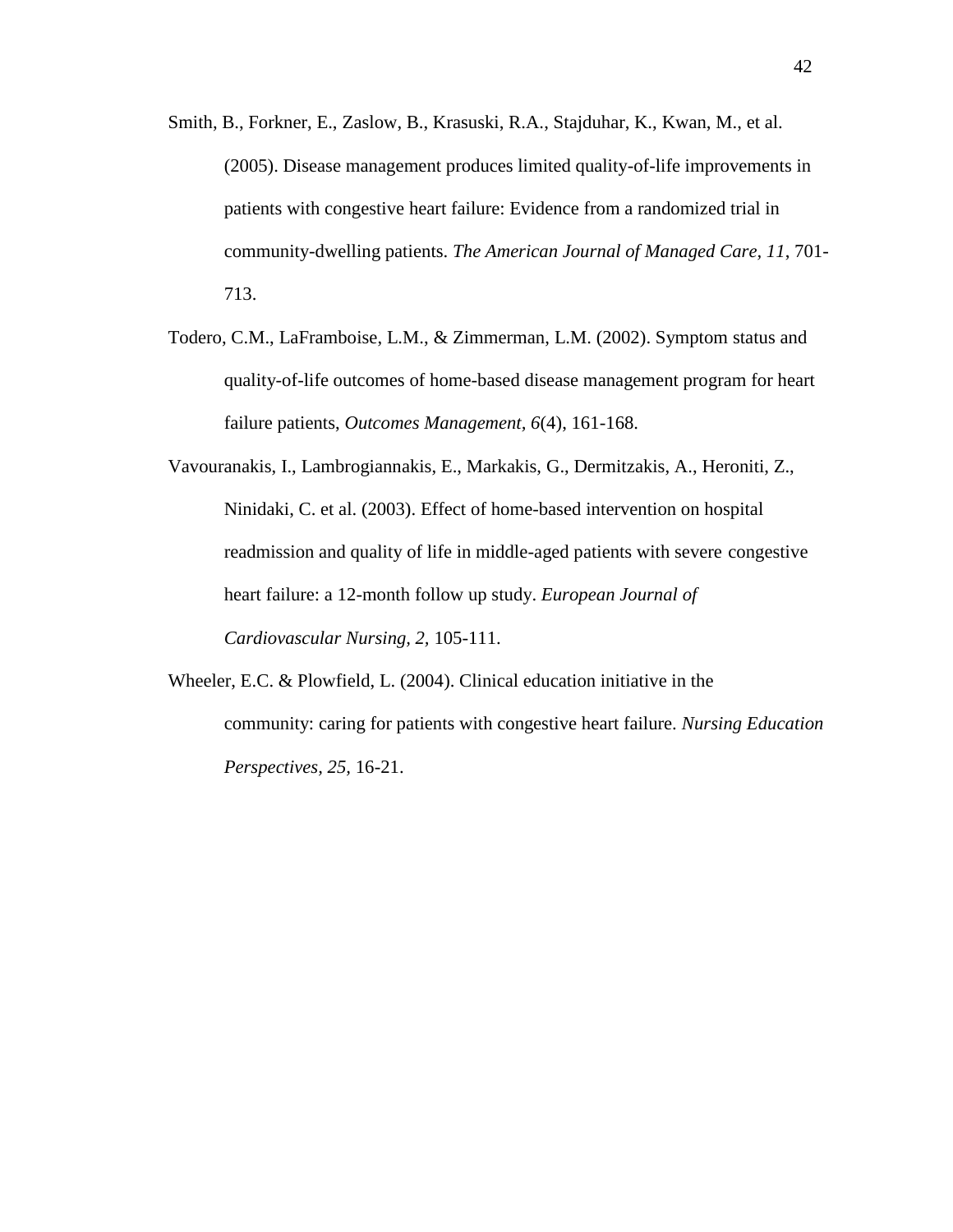## Appendix

## Name: Dana Williams

<span id="page-45-0"></span>

| <b>Source</b>   | <b>Problem &amp; Purpose</b> | <b>Framework</b>   | <b>Sample</b> | 1908 027 REDENROH<br><b>Design</b> | <b>Instruments</b>    | <b>Results and implications</b> |
|-----------------|------------------------------|--------------------|---------------|------------------------------------|-----------------------|---------------------------------|
|                 |                              | <b>Or Concepts</b> |               |                                    |                       |                                 |
| <b>Bosworth</b> | Physician's objective        | Feldman et al.'s   | 15 male       | Cross                              | Semi-structured,      | Thirty aspects of QOL were      |
| et al.          | assessment is different      | (1993).            | <b>CHF</b>    | sectional                          | open-ended protocol   | identified within five major    |
| (2004)          | than patient's perceptions   | Vesnarinone        | patients      | qualitative                        | "What things are      | themes: symptoms, role loss,    |
|                 | of HF and improvements       | Treatment          | assigned by   | grounded                           | important to you in   | affective response, coping and  |
|                 | from medications and         |                    | disease       | theory                             | dealing with a        | social support.                 |
|                 | treatments                   |                    | stage to      | design                             | chronic illness?"     |                                 |
|                 | To describe the              |                    | three focus   |                                    | "Talk about the       | Understanding of the concerns   |
|                 | components of quality of     |                    | groups        |                                    | meaning and           | of HF patients and how their    |
|                 | life as understood by        |                    |               |                                    | components of         | QOL is affected allows          |
|                 | patients living with heart   |                    |               |                                    | quality of life?"     | clinicians to better address    |
|                 | failure.                     |                    |               |                                    | Probe questions for   | patients concerns.              |
|                 |                              |                    |               |                                    | clarification         |                                 |
| Horne &         | Little information about     | Moser &            | 20 patients,  | Prospective                        | Semi-structured       | Three main themes that          |
| Payne,          | how palliative care          | Worster (2000).    | aged 60 to    | qualitative                        | interviews lasting an | resulted from this study were   |
| (2004)          | programs can benefit heart   | Palliative care    | 83 years old  | grounded                           | average of 30         | "can't do" themes representing  |
|                 | failure patients is          | treatment          | 14            | theory                             | minutes and were      | inability of heart failure      |
|                 | available.                   |                    | participants  | structure                          | conducted in the      | patients to continue to perform |
|                 |                              |                    | were men, 6   |                                    | participant's homes.  | many tasks that were routine    |
|                 | To explore the               |                    | were          |                                    | The audiotapes were   | before diagnosis.               |
|                 | experiences of severe        |                    | women         |                                    | transcribed verbatim. | Palliative care treatment       |
|                 | heart failure patients and   |                    |               |                                    |                       | should be offered palliative    |
|                 | identify their need for      |                    |               |                                    |                       | care.                           |
|                 | palliative care.             |                    |               |                                    |                       |                                 |

## NUR 697 RESEARCH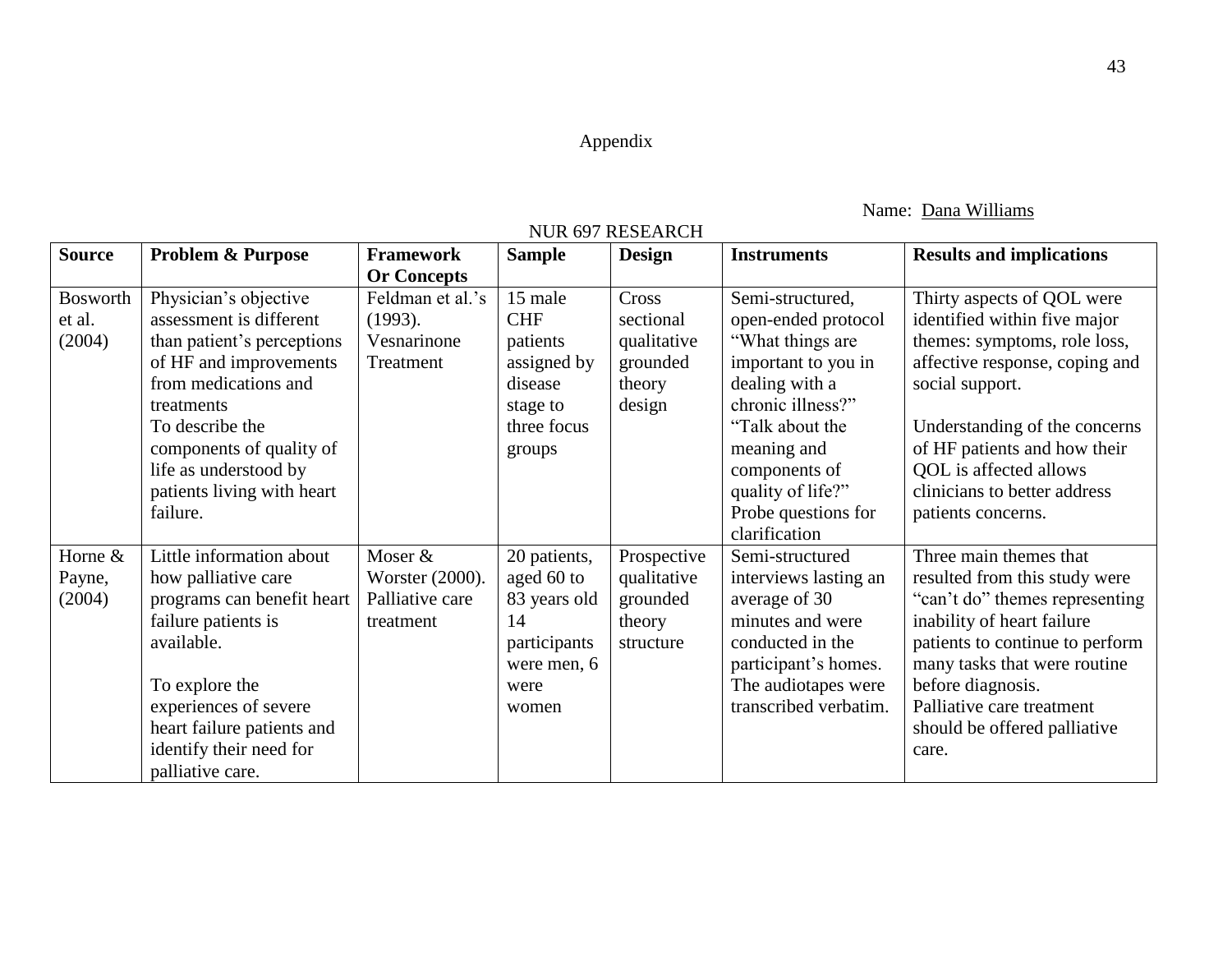| <b>Source</b> | Problem & Purpose            | Framework          | <b>Sample</b> | <b>Design</b> | <b>Instruments</b>           | <b>Results and implications</b> |
|---------------|------------------------------|--------------------|---------------|---------------|------------------------------|---------------------------------|
|               |                              | <b>Or Concepts</b> |               |               |                              |                                 |
| Harrison,     | Can quality of life          | Cook, Render,      | Participants  | Pretest       | The Minnesota                | With adjustments to discharge   |
| et al.        | improve hospital             | Woods, (2000).     | $(N=192)$     | Posttest      | Living with Heart            | and transition from hospital to |
| (2002).       | readmissions and             | Gaps in the        | were          | Longitudina   | <b>Failure Questionnaire</b> | home, heart failure patients    |
|               | emergency room               | continuity of      | randomized    | 1 study       | (MLHFQ)                      | experience quality of life      |
|               | utilization decrease         | care and           | into two      |               |                              | improvement and decreased       |
|               | without adding additional    | progress on        | groups        |               | The Medical                  | emergency room utilization for  |
|               | care providers.              | patient safety     | ranging in    |               | <b>Outcome Study Short</b>   | 3 months after hospitalization. |
|               |                              |                    | age from 33   |               | Form $(SF-36)$               |                                 |
|               | To determine whether the     |                    | to 93 with    |               |                              | Education of patients with      |
|               | quality of life would        |                    | an average    |               |                              | heart failure should be         |
|               | increase and hospital        |                    | age of 76.    |               |                              | provided at home after          |
|               | readmission and              |                    |               |               |                              | discharge using a standardized  |
|               | emergency room use           |                    |               |               |                              | format.                         |
|               | would decrease following     |                    |               |               |                              |                                 |
|               | the reorganization of the    |                    |               |               |                              |                                 |
|               | discharge planning and       |                    |               |               |                              |                                 |
|               | transition care of the usual |                    |               |               |                              |                                 |
|               | care providers.              |                    |               |               |                              |                                 |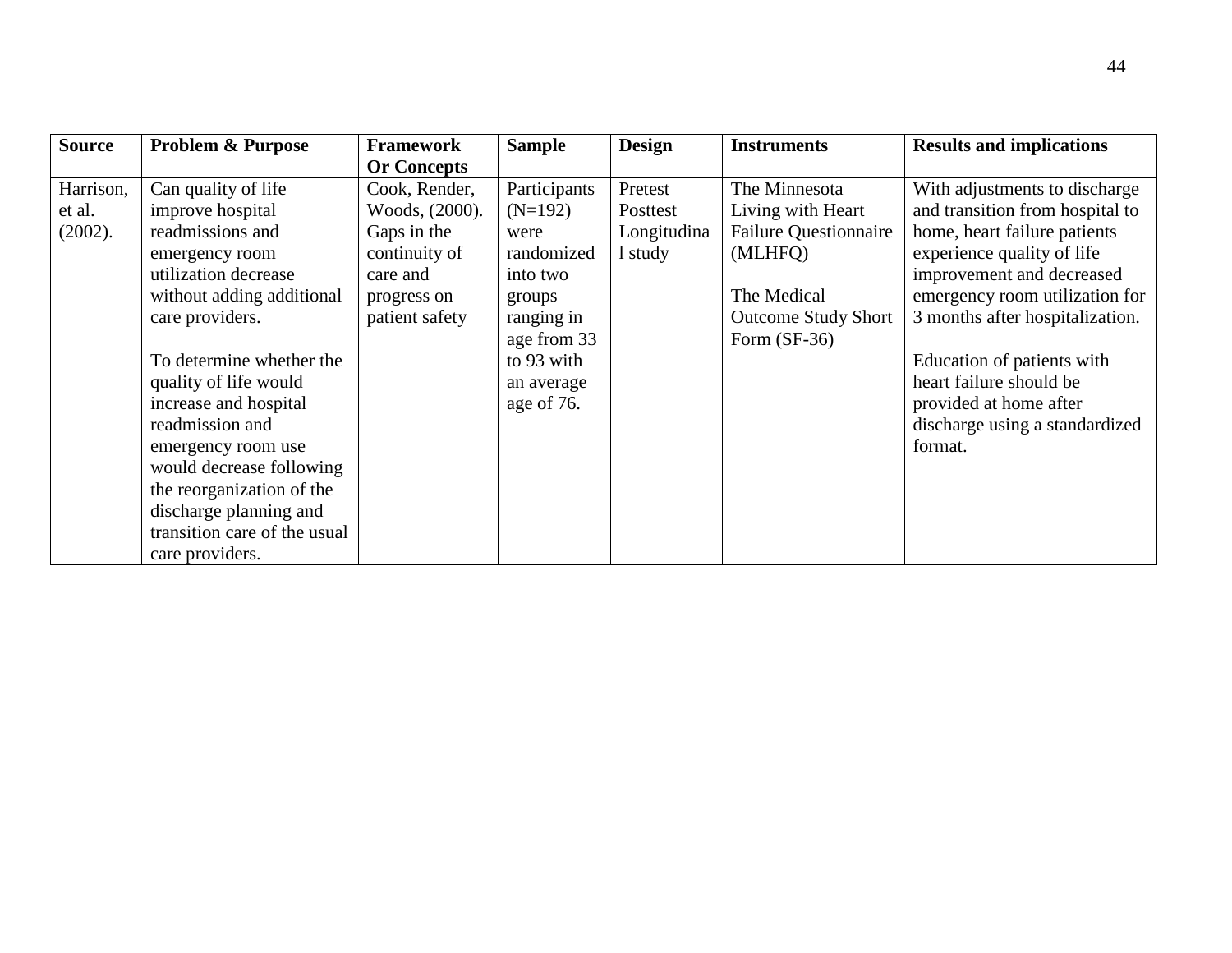| <b>Source</b>                          | <b>Problem &amp; Purpose</b>                                                                                                                                                                                                                                                                                                                                                                                                    | <b>Framework</b>                                                                                                                                                                | <b>Sample</b>                                                                                                | <b>Design</b>                                                                              | <b>Instruments</b>                                                                      | <b>Results and implications</b>                                                                                                                                                                                                                                                                                                                                                                                        |
|----------------------------------------|---------------------------------------------------------------------------------------------------------------------------------------------------------------------------------------------------------------------------------------------------------------------------------------------------------------------------------------------------------------------------------------------------------------------------------|---------------------------------------------------------------------------------------------------------------------------------------------------------------------------------|--------------------------------------------------------------------------------------------------------------|--------------------------------------------------------------------------------------------|-----------------------------------------------------------------------------------------|------------------------------------------------------------------------------------------------------------------------------------------------------------------------------------------------------------------------------------------------------------------------------------------------------------------------------------------------------------------------------------------------------------------------|
| Todero,<br>et al.<br>(2002).           | Physicians do not always<br>see a clear picture of<br>patient's limitations<br>during routine<br>assessments. Patients<br>need education to<br>understand how to assess<br>progression of heart<br>failure symptoms.<br>To examine the<br>effectiveness of a home-<br>based disease<br>management program to<br>control heart failure<br>symptoms and quality of<br>life in heart failure<br>patients after<br>hospitalization. | <b>Or Concepts</b><br>Friedman,<br>(1997).<br><b>Education</b> for<br>heart failure                                                                                             | 50 men and<br>52 women<br>Ranging in<br>age from<br>39-91 with<br>an average<br>age of 70.5<br>participated. | Quantitative<br>, one group,<br>quasi-<br>experimenta<br>1 pretest-<br>post test<br>design | <b>Medical Outcomes</b><br>Study 36-item Short<br>Form Health Survey<br>$(SF-36)$ .     | There was improvement in<br>symptom status for most<br>common symptoms of heart<br>failure except shortness of<br>breath within 2 mos. Improved<br>symptom status improves<br>physical functioning and<br>quality of life.<br>Increased follow up of heart<br>failure patients that includes<br>telephonic, electronic and<br>home based follow up should<br>be schedule more often for<br>patients with heart failure |
| Vavouran<br>akis, et<br>al.<br>(2003). | <b>Consistent readmissions</b><br>and deterioration of<br>functional status and<br>quality of life of severe<br>heart failure patients.<br>To investigate the impact<br>of a home based<br>intervention in a group of<br>middle aged patients with<br>severe heart failure.                                                                                                                                                     | West et al.,<br>(1977).<br>Comprehensive<br>management<br>system for heart<br>failure<br>improvement,<br>clinical<br>outcomes and<br>reduces medical<br>resource<br>utilization | 28 men and<br>4 women<br>ranging in<br>age from 50<br>to 75 with a<br>mean age of<br>52<br>participated.     | Pre-<br>experimenta<br>1 design<br>with one<br>group and<br>post test<br>only              | Minnesota Living<br>with Heart Failure<br>Questionnaire<br><b>Hospitalization Rates</b> | The impact of this intensive<br>home based program coupled<br>with frequent laboratory tests<br>resulted in a reduction of<br>hospital readmission rates and<br>improved quality of life for at<br>least 1 year of follow up.<br>Education regarding diet,<br>medications and physical<br>activity should continue to<br>continue to have improvements<br>in functional status.                                        |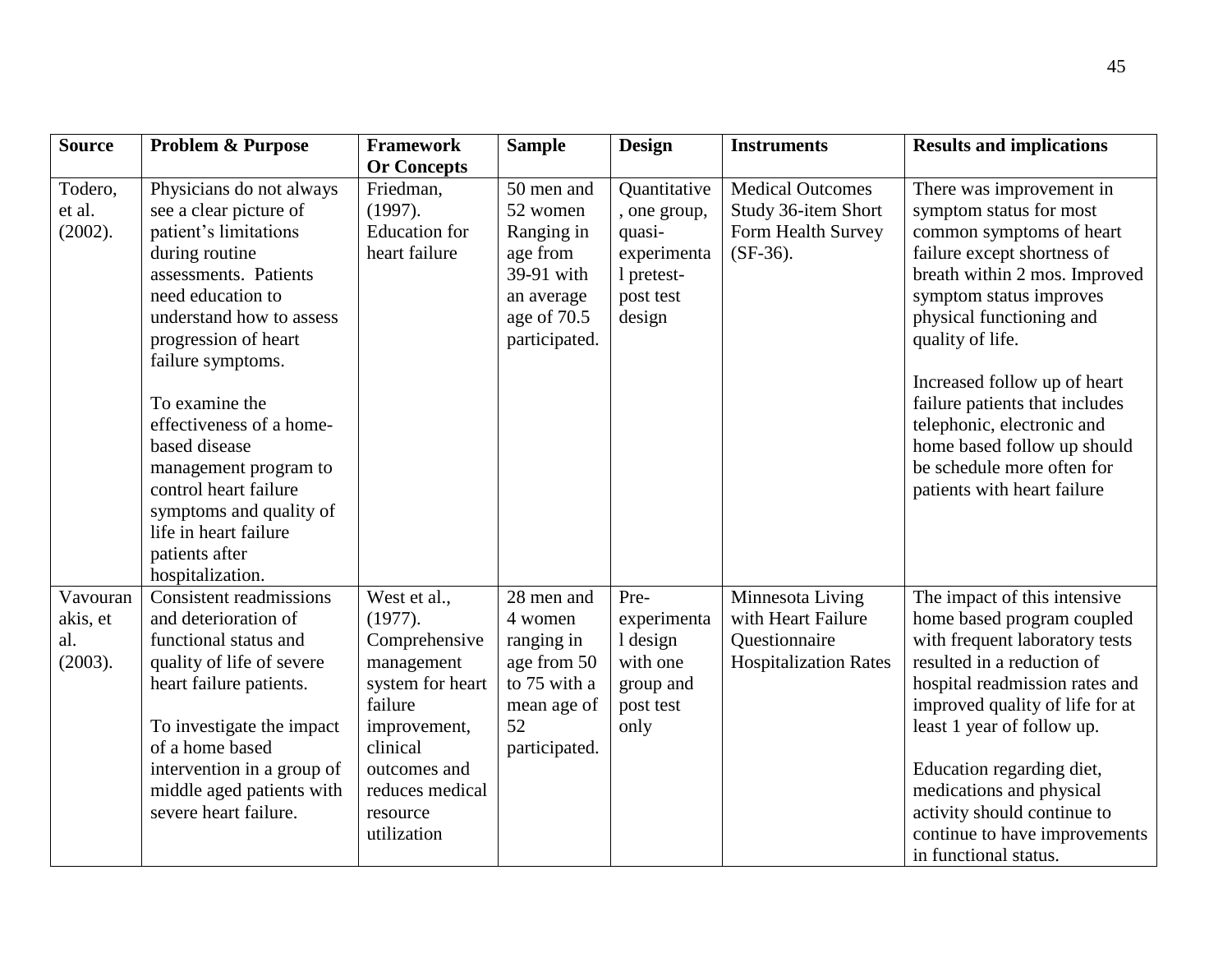| <b>Source</b>                          | <b>Problem &amp; Purpose</b>                                                                                                                                                                                                                                                                                                             | <b>Framework</b>                                                               | <b>Sample</b>                                                                                    | <b>Design</b>                                  | <b>Instruments</b>                                                                                                                                                                                                                                                                                                                                         | <b>Results and implications</b>                                                                                                                                                                                                                                                                                                                                         |
|----------------------------------------|------------------------------------------------------------------------------------------------------------------------------------------------------------------------------------------------------------------------------------------------------------------------------------------------------------------------------------------|--------------------------------------------------------------------------------|--------------------------------------------------------------------------------------------------|------------------------------------------------|------------------------------------------------------------------------------------------------------------------------------------------------------------------------------------------------------------------------------------------------------------------------------------------------------------------------------------------------------------|-------------------------------------------------------------------------------------------------------------------------------------------------------------------------------------------------------------------------------------------------------------------------------------------------------------------------------------------------------------------------|
|                                        |                                                                                                                                                                                                                                                                                                                                          | <b>Or Concepts</b>                                                             |                                                                                                  |                                                |                                                                                                                                                                                                                                                                                                                                                            |                                                                                                                                                                                                                                                                                                                                                                         |
| Wheeler<br>$\&$<br>Plowfield<br>(2004) | There are decreased<br>resources to educate heart<br>failure patients and needs<br>for self-care patient<br>education.<br>To promote the health of<br>patients with congestive<br>heart failure and provide<br>meaningful community<br>experiences for senior<br>nursing students                                                        | Stewart et al.,<br>$(1999)$ . Self –<br>care education                         | 22 women<br>and 7 men<br>with a mean<br>age of 74.1<br>years<br>participated.                    | Descriptive                                    | Unexpected<br>emergency room,<br>clinic visits,<br>rehospitalizations,<br>student observations,<br>telephone calls and<br>home visits were<br>recorded in a journal                                                                                                                                                                                        | Two of the 29 patients were<br>hospitalized due to<br>exacerbations. Patient benefits<br>include; education and<br>information, adherence to<br>treatment, and emotional<br>support.<br>Staff should conduct education<br>in the areas of education and<br>information, adherence to<br>treatment and emotional<br>support.                                             |
| Scott, et<br>al. (2004)                | Physical limitations and<br>the progression of<br>symptoms of heart failure<br>(HF) can cause decrease<br>in quality of life and<br>psychological concerns.<br>To examine the<br>effectiveness of nursing<br>interventions to enhance<br>mental health and quality<br>of life (QOL) among<br>individuals with HF<br>receiving home care. | King, (1981). A<br>theory for<br>nursing:<br>Systems,<br>Concepts,<br>Process. | 28 patients<br>from home<br>care<br>agencies. 39<br>men, 49<br>women<br>from 33-94<br>years old. | Experiment<br>al repeated<br>measure<br>design | The Mental Health<br>Inventory-5 (MHI-5)<br>assessed anxiety,<br>depression and loss<br>of behavioral or<br>emotional control<br>The cardiac version<br>of the Quality of Life<br>Index (QLI) assessed<br>perceived satisfaction<br>and importance in<br>health/functioning,<br>family,<br>socioeconomic and<br>psychological/spiritua<br>1 areas of life. | Participants in the MGS group<br>had improved mental health<br>scores at 3 months and<br>significant improvement at 6<br>months. At 6 months, the<br>MGS group had significantly<br>higher QOL scores than the SE<br>or the placebo group.<br>Home care nurses should<br>provide support to heart failure<br>patients with education and<br>other necessary treatments. |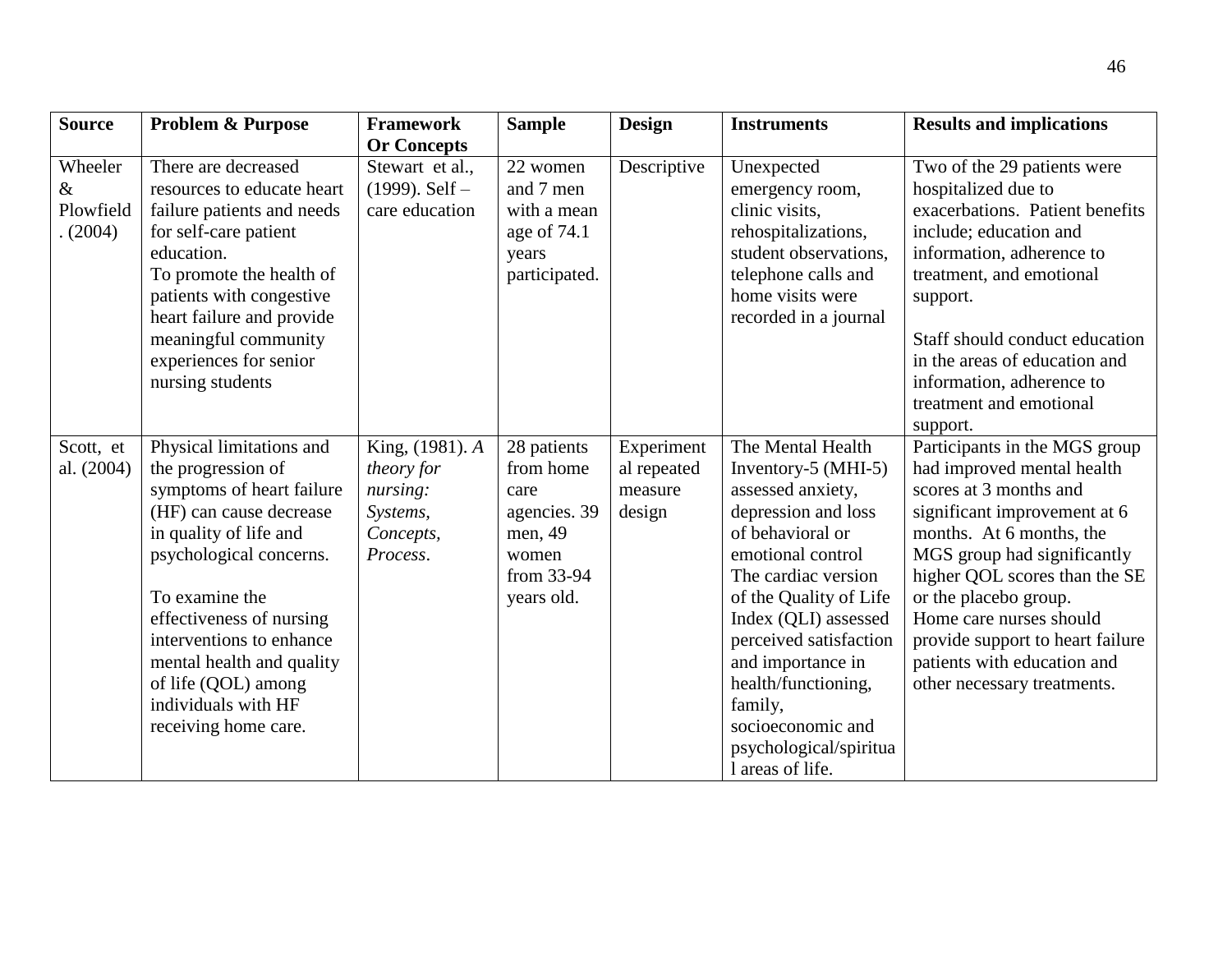| <b>Source</b>                 | <b>Problem &amp; Purpose</b>                                                                                                                                                                                                                                                                                                                        | <b>Framework</b>                                                                                                                                                     | <b>Sample</b>                                                                                                                                                                                                      | <b>Design</b>                                                            | <b>Instruments</b>                                                                                                                                                | <b>Results and implications</b>                                                                                                                                                                                                                                                                                                                                                                                             |
|-------------------------------|-----------------------------------------------------------------------------------------------------------------------------------------------------------------------------------------------------------------------------------------------------------------------------------------------------------------------------------------------------|----------------------------------------------------------------------------------------------------------------------------------------------------------------------|--------------------------------------------------------------------------------------------------------------------------------------------------------------------------------------------------------------------|--------------------------------------------------------------------------|-------------------------------------------------------------------------------------------------------------------------------------------------------------------|-----------------------------------------------------------------------------------------------------------------------------------------------------------------------------------------------------------------------------------------------------------------------------------------------------------------------------------------------------------------------------------------------------------------------------|
|                               |                                                                                                                                                                                                                                                                                                                                                     | <b>Or Concepts</b>                                                                                                                                                   |                                                                                                                                                                                                                    |                                                                          |                                                                                                                                                                   |                                                                                                                                                                                                                                                                                                                                                                                                                             |
| Smith et<br>al. (2005)        | Affects of disease<br>management programs<br>have been limited in time.<br>To examine the<br>effectiveness of a disease<br>management program on<br>health related quality of<br>life (HRQL).                                                                                                                                                       | Best response to<br>multidisciplinar<br>y disease<br>management<br>program?<br>Case<br>management in<br>a heterogeneous<br>congestive heart<br>failure<br>population | Participants<br>$(n=1,069)$<br>joined in<br>this study<br>with a<br>history of<br>heart failure<br>and either<br>an ejection<br>fraction on<br>echocardiog<br>ram of<br>$<$ 49% or<br>signs of left<br>ventricular | Quasi-<br>experimenta<br>Descriptive<br>design                           | <b>Medical Outcomes</b><br>Study 36-Item Short<br>Form Health Survey<br>$(SF-36)$                                                                                 | Short term beneficial effect of<br>disease management on HRQL<br>outcomes in HF patients. At 6<br>and 12 months patients<br>receiving disease management<br>were more likely than the<br>control group to report<br>improvement.<br>Participation in disease<br>management has only a limited<br>effect on HRQL outcomes in<br>HF that appear at 6 and 12<br>therefore, disease management<br>may not be an important piece |
|                               |                                                                                                                                                                                                                                                                                                                                                     |                                                                                                                                                                      | hypertrophy                                                                                                                                                                                                        |                                                                          |                                                                                                                                                                   | of HRQL maintenance.                                                                                                                                                                                                                                                                                                                                                                                                        |
| Kutzleb<br>& Reiner<br>(2006) | Primary care physicians<br>treat most heart failure<br>patients. Physicians do<br>not have time to educate<br>patients on self care<br>changes.<br>To evaluate the impact of<br>a nurse-directed patient<br>education program for HF<br>patients focusing on self-<br>care. To examine the<br>impact on quality of life<br>and functional capacity. | Ferrans &<br>Powers (1992).<br>Psychometric<br>Assessment of<br>Quality of Life<br>Index.<br>Wegner, (1989).<br>Quality of Life.                                     | 23 18-75<br>year old<br>patients<br>with mean<br>age of 58<br>years old.                                                                                                                                           | Prospective<br>quasiexperi<br>mental<br>multicenter<br>research<br>study | Daily weights on a<br>monthly calendar<br>A 6 minute walking<br>test at the initial visit<br>and at 3 and 9 months<br>Ferrans and Powers<br>Quality of Life Index | The study findings support a<br>correlation between the<br>functional capacity and<br>improvement of QOL.<br>Increasing heart failure<br>patients knowledge increases<br>quality of life and functional<br>capacity                                                                                                                                                                                                         |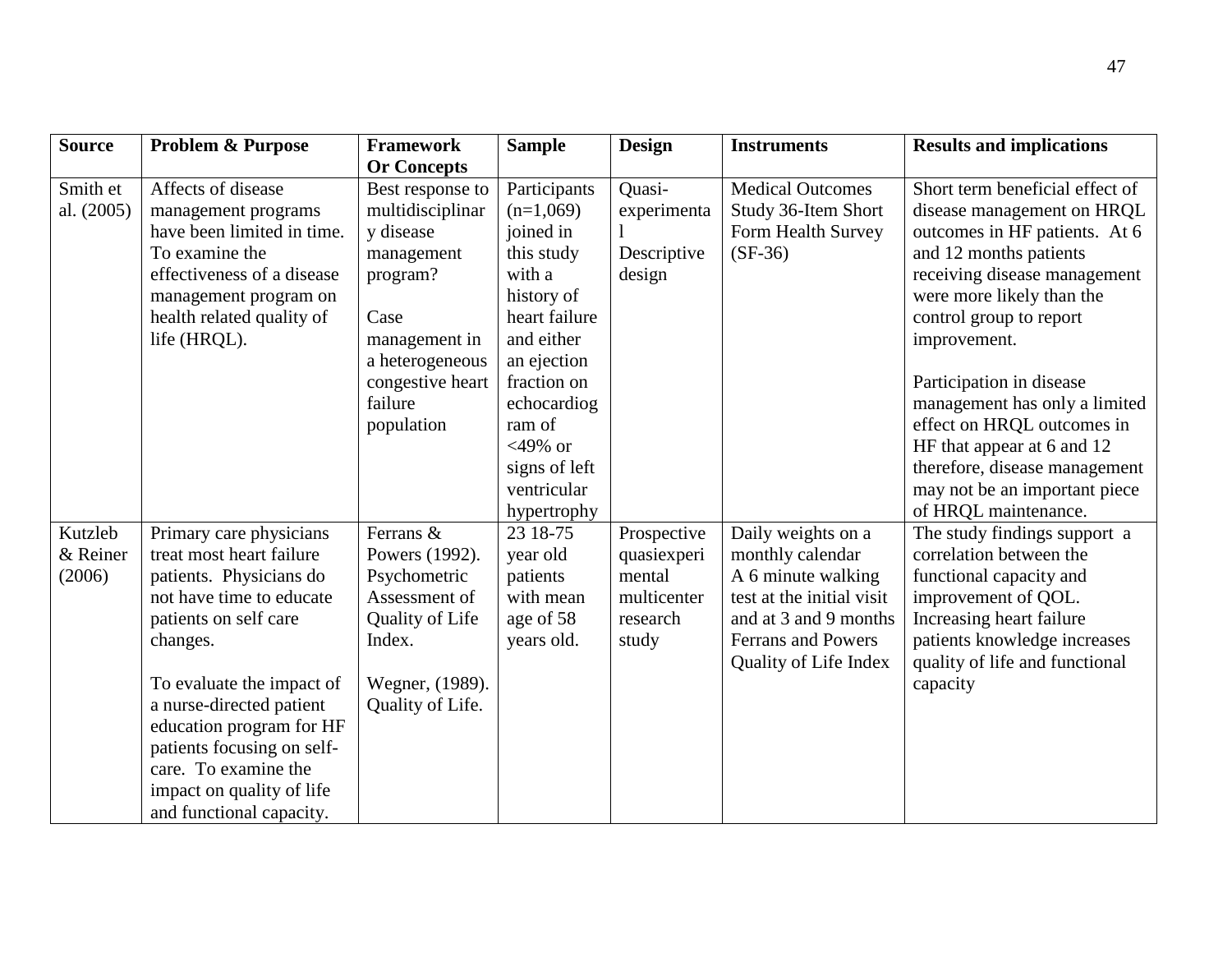| <b>Source</b>                | <b>Problem &amp; Purpose</b>                                                                                                                                                                                                                                                                     | <b>Framework</b>                                                                                                                                                                                            | <b>Sample</b>                                                                                                                 | <b>Design</b>                                   | <b>Instruments</b>                                                                                                                                                                                                                                                                          | <b>Results and implications</b>                                                                                                                                                                                                                                                 |
|------------------------------|--------------------------------------------------------------------------------------------------------------------------------------------------------------------------------------------------------------------------------------------------------------------------------------------------|-------------------------------------------------------------------------------------------------------------------------------------------------------------------------------------------------------------|-------------------------------------------------------------------------------------------------------------------------------|-------------------------------------------------|---------------------------------------------------------------------------------------------------------------------------------------------------------------------------------------------------------------------------------------------------------------------------------------------|---------------------------------------------------------------------------------------------------------------------------------------------------------------------------------------------------------------------------------------------------------------------------------|
|                              |                                                                                                                                                                                                                                                                                                  | <b>Or Concepts</b>                                                                                                                                                                                          |                                                                                                                               |                                                 |                                                                                                                                                                                                                                                                                             |                                                                                                                                                                                                                                                                                 |
| Kodiath,<br>et al.<br>(2005) | Heart failure patients are<br>not motivated to make<br>changes necessary to<br>maximize functional<br>status.<br>To develop a disease<br>management program that<br>focuses on increasing<br>motivation, self-<br>management, and<br>addresses early and<br>advanced functional<br>disturbances. | Fisher & Fisher<br>(1992, 1996).<br>Information<br>Motivation-<br>Behavioral<br>Skills (IMB)<br>Model                                                                                                       | Fifty-eight<br>people<br>diagnosed<br>with heart<br>failure.                                                                  | Descriptive<br>post-test<br>study design        | A three section class<br>feedback form<br>including a section on<br>class objectives with<br>a yes/no format, a<br>section on leaders<br>behaviors using a<br>Likert-type scale and<br>an overall 10 point<br>rating scale for the<br>information, behavior<br>and motivation<br>component. | Participants reported high<br>satisfaction in using the<br>behavioral intervention to<br>communicate with health care<br>providers.<br>Helping heart failure patients<br>see the small benefits from<br>behavior changes may<br>motivate them to continue<br>lifestyle changes. |
| Gottlieb<br>& Blum<br>(2006) | Primary care physicians<br>do not have the time to<br>educate heart failure<br>patients on self care<br>changes.<br>To determine if close<br>follow up of heart failure<br>patients would impact<br>quality of life or<br>physiological parameters.                                              | Dracup, Baker,<br>Dunbar (1994).<br>Management of<br>heart failure,<br>counseling,<br>education and<br>lifestyle<br>modifications,<br>Journal of the<br>American<br>Medical<br>Association,<br>272, 1442-6. | Two<br>hundred and<br>four patients<br>were<br>randomized<br>into two<br>groups with<br>an average<br>age of 72<br>years old. | Post-test<br>design with<br>comparison<br>group | Short Form 36<br>(SF36)<br>Minnesota Living<br>with Heart Failure<br>(MLwHF)                                                                                                                                                                                                                | Scores on the MLwHF and the<br>SF36 improved significantly<br>over the year for both groups.<br>Patient education and<br>therapeutic relationship<br>between patients and providers<br>can improve outcomes.                                                                    |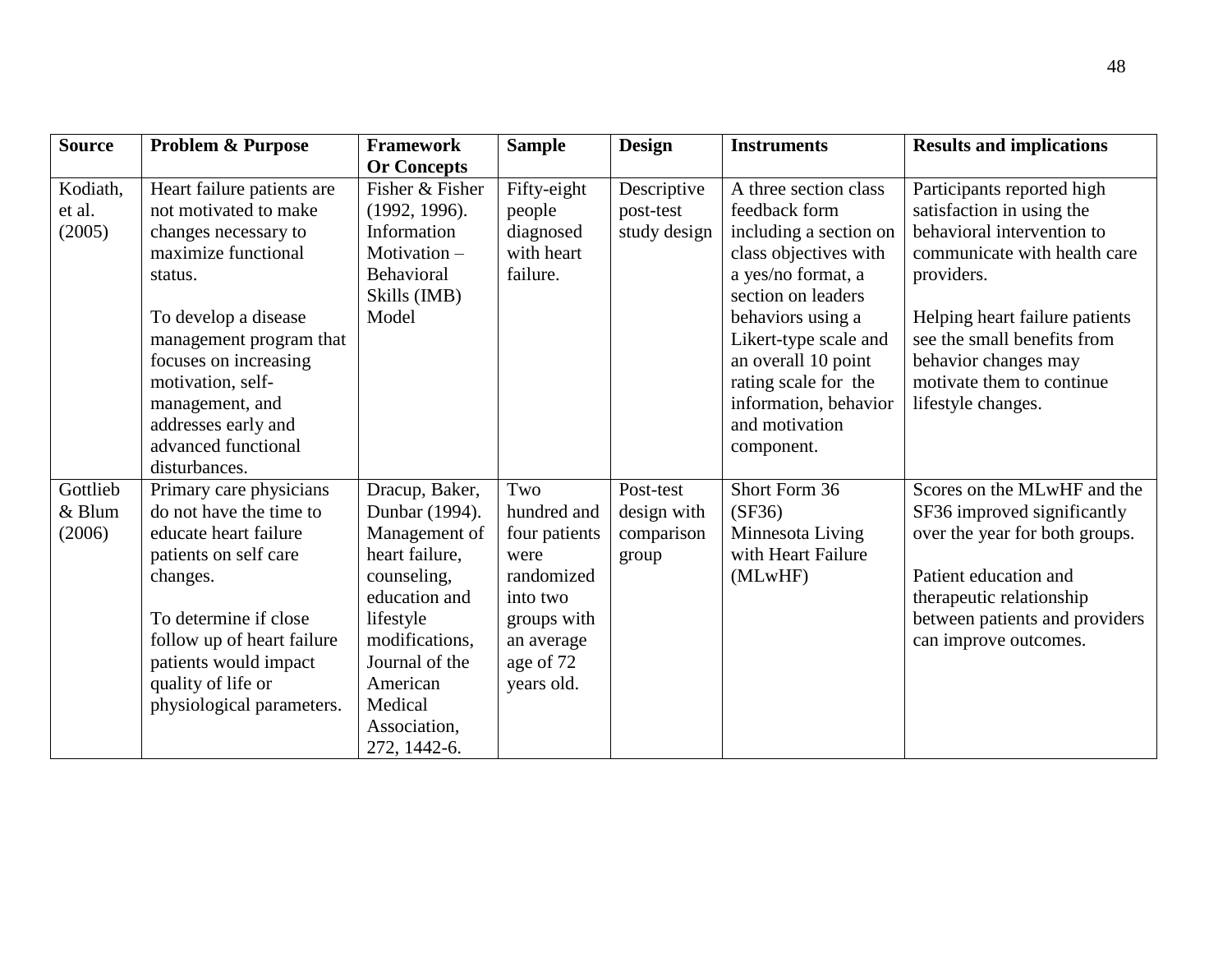| <b>Source</b>                | <b>Problem &amp; Purpose</b>                                                                                                  | <b>Framework</b>                                                           | <b>Sample</b>                                                               | <b>Design</b>                       | <b>Instruments</b>                                                                                      | <b>Results and implications</b>                                                                                                                           |
|------------------------------|-------------------------------------------------------------------------------------------------------------------------------|----------------------------------------------------------------------------|-----------------------------------------------------------------------------|-------------------------------------|---------------------------------------------------------------------------------------------------------|-----------------------------------------------------------------------------------------------------------------------------------------------------------|
|                              |                                                                                                                               | <b>Or Concepts</b>                                                         |                                                                             |                                     |                                                                                                         |                                                                                                                                                           |
| Slater,<br>Phillips,<br>$\&$ | To decrease readmission<br>rates of heart failure<br>patients.                                                                | Paul, (2000).<br>Nurse-managed<br>patient                                  | There were<br>612 total<br>participants.                                    | Pre-<br>experimenta<br>l, one group | Length of Stay<br>Cost of Care<br>Frequency of                                                          | Heart failure patient<br>readmission rates dropped<br>from 854 admissions to 200.                                                                         |
| Woodard                      |                                                                                                                               | education heart                                                            |                                                                             | posttest only                       | admissions for heart                                                                                    | Length of stay (LOS)                                                                                                                                      |
| (2008).                      | To develop a<br>comprehensive inpatient<br>education program with<br>an outpatient telephonic                                 | failure program.                                                           |                                                                             | design                              | failure                                                                                                 | decreased from 5.96 days to<br>4.95 days after completion of<br>the program.                                                                              |
|                              | program to reinforce<br>inpatient education.                                                                                  |                                                                            |                                                                             |                                     |                                                                                                         | Participants gained confidence<br>in the management of heart<br>failure and were empowered to<br>take control of care, thus<br>improving quality of life. |
| Sisk, et<br>al.<br>(2006).   | Heart failure<br>disproportionately affects<br>minorities. Therapies are<br>not received by minorities<br>disproportionately. | DeBusk et al.,<br>$(2004)$ . Care<br>management<br>through<br>intervention | African-<br>American or<br>Hispanic<br>participants<br>$(N=406)$<br>from an | Classic<br>experimenta<br>1 design  | The Short Form-12<br>$(SF-12)$<br>The Minnesota<br>Living with Heart<br>Failure (MLHF)<br>Questionnaire | Patient education for<br>ambulatory care patients was<br>associated with fewer<br>hospitalizations and improved<br>function.                              |
|                              | To compare the effects of<br>a nurse led intervention on<br>ambulatory care patients                                          |                                                                            | ambulatory<br>care setting<br>over 18<br>years old                          |                                     |                                                                                                         | Ambulatory care patients can<br>benefit from nurse managed<br>programs                                                                                    |